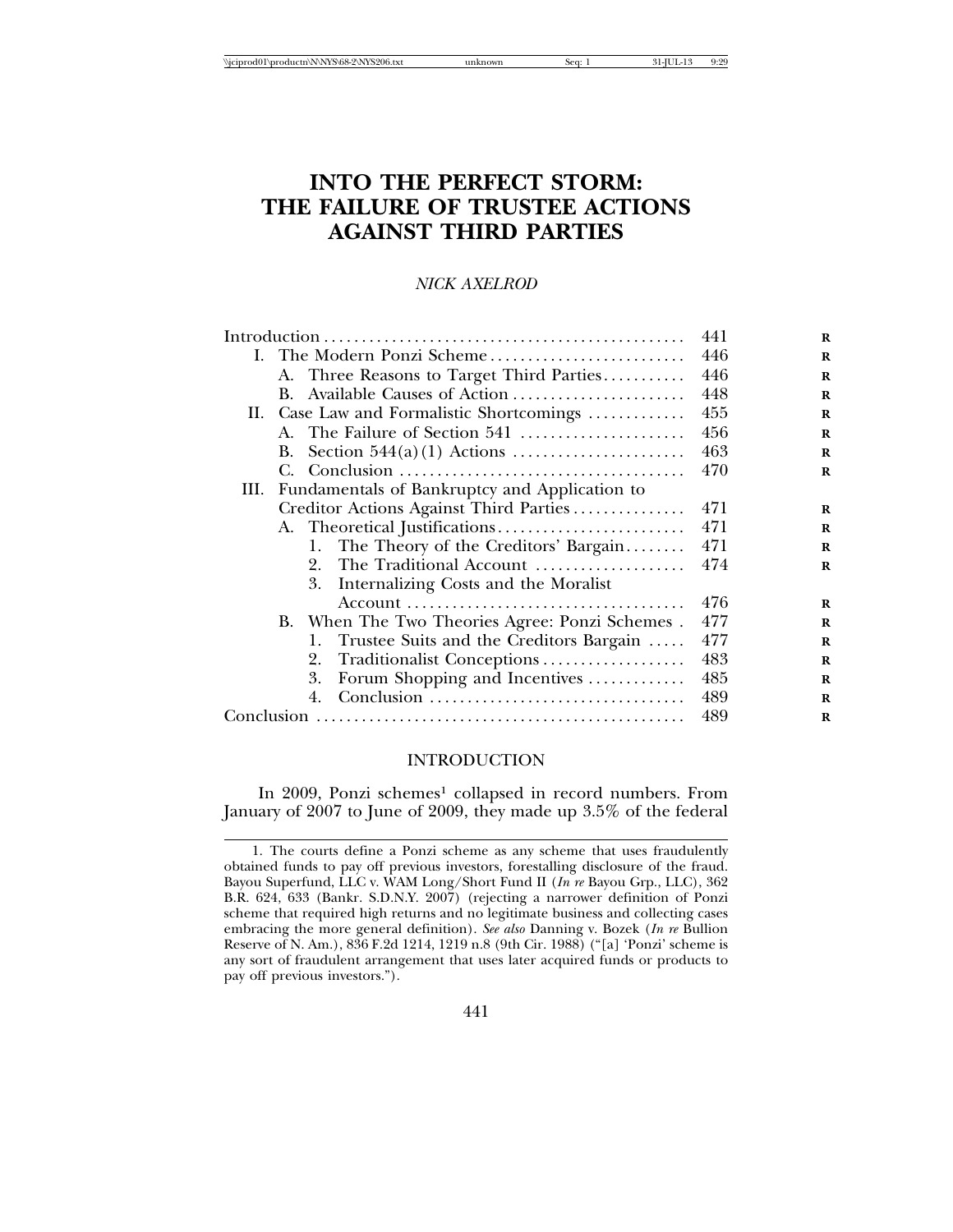class action docket, up from just .2% throughout all of 2005–2006.2 Bernard L. Madoff's multi-decade fraud was the largest of these Ponzi schemes. Over the course of 20 years, Madoff defrauded his investors of billions of dollars in cash, generating sixty-five billion dollars in paper losses.3 The victims included major institutional investors, individuals, and charities, including, among others, Nobel Laureate Elie Weisel and his Elie Weisel Foundation for Humanity.4 Though the Madoff fraud was the largest such scheme in history, it was by no means an isolated incident: R. Allen Stanford is alleged to have defrauded investors of more than \$7 billion<sup>5</sup> and Mark Dreier another \$400 million dollars.6 The schemes themselves are not new. After all, Charles Ponzi perpetrated his eponymous fraud over 80 years ago. Modern Ponzi schemers, however, take advantage of global capital markets and sophisticated electronic trading systems to prolong their schemes for far longer than they previously could have.<sup>7</sup> Yet this only delays an inevitable collapse. Eventually the music stops and the party ends. A rush of redemptions, like those tied to the global financial meltdown, often triggers the collapse.8 When the end does come, the most common result is a Chapter 7 liquidation under the Bankruptcy Code ("Code").

In a Chapter 7 liquidation of a Ponzi scheme, the Bankruptcy Trustee, a practitioner appointed by the court and overseen by the United States' Trustee's office, is charged with unwinding such a scheme. Courts, however, have interpreted the Code to leave the trustee with few prospects for recovery.9 First, the nature of the

9. *See infra* Part 2 and accompanying notes.

<sup>2.</sup> Kenneth C. Johnston et al., *Ponzi Schemes and Litigation Risks: What Every Financial Services Company Should Know,* 14 N.C. BANKING INST. 29, 34 n.38 (2010).

<sup>3.</sup> *See* Christine Hurt, *Evil Has A New Name (And A New Narrative): Bernard Madoff*, 2009 MICH. ST. L. REV. 947, 952 (2009) (recording sixty-five billion dollars in paper losses and citing estimates that put actual losses at twenty billion).

<sup>4.</sup> *See* Stephanie Strom, *Elie Wiesel Levels Scorn at Madoff*, N.Y. TIMES, Feb. 26, 2009, http://www.nytimes.com/2009/02/27/business/27madoff.html.

<sup>5.</sup> Complaint, S.E.C. v. Int'l Bank, Ltd., *available at* http://www.sec.gov/litigation/complaints/2009/comp20901.pdf.

<sup>6.</sup> *See* Benjamin Weiser, *Lawyer Pleads Guilty in \$400 Million Fraud*, N.Y. TIMES, May 12, 2009, at A23, *available at* http://www.nytimes.com/2009/05/12/nyregion/12dreier.html.

<sup>7.</sup> *See, e.g*., Picard v. JPMorgan Chase & Co., 460 B.R. 84 (S.D.N.Y. 2011) (summarizing decades long relationship between Bernard Madoff and JPMorgan Chase); *see also* Clarence L. Pozza, Jr., et al., *A Review of Recent Investor Issues in the Madoff, Stanford and Forte Ponzi Scheme Cases,* 10 J. BUS. & SEC. L. 113, 115 (2010) (discussing claims against the banks and counterparties involved in various Ponzi Schemes).

<sup>8.</sup> Joshua Marcus & Jake Greenberg, *Ponzi Schemes: Washed Ashore by Recession's Low Tide, Reveal Controversial Issues,* 29 AM. BANKR. INST. J. 48 (2010).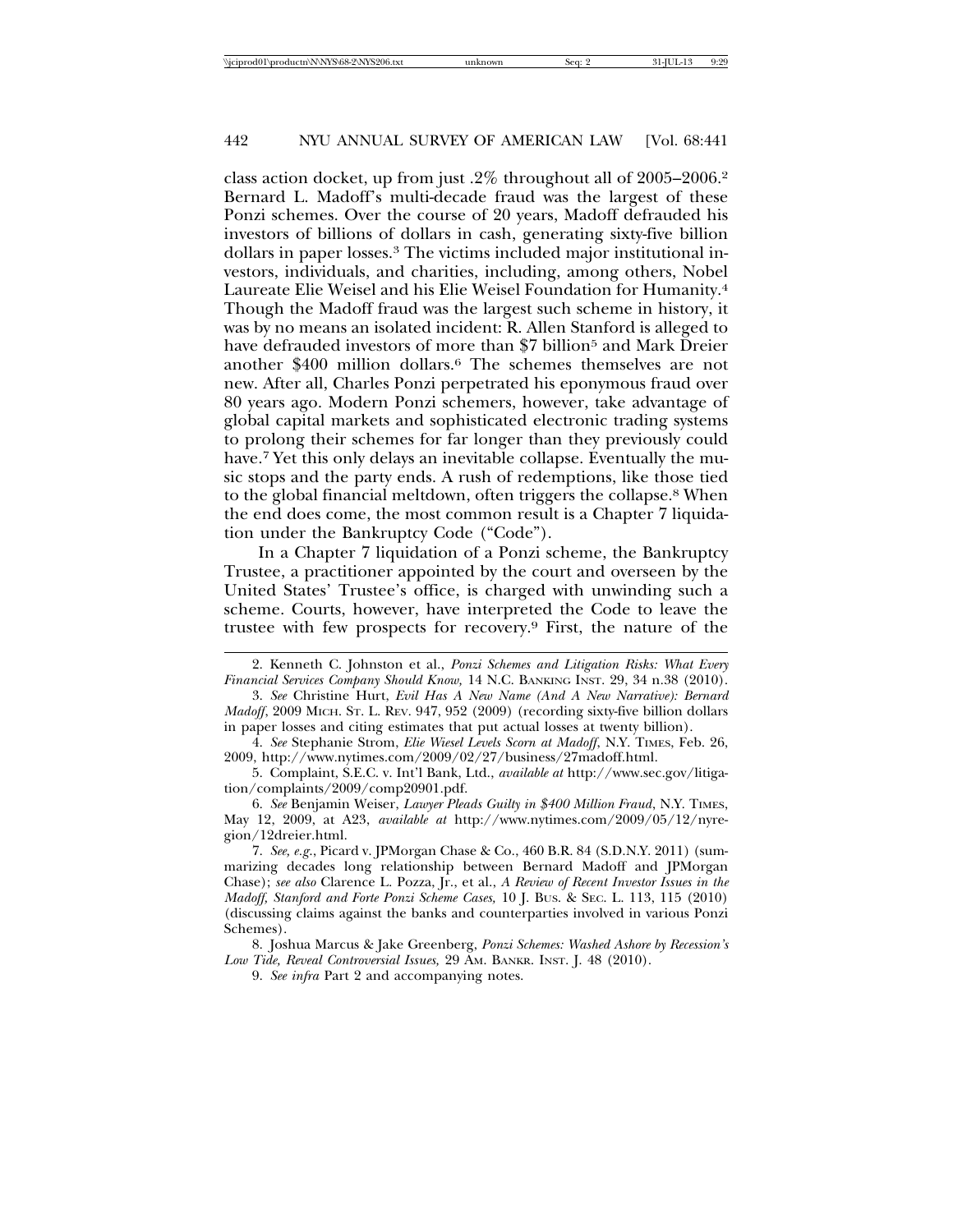scheme means that the debtor itself is unlikely to have many assets.10 Second, although veil-piercing is an option, in recent cases like the Madoff Ponzi scheme, it has done little good.11 Finally, a series of formalistic bars prevents the trustee from going after the deep-pocketed third parties that may have contributed to the fraud.12 Commentators and judges alike have pointed out the inequities created by this "perfect storm" of code provisions.13 The trustee cannot sue on behalf of the estate because, in theory, he was a part of the fraud14 and often there are no transfers or preferences to avoid. At the same time, the trustee's power under Section 544 has been interpreted by courts to preclude the trustee from suing as a hypothetical lien creditor.15 The result is that creditors who could not have contracted for protection are out of luck. Commentators have spilled much ink analyzing potential loopholes in the courts' reasoning and others have brought a contortionist's skill to statutory interpretation seeking an exception.16 The answer is more straightforward: the trustee's powers should extend only as far as

12. *See infra* Part 3.

13. *See, e.g.*, Tanvir Alam*, Fraudulent Advisors Exploit Confusion in the Bankruptcy Code: How In Pari Delicto Has Been Perverted to Prevent Recovery for Innocent Creditors,* 77 AM. BANKR. L.J. 305, 315–17 (2003); Jeffrey Davis, *Ending the Nonsense: The In Pari Delicto Doctrine Has Nothing to Do with What Is § 541 Property of the Bankruptcy Estate*, 21 EMORY BANKR. DEV. J. 519 (2005); William McGrane, *The Erroneous Application of the Defense of In Pari Delicto to Bankruptcy Trustees*, 29 CAL. BANKR. J. 275 (2007); Samuel C. Wasserman, *Can the Trustee Recover? Imputation of Fraud to Bankruptcy Trustees in Suits Against Third-Party Service Providers*, 77 FORDHAM L. REV. 365 (2008).

14. *See infra* Part 3.A.ii.

15. *See infra* Part 3.A.ii.

16. *See* note 13 & accompanying text (collecting articles).

<sup>10.</sup> Ponzi schemes collapse when there are insufficient new funds to cover redemptions, thus by definition they are already insolvent at the time of collapse. Compare Madoff's 65 billion in liabilities and 200–300 million in unredeemed assets. Complaint at 5, 6, SEC v. Madoff, No. Civ. 08-10791, 2009 WL 980288 (S.D.N.Y. Apr. 10, 2009), 2008 WL 5197070, *available at* http://www.sec.gov/litigation/complaints/2008/comp-madoff121108.pdf; Pozza, Jr., et al., *supra* note 7, at 116.

<sup>11.</sup> The Madoff proceeding was substantively consolidated with his personal case. Consent Order Substantively Consolidating the Estate of Bernard L. Madoff into the SIPA Proceeding of Bernard L. Madoff Investment Securities LLC and Expressly Preserving All Rights, Claims and Powers of Both Estates, Sec. Investor Prot. Corp. v. Bernard L. Madoff Investment Securities LLC (*In re* Bernard L. Madoff), No. 09–11893 (Bankr. S.D.N.Y. June 9, 2009), *available at* http://madoff. com/document/dockets/000525-252-order.pdf. *See generally* 1 COLLIER ON BANK-RUPTCY ¶ 105.08[1], at 105–23 (Alan N. Resnick & Henry J. Sommer eds., Lexis-Nexis, 16th ed. 2008) (discussing the linkages in bankruptcy law between veil piercing and substantive consolidation); *Union Savings Bank v. Augie/Restivo Banking Co., 8*60 F.2d 515, 518 (2d Cir. 1988).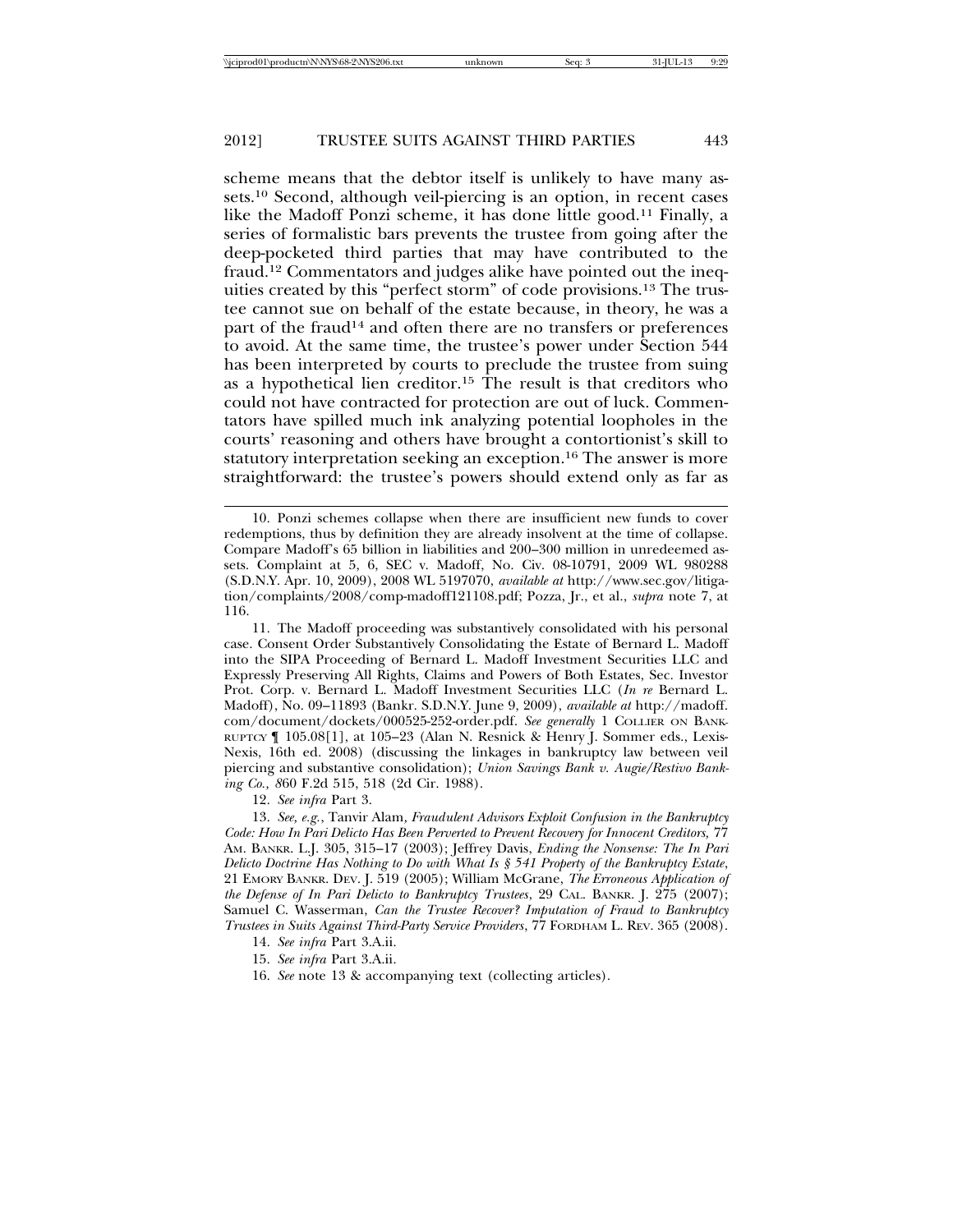they can be justified by the doctrines that motivate bankruptcy law. Doing so would provide the trustee with precisely the powers she has been denied with far less complexity. This Note argues that the courts have misconstrued the role of the bankruptcy trustee by limiting her powers without any theoretical justification. Specifically it argues that an application of the basic, foundational principles of the Bankruptcy Code suggests that the trustee should have the power to bring actions against third parties on behalf of creditors. Practitioners and judges cannot be expected to remedy the situation alone without departing from a plain reading of the Code. Legislative action would therefore provide the most effective mechanism for aligning bankruptcy law with its theoretical justifications. In the absence of a willing legislature, however, the Bar and the judges who face this issue on a daily basis would do well to confront the policy implications of the issue head-on and interpret the Code to permit the trustee to bring actions against third parties.

There are two leading theoretical explanations for bankruptcy: the collectivist and traditional theories. The collectivist account focuses on maximizing recovery and justifies bankruptcy as a tool to reduce administrative costs and decrease strategic behavior by individual creditors.17 The traditional account is broader and considers the benefits of bankruptcy for the debtor and the creditors.18 In the collectivist account, the trustee's powers to maximize the creditors'

<sup>17.</sup> See generally THOMAS H. JACKSON, THE LOGIC AND LIMITS OF BANKRUPTCY LAW (1986); Barry E. Adler, *Bankruptcy and Risk Allocation*, 77 CORNELL L. REV. 439 (1992); Barry E. Adler, *Financial and Political Theories of American Corporate Bankruptcy*, 45 STAN. L. REV. 311 (1993); Douglas G. Baird, *Bankruptcy's Uncontested Axioms,* 108 YALE L.J. 573, 592 (1998); Thomas H. Jackson, *Avoiding Powers in Bankruptcy*, 36 STAN. L. REV. 725, 726 (1984) [hereinafter Jackson, *Avoiding Powers*]; Thomas H. Jackson, *Bankruptcy, Non-Bankruptcy Entitlements, and the Creditors' Bargain*, 91 YALE L.J. 857, 866 (1982) [hereinafter Jackson, *Bankruptcy, Non-Bankruptcy*]; Thomas H. Jackson, *Of Liquidation, Continuation, and Delay: An Analysis of Bankruptcy Policy and Nonbankruptcy Rules*, 60 AM. BANKR. L.J. 399, 400 (1986) [hereinafter Jackson, *Of Liquidation*]; Thomas H. Jackson & Robert E. Scott, *On the Nature of Bankruptcy: An Essay on Bankruptcy Sharing and the Creditors' Bargain,* 75 VA. L. REV. 155, 190 (1989).

<sup>18.</sup> *See* Theodore Eisenberg, *A Bankruptcy Machine that Would Go of Itself*, 39 STAN. L. REV. 1519 (1987); Donald R. Korobkin, *Rehabilitating Values: A Jurisprudence of Bankruptcy*, 91 COLUM. L. REV. 717, 721 (1991) [hereinafter Korobkin, *Rehabilitating Values*]; Donald R. Korobkin, *Value and Rationality in Bankruptcy Decisionmaking*, 33 WM. & MARY L. REV. 333 (1992) [hereinafter Korobkin, *Value and Rationality*]; Robert K. Rasmussen, *Debtor's Choice: A Menu Approach to Corporate Bankruptcy*, 71 TEX. L. REV. 51, 55–59 (1992) (arguing creditors' bargain theory ignores reality); Elizabeth Warren, *Bankruptcy Policy*, 54 U. CHI. L. REV. 775, 795–97 (1987) [hereinafter Warren, *Bankruptcy Policy*]; Elizabeth Warren, *Bankruptcy Policymaking in an Imperfect World,* 92 MICH. L. REV. 336 (1993) [hereinafter Warren,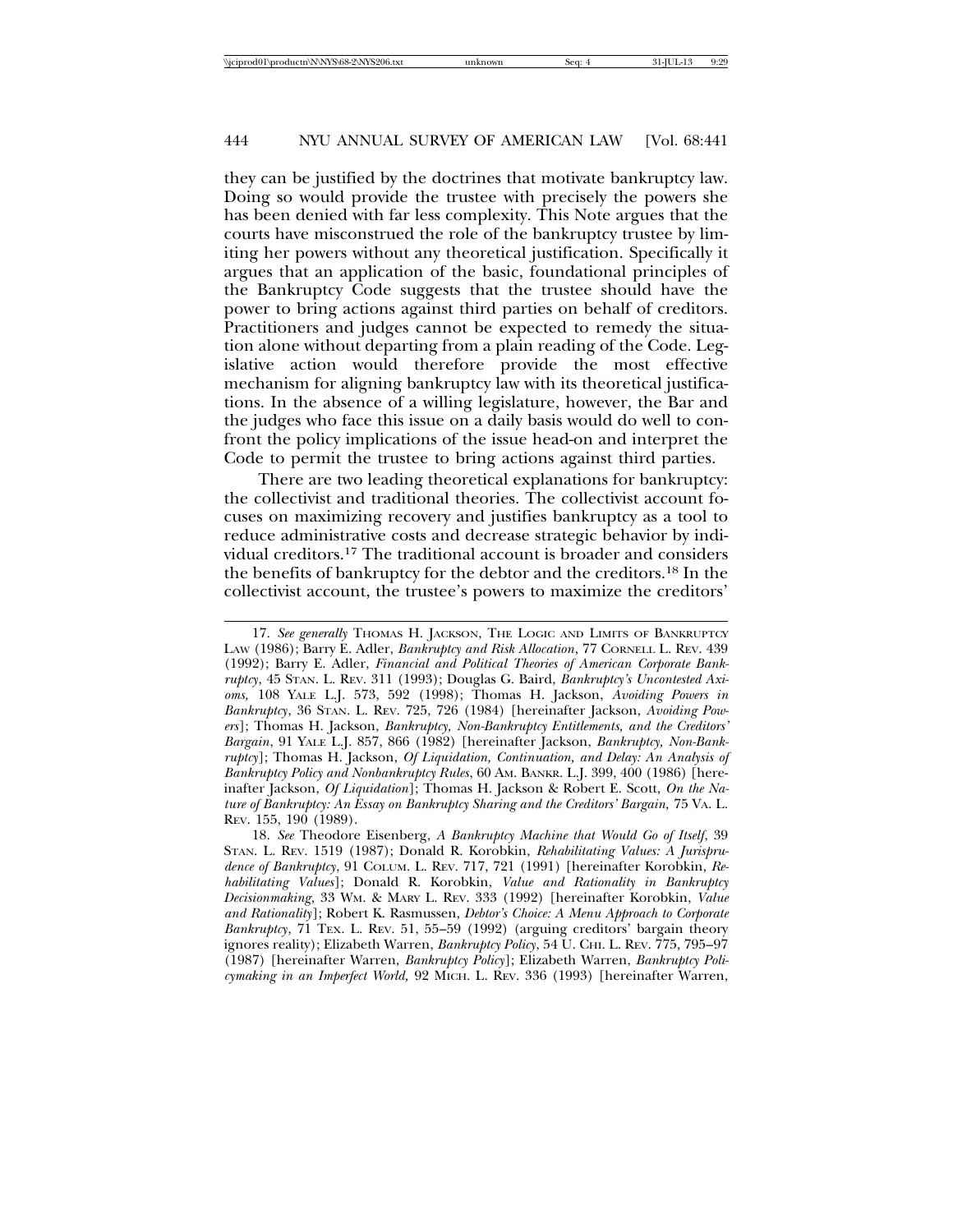return are circumscribed by the need to minimize the potential for forum shopping and distortion of bargained-for state law entitlements.19 At times, this suggests a narrow role for the trustee. For instance, she theoretically should not always be able to rearrange rights between creditors.20 Yet applying the same limits to trustee suits against third parties misses the fundamental differences between the aftermath of a Ponzi scheme and a normal Chapter 7 or Chapter 11 bankruptcy case. As I explain in Part Four below, collectivist theory, as applied to a Ponzi scheme, suggests a far broader role.21 In a Ponzi bankruptcy, there are few participants, no secured creditors, and little going-concern value.22 Crucially, individual creditors do not have incentives to bring claims against third parties in this situation, even though doing so would maximize the group's total recovery.23 The costs of racing behavior and uncertainty plague the process. Far from suggesting a narrow role for the trustee, these are precisely the circumstances where the collectivist account dictates that the trustee should have broad powers.

Part Two begins with a brief overview of the mechanics of a Ponzi scheme, with a particular focus on the causes of action typically available against third parties in a bankruptcy case. They range from negligence and deepening insolvency to more traditional theories of aiding and abetting fraud. Part Three considers the courts' construction of Sections 541, 544, and 704 in light of the Supreme Court's holding in *Caplin v. Marine Midland Grace Trust Co. of New York*. 24 Part Four presents the collectivist and traditional accounts. The Note then returns to the first principles of bankruptcy law by evaluating whether the courts' approach is in line with either theory of bankruptcy. It finds that the courts' construction of the trustee's power is inconsistent with either the collectivist or traditional bankruptcy theory and misconstrues the trustee's proper role. Finally, Part Five considers some of the remedies that have been suggested, from reinterpreting Section 544 to amending the Code as suggested by the *Caplin* majority. Ultimately, this Note concludes that while amending the Code to provide the trustee with the power to sue third parties on behalf of creditors is a good idea, the

*Policymaking*]; Elizabeth Warren & Jay Lawrence Westbrook, *Searching for Reorganization Realities*, 72 WASH. U. L.Q. 1257, 1265–86 (1994).

<sup>19.</sup> *See infra* notes 171–86 & accompanying text.

<sup>20.</sup> *See infra* notes 209–11 & accompanying text.

<sup>21.</sup> *See infra* notes 208–28 & accompanying text.

<sup>22.</sup> *See supra* notes 8–10 & accompanying text.

<sup>23.</sup> *See infra* notes 218–19 & accompanying text.

<sup>24. 406</sup> U.S. 416 (1972).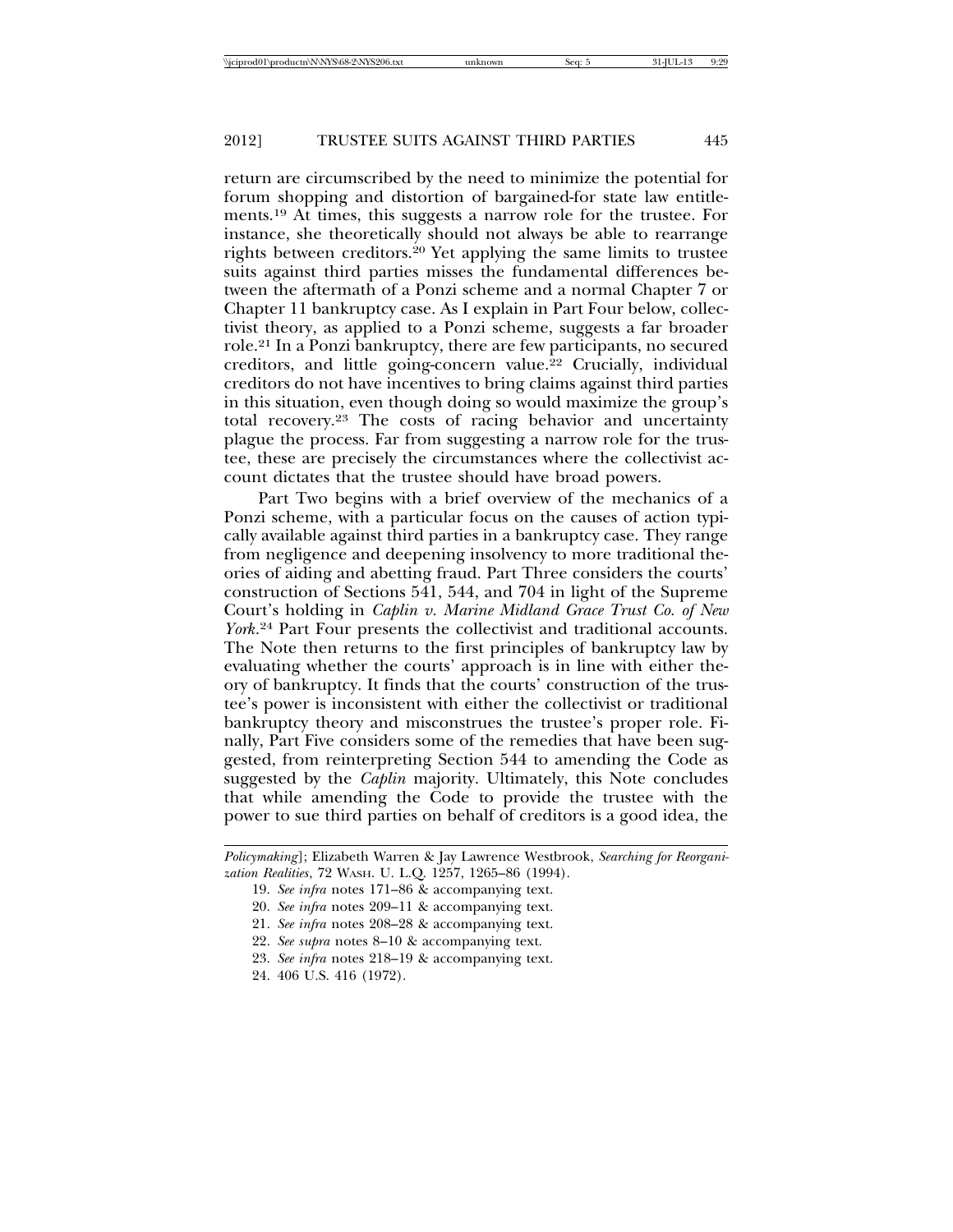power has no place in Section 544 and properly requires Congress to either adopt a new Code provision or modify §704.

### I.

# THE MODERN PONZI SCHEME

As the recent financial crisis spiraled outward, the Commodities Futures Trading Commission ("CFTC") filed twenty-two actions to halt ongoing schemes during the first six months of 2009.25 Though many schemes are smaller, a few stand out for their incredible scope, with losses in the billions. For example, according to the Department of Justice, R. R. Allen Stanford's scheme totaled seven billion dollars, second only to Madoff's sixty-eight billion dollar fraud.26 While all of these schemes are fundamentally similar each using new money to pay out old investors—the larger schemes are more likely to require the involvement of third party facilitators like banks and brokers.27 For instance, while some smaller schemes rely on cash from victims, it would be difficult to operate a securities-based scheme like Madoff's without the use of banks, and the same holds for Stanford's scheme, which relied on savings accounts.28 Along with several other characteristics common to all Ponzi schemes, this makes them particularly attractive targets for enterprising trustees. This Part explains the characteristics that make third parties frequent targets for trustees and then examines the causes of action trustees most frequently pursue.

### *A. Three Reasons to Target Third Parties*

First, courts consider all Ponzi schemes insolvent from the moment they begin to operate.<sup>29</sup> Moreover, every transfer made as a part of a Ponzi scheme has no purpose other than to "hinder, delay

<sup>25.</sup> *See* Kevin McCoy, *Recession Forces Unraveling Ponzi Schemes into the Open*, USATODAY.COM (Apr. 17, 2009), http://www.usatoday.com/money/markets/ 2009-04-17-markets-recession-scheme-ponzi\_N.htm.

<sup>26.</sup> *See* Zachary Goldfarb and Anita Kumar, *Stanford, 5 Associates Charged with Running \$7 Billion Ponzi Scheme*, WASH. POST. (June 20, 2009), http://www.washingtonpost.com/wp-dyn/content/article/2009/06/19/AR2009061900078.html; Leslie Wayne, *Troubled Times Bring Mini-Madoffs to Light*," N.Y. TIMES (Jan. 28, 2009), http://www.nytimes.com/2009/01/28/business/28ponzi.html.

<sup>27.</sup> *See infra* notes 38–45 & accompanying text.

<sup>28.</sup> *See infra* note 38 & accompanying text.

<sup>29.</sup> Miriam A. Cherry & Jarrod Wong, *Clawbacks: Prospective Contract Measures in an Era of Excessive Executive Compensation and Ponzi Schemes*, 94 MINN. L. REV. 368, 401 (2009); Bayou Superfund, LLC v. WAM Long/Short Fund II (*In re* Bayou Group, LLC), 362 B.R. 624 (Bankr. S.D.N.Y. 2007).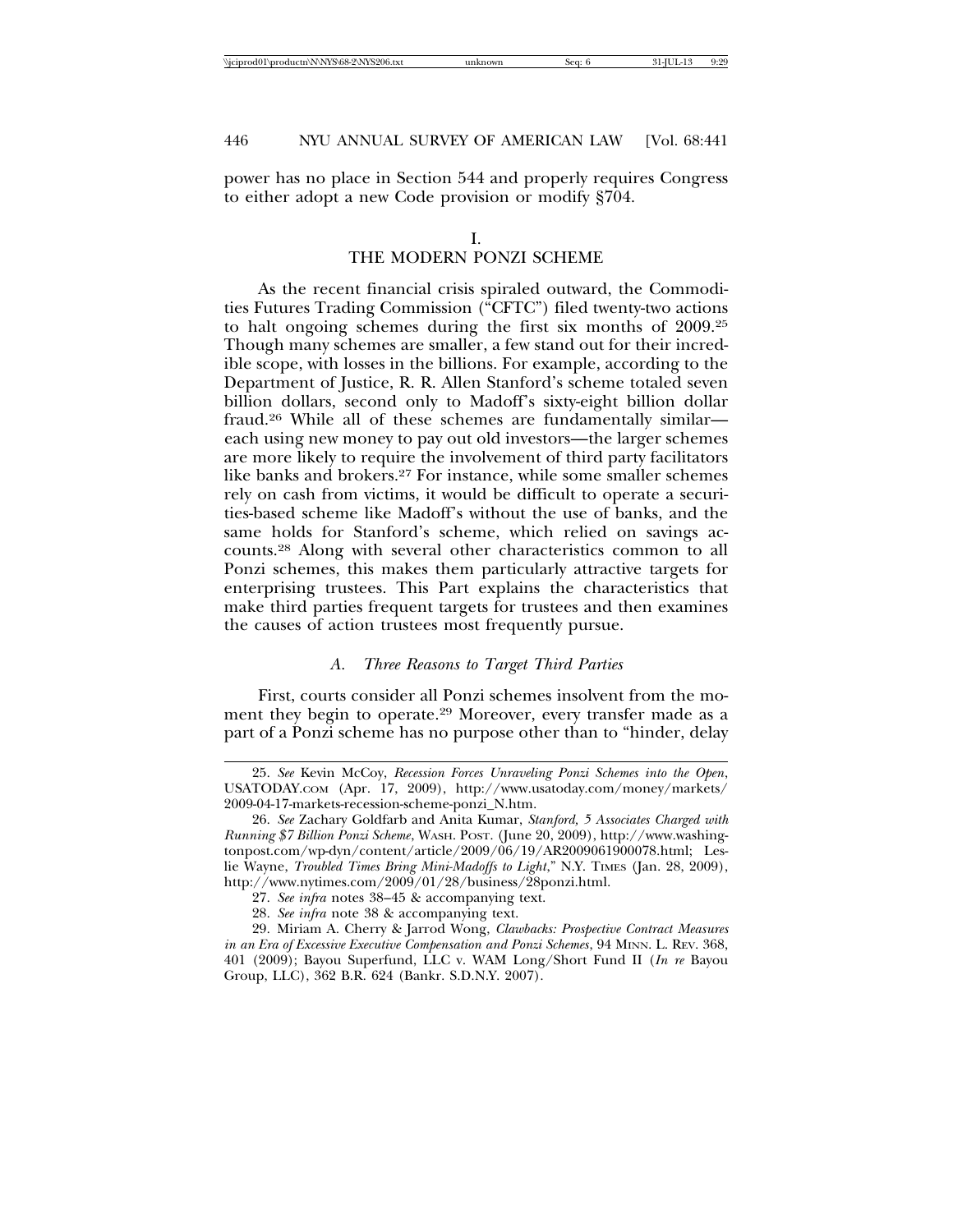or defraud" creditors.30 Because they are insolvent, this makes any transfer made during the course of the scheme technically a fraudulent conveyance.31 Under Section 548 of the Bankruptcy Code, these transfers can be voided in excess of the amount transferred by the debtor in good faith.32 Finally, the nature of the scheme means that excepting net-winners and the complicit, on a theoretical level, each investor is defrauded equally on a pro rata basis.<sup>33</sup>

The second reason trustees target third parties in Ponzi scheme bankruptcies is the relatively small size of the estate. Although Madoff's estate eventually grew to over nine billion dollars,34 before the trustee began bringing avoidance actions and clawbacks, the estate was unlikely to offer much solace for the creditors.35 This flows logically from the nature of the scheme: Ponzi schemes fail because their perpetrators run out of money to cover redemptions. Thus, in most cases, there is initially little left over in the estate besides the furniture.<sup>36</sup> This leads trustees to look outward at avoidance actions and potential suits against third parties to bolster prospects for recovery to enlarge the estate.37

Lastly, the most complex (and often most harmful) Ponzi schemes are likely to involve deep-pocketed third parties on some level.38 Again, consider the Madoff scheme. Perpetuating such a scheme required recruiting new investors and satisfying old inves-

31. Cherry & Wong, *supra* note 29, at 399; Hurt, *supra* note 3, at 971–72; UNIF. FRAUDULENT TRANSFER ACT §§ 4-5 (1984).

32. 11 U.S.C. § 548(a)(1) (2006) ("The trustee may avoid any transfer . . . if the debtor voluntarily or involuntarily . . . incurred such obligation with actual intent to hinder, delay, or defraud any entity to which the debtor was or became, on or after the date that such transfer was made or such obligation was incurred.").

33. Cherry & Wong, *supra* note 29, at 407.

34. THE MADOFF RECOVERY INITIATIVE, http://madoff.com/recoveries-04.html (last visited Feb. 28, 2012) (recording over nine billion dollars in recoveries).

35. *See id.* (noting that the trustee was able to glean less than one billion from the estate before avoidance and clawback actions, less than 1/17th of the losses recognized by the courts).

36. *See supra* note 10.

37. Wasserman, *supra* note 13, at 366–68. *See also* Johnston et al., *supra* note 2, at 45–47.

38. *See* Johnson et al., *supra* note 2, at 34–43 (discussing various doctrines for establishing the liability of financial institutions for their role in Ponzi schemes); Del Quentin Wilber, *Economic Downturn Accelerates Collapse of Ponzi Schemes*, WASH.

<sup>30.</sup> *In re* Manhattan Inv. Fund, 397 B.R. 1, 8 (S.D.N.Y. 2007) ("There is a general rule—known as the 'Ponzi scheme presumption'—that such a scheme demonstrates 'actual intent' as matter of law because 'transfers made in the course of a Ponzi scheme could have been made for no purpose other than to hinder, delay or defraud creditors.'") (quoting *In re* Manhattan Fund Ltd., 359 B.R. 510, 517–18 (Bankr. S.D.N.Y. 2007)).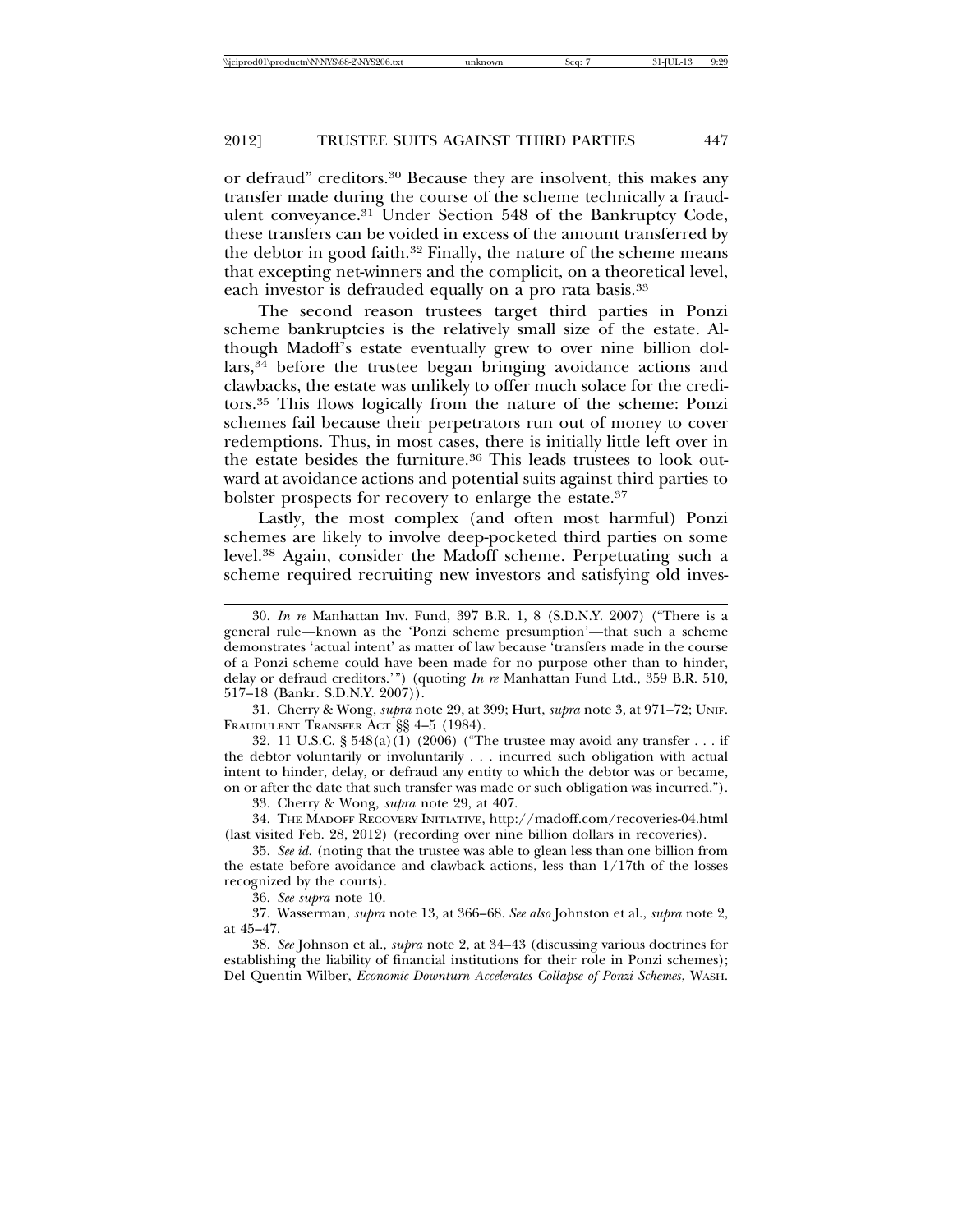tors that their investments were safe and growing. The Madoff trustee estimates that some eight billion dollars of Madoff's investments were recruited through the use of "feeder funds" marketed by major banks.39 Funds like these require administrators and custodians, who are likely to be large and reputable financial services companies.40 Moreover, keeping current investors happy requires falsified trade records and accounting records, which implicates additional third parties.41 For instance, in *Hirsch v. Arthur Andersen*, Ponzi scheme victims sued the auditors who failed to uncover the fraud.<sup>42</sup> In *Shearson Lehman Hutton, Inc. v. Wagoner*, victims sued the brokers responsible for "churning" the portfolio, a process used to generate the appearance of legitimate trading activity.43 In schemes like Stanford's and Madoff's, both of which involved fictitious savings accounts, third-party banks are often crucial counterparties.<sup>44</sup> Finally, Ponzi schemes involving hundreds of millions or billions of dollars may rely on banks to warehouse proceeds before distribution.<sup>45</sup>

Taken together, these three factors make lawsuits against third parties, and especially against financial service providers, extremely attractive. The transactions themselves are definitively fraudulent, the paltry estate leaves the trustee with few other options, and thirdparties—often large, deep-pocketed financial institutions—are necessarily involved. In short, it is unsurprising that so many trustees hear the siren's song of third-party liability.

#### *B. Available Causes of Action*

When they do bring suit, trustees can choose from several different state law causes of action. Chief among them are negligence, fraudulent transfer, breach of fiduciary duty, aiding and abetting

40. *Id.* at 137–38.

42. Hirsch, 72 F.3d 1085.

43. 944 F.2d 114, 117 (2d Cir. 1991).

44. Zachary A. Goldfarb, *SEC Alleges \$8 Billion Savings Fraud*, WASH. POST, Feb. 18, 2009, at D1.

45. Johnston et al., *supra* note 2, at 43–45 (discussing lawsuits against J.P. Morgan Chase & Co. for its complicity in the Madoff scheme).

POST, Jun. 12, 2009, at B1 (discussing role of banks and new technologies in perpetuating Ponzi schemes).

<sup>39.</sup> Amended Complaint at 21, Sec. Investor Prot. Corp. v. Bernard L. Madoff Inv. Sec. LLC, No. 08-01789 (BRL) (Bankr. S.D.N.Y. Dec. 5, 2010).

<sup>41.</sup> *See* Hirsch v. Arthur Andersen & Co., 72 F.3d 1085 (2d Cir. 1995) (trustee suit against third party accountants for their complicity in a Ponzi Scheme); Sharp Int'l Corp. v. KPMG LLP (*In re* Sharp Int'l Corp.), 278 B.R. 28 (Bankr. E.D.N.Y. 2002) (trustee suit against third party accountants for their negligent and reckless failure to uncover and disclose Chapter 11 corporate debtor's fraud).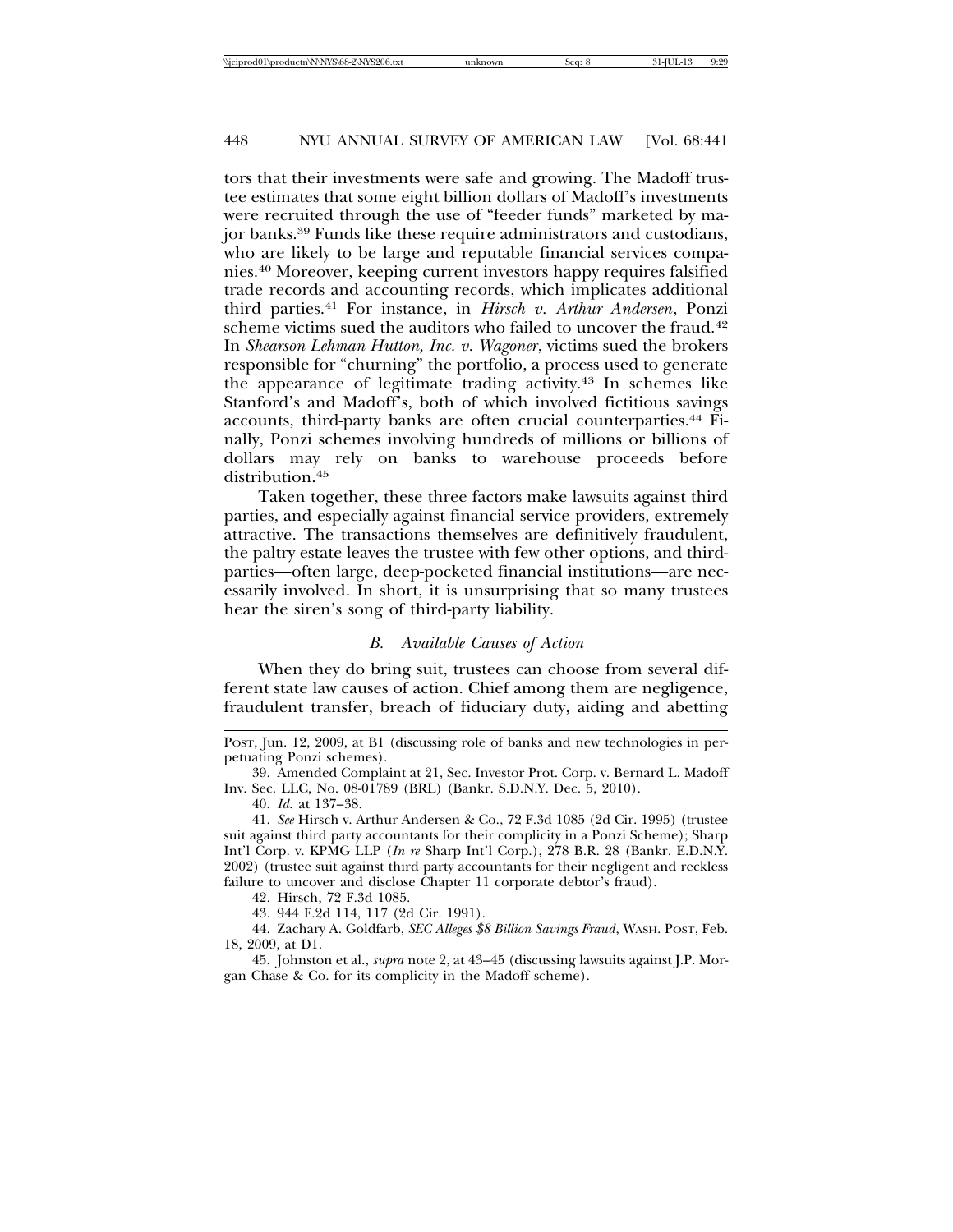fraud, and deepening insolvency.46 Though the claims operate under different names, the crux of each allegation is fundamentally the same.47 Each is predicated on the claim that professional malfeasance either intentionally or negligently perpetuated the scheme. As I explain in Part Four, the availability of a state law cause of action is essential because minimizing the deviation between underlying state law and bankruptcy is a central goal of the Supreme Court's bankruptcy jurisprudence.<sup>48</sup> Thus, while I explain each possible cause of action below, it is important to keep in mind that so long as at least one theory is viable, the analysis stands.

For a negligence action to succeed, the third party must (1) owe the creditors a duty of care, (2) breach that duty, and (3) proximately cause damages.49 The difficulty with this cause of action is that, except in a few anomalous cases, the third party is unlikely to owe the creditors a duty of care.<sup>50</sup> For instance, a duty of care may arise when a bank or investment fund directly solicits investments from creditors.51 Absent such a relationship, however, there is un-

Property interests are created and defined by state law. Unless some federal interest requires a different result, there is no reason why such interests should be analyzed differently simply because an interested party is involved in a bankruptcy proceeding. Uniform treatment of property interests by both state and federal courts within a State serves to reduce uncertainty, to discourage forum shopping, and to prevent a party from receiving "a windfall merely by reason of the happenstance of bankruptcy."

(citations omitted).

49. *See* Prosser, Torts (4th ed), § 30; Integrated Waste Servs., Inc. v. Akzo Nobel Salt, Inc., 113 F.3d 296, 299 (2d Cir. 1997). Generally "professional malpractice is a species of negligence." Hydro Investors, Inc. v. Trafalgar Power Inc., 227 F.3d 8, 15 (2d Cir. 2000) (quoting *Marks Polarized Corp. v. Solinger & Gordon*, 476 N.Y.S.2d 743, 744 (1984)).

50. *See* Prosser, Torts (4th ed.), § 30. *See also* Sharp Int'l Corp v. KPMG LLP (*In re* Sharp Int'l Corp.), 278 B.R. 28, 35 (Bankr. E.D.N.Y. 2002) (finding Trustee had sufficiently pled negligence based on accountant's failure to uncover fraud). *But see* Sec. Investor Prot. Corp. v. BDO Seidman, LLP, 222 F.3d 63, 73 (2d Cir. 2000) (establishing a test for negligent misrepresentation when the professional is aware that plaintiffs would rely on their work product in the context of a suit against an accounting firm).

51. This may arise out of a vehicle like a feeder fund, which refers potential investors to the scheme in exchange for fees. *See, e.g.,* S.E.C. v. Cohmad Sec. Corp., No. 09-CV-5680, 2010 WL 363844, at \*3 (S.D.N.Y. Feb. 2, 2010) (finding a duty for

<sup>46.</sup> *See id.* at 34–43 (discussing theories of liability under which bank liability obtains including breach of fiduciary duty, negligence, negligent misrepresentation, fraudulent transfer, and aiding and abetting fraud).

<sup>47.</sup> Cenco Inc. v. Seidman & Seidman, 686 F.2d 449, 453 (7th Cir. 1982) (Posner, J.) ("[B]reach of contract, negligence, and fraud, when committed by auditors, are a single form of wrongdoing under different names.").

<sup>48.</sup> *See* Butner v. U.S., 440 U.S. 48, 55 (1979)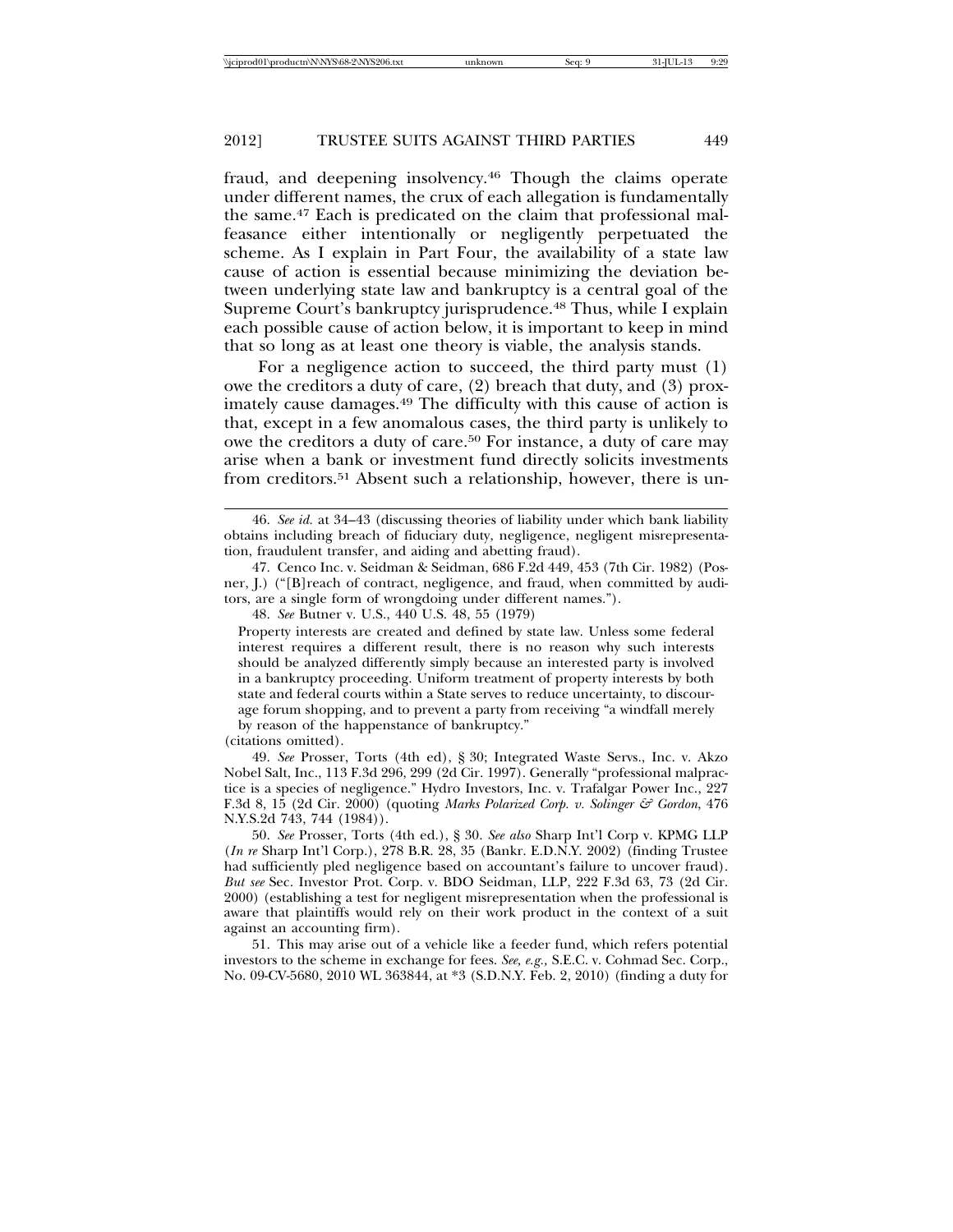likely to be such a claim. Moreover, if an action does exist, it would only accrue to those individual creditors who were actually induced to invest by the third party. As I explain in Part Three, trustees attempting to bring these individual-based actions have not had success in court and the theoretical basis for a collective bankruptcy process does not support making such actions available to the trustee.52

Fraudulent transfer claims rely on the Uniform Fraudulent Transfers Act,53 as embodied in Section 548 of the Code.54 As noted above, Ponzi schemes are technically insolvent from their inception. But for a transfer to be fraudulent, it must actually be a transfer, as opposed to a bailment.55 Taken together, these two requirements doom most fraudulent transfer actions against thirdparty service providers. The payments for services, which are more likely to be considered transfers, are unlikely to be of a magnitude to make a dent in losses running into the billions. Although Section 548 may play a role in recovery, it is primarily clawback actions that redistribute the costs of the fraud between net winners and losers.56

54. "The trustee may avoid any transfer . . . if the debtor voluntarily or involuntarily . . . made such transfer or incurred such obligation with actual intent to hinder, delay, or defraud any entity to which the debtor was or became, on or after the date that such transfer was made or such obligation was incurred, indebted." 11 U.S.C. § 548(a)(1) (2006).

55. Section 548 only applies to transfers of interests in property and thus cannot be applied to a bailment. *Id.*; Golden v. The Guardian (*In re* Lenox Healthcare, Inc.), 343 B.R. 96, 100 (Bankr. D.Del. 2006) (noting that an exercise of avoidance powers requires "a transfer of property of the estate"). *See also* Maxwell v. Penn Media (*In re* marchFirst), No. 01-B-24742, 2010 WL 4027723, at \*8 (Bankr. N.D. Ill. Oct. 14, 2010) ("[T]here was no such transfer in this case because marchFirst made the payments to Penn with NCS funds it was holding as agent or bailee.").

56. *See* Bayou Superfund, LLC v. WAM Long/Short Fund II (*In re* Bayou Grp., LLC), 396 B.R. 810, 827 (Bankr. S.D.N.Y. Oct. 16, 2008) (discussing the "equitable" role of Section 548 in effecting "Congress' determination that under limited circumstances creditors must share equally in the insolvency. . . ."); Karen E. Nelson, *Turning Winners into Losers: Ponzi Scheme Avoidance Law and the Inequity of Clawbacks*, 95 MINN. L. REV. 1456, 1475 (2010) (discussing use of Section 548 in Ponzi schemes to clawback fictitious profits). In a clawback action the trustee relies on Section  $548(a)(1)$ , which empowers the trustee to void transfers if he can show that (1) less than reasonably equivalent value was received, and (2) the transferee

a Madoff feeder fund, however dismissing under Rule 9(b) for failing to plead facts "with particularity . . . constituting fraud").

<sup>52.</sup> *See infra* notes 92–168 & accompanying text.

<sup>53.</sup> UNIF. FRAUDULENT TRANSFER ACT  $\S 4(a)(1)$  (1984) ("A transfer made ... by a debtor is fraudulent as to a creditor . . . if the debtor made the transfer or incurred the obligation: [w]ith actual intent to hinder, delay, or defraud any creditor of the debtor.").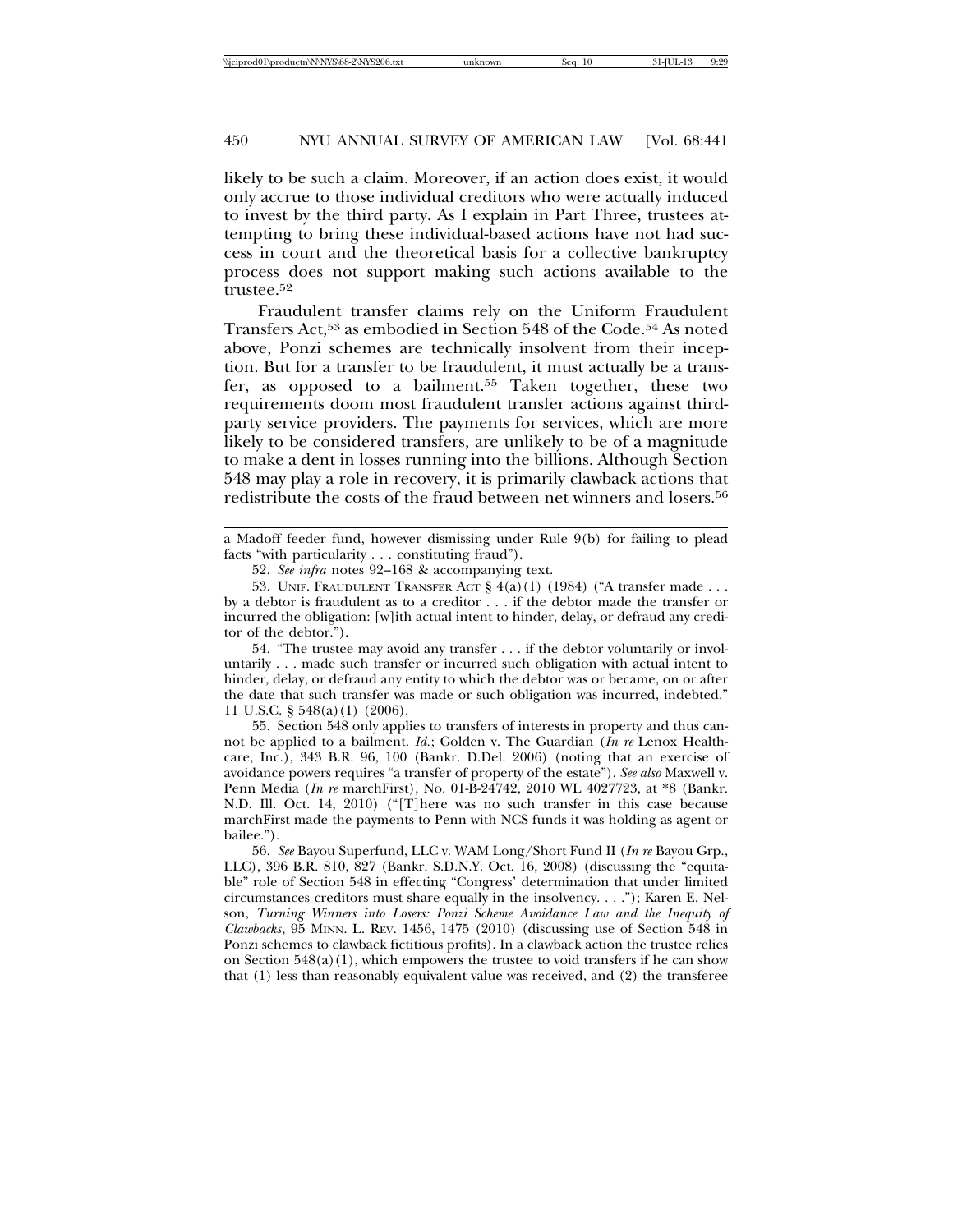This distribution of losses between the creditors is the subject of constant attention and debate among both judges and academics<sup>57</sup> and is beyond the scope of this Note.

Several courts have embraced deepening insolvency as a cause of action, starting with the Seventh Circuit in *Schact v. Brown*. 58 Though exact definition is elusive, the essence of this cause of action is that a third party's conduct allowed the corporation to prolong its existence, incurring additional debt and wasting additional resources.59 In *Schact,* Judge Posner wrote that courts that reject deepening insolvency as a cause of action:

[R]est upon a seriously flawed assumption, i.e., that the fraudulent prolongation of a corporation's life beyond insolvency is automatically to be considered a benefit to the corporation's interests. This premise collides with common sense, for *the corporate body is ineluctably damaged by the deepening of its insolvency, through increased exposure to creditor liability.*<sup>60</sup>

Despite Judge Posner's forceful words, not every court accepts the theory and it remains a question of state law. Thus, although the Third Circuit accepted deepening insolvency as a stand-alone cause of action in *Official Committee of Unsecured Creditors v. R.F. Laf*ferty,<sup>61</sup> a result that has been endorsed by the Ninth<sup>62</sup> and Second

58. 711 F.2d 1343, 1350 (7th Cir. 1983), *cert. denied,* 464 U.S. 1002 (1983) ("[T]he corporate body is ineluctably damaged by the deepening of its insolvency, through increased exposure to creditor liability.").

59. *See id.*; Smith v. Arthur Andersen, LLP, 421 F.3d 989, 1003–04 (9th Cir. 2005) (finding a "cognizable harm" when an insolvent corporation's existence was prolonged); Official Comm. of Unsecured Creditors v. R.F. Lafferty & Co., 267 F.3d 340, 350 (3d Cir. 2001) (recognizing deepening insolvency based on continued corporate existence); Allard v. Arthur Andersen & Co., 924 F. Supp. 488, 494 (S.D.N.Y. 1996) (same); Feltman v. Prudential Bache Sec., 122 B.R. 466, 473 (S.D. Fla. 1990) (same).

60. Schacht, 711 F.2d at 1350 (emphasis added) (citations omitted).

61. 267 F.3d 340 (3d Cir. 2001).

62. *Cf.* Smith, 421 F.3d at 1003–04.

was insolvent at the time of the transfer. 11 U.S.C.  $\S$  548(a)(1) (2006); Bayou Superfund, LLC v. WAM Long/Short Fund II (*In re* Bayou Grp., LLC), 396 B.R. at 827 (applying section  $548(a)(1)$  to trustee's Ponzi scheme clawback action).

<sup>57.</sup> *See generally* Adler, *supra* note 17 (critiquing the use of loss distribution amongst creditors as a risk-sharing mechanism); Barry E. Adler, *An Equity-Agency Solution to the Bankruptcy-Priority Puzzle*, 22 J. LEGAL STUD. 73 (1993); Douglas G. Baird & Donald S. Bernstein, *Absolute Priority, Valuation Uncertainty, and the Reorganization Bargain*, 115 YALE L.J. 1930 (2006) (discussing deviations from absolute priority and distributions of equity in Chapter. 11 cases); James W. Bowers, *Whither What Hits the Fan?: Murphy's Law, Bankruptcy Theory, and the Elementary Economics of Loss Distribution*, 26 GA. L. REV. 27, 44–68 (1991); Lynn M. LoPucki, *The Unsecured Creditor's Bargain*, 80 VA. L. REV. 1887 (1994).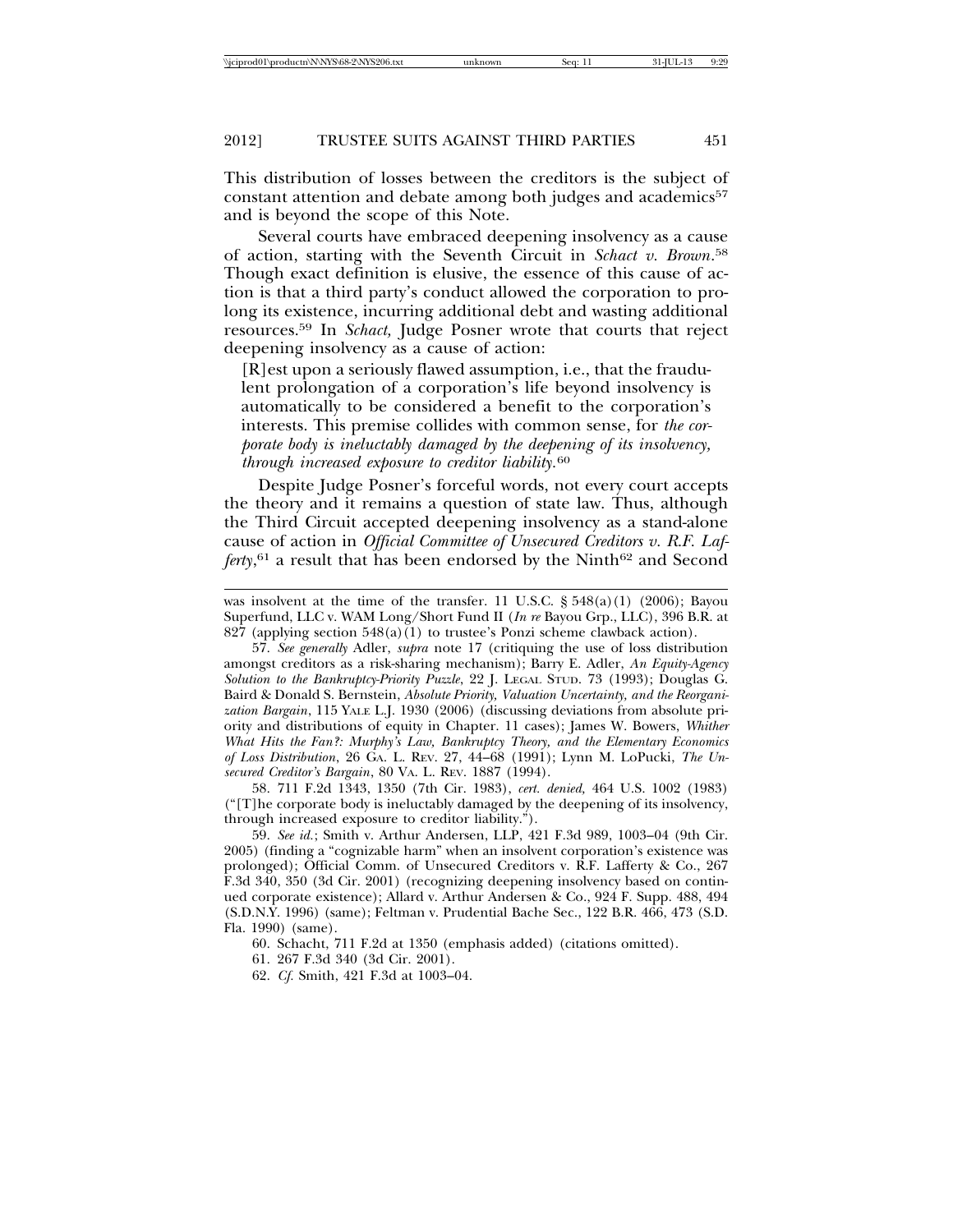Circuits,63 acceptance is by no means universal.64 In the Delaware Chancery Courts, then-Vice Chancellor Strine refused to recognize it.65 Moreover, commentators have questioned the logic of accepting deepening insolvency as a stand-alone cause of action, as opposed to merely as a theory of damages.66 Even if accepted, the application of deepening insolvency to a Ponzi schemes remains unclear. For instance, *Schact* distinguishes between *Cenco-*like corporations, which are established purely as vehicles for fraud, and legitimate corporations that can be harmed, as in *Schact* itself.67 As a theoretical matter this would seem to conflict with the application of deepening insolvency actions to Ponzi schemes, as was the case in *R.F. Lafferty*. <sup>68</sup> Where the corporation's sole interest is in perpetuating a fraud, it is difficult to see how deepening insolvency does the corporation any harm.

Finally, even if one accepts deepening insolvency as a cause of action there still exists the subsidiary question of a standard of conduct. The Ninth Circuit has recognized liability predicated on a negligence standard.69 However, in *In re CitX*, the Third Circuit took a harder line by requiring proof of something more, but left the ultimate standard unclear.70

Regardless of these uncertainties, deepening insolvency remains attractive from the trustee's point of view, as theoretically al-

65. Trenwick Am. Litig. Trust v. Ernst & Young, LLP, 906 A.2d 168, 205 (Del. Ch. 2006).

66. *Cf.* William Bates III, *Deepening Insolvency: Into the Void,* 24 AM. BANKR. INST. J. 1, 1 (2005) (criticizing the lack of coherence in the theory of deepening insolvency).

67. Schacht v. Brown, 711 F.2d 1343, 1347–48 (7th Cir. 1983), *cert. denied* 464 U.S. 1002 (1983).

68. *See* Official Comm. of Unsecured Creditors v. R.F. Lafferty & Co., 267 F.3d 340, 343–44 (3d Cir. 2001) (applying deepening insolvency to a Ponzi scheme).

69. Smith v. Arthur Andersen, LLP, 421 F.3d 989 (9th Cir. 2005).

70. *In re* CitX Corp., Inc., 448 F.3d 672, 681 (3d Cir. 2006) (requiring more than negligence and some level of fraudulent intent).

<sup>63.</sup> Allard, 924 F. Supp. at 494. *But see* Official Comm. of Unsecured Creditors v. Blomen (*In re* Hydrogen, LLC), 431 B.R. 337, 357 (Bankr. S.D.N.Y. 2010) (construing New York law to reject deepening insolvency as a stand-alone cause of action).

<sup>64.</sup> *See, e.g.*, Bondi v. Citigroup, Inc., No. BER-L-10902-04, 2005 WL 975856, at \*16 (N.J. Super. Ct. Law Div. 2005), *appeal granted by* 878 A.2d 850 (N.J. 2005); *In re* Hydrogen, LLC, 431 B.R. at 357 (construing New York law to reject deepening); Limor v. Buerger (*In re* Del-Met Corp.), 322 B.R. 781, 807 (Bankr. M.D. Tenn. 2005) (discussing the lack of a clear definition of deepening insolvency); *In re* VarTec Telecom, Inc., 335 B.R. 631 (Bankr. N.D. Tex. 2005) (construing Texas law); Schnelling v. Crawford (*In re* James River Coal Co.), 360 B.R. 139, 178–180 (Bankr. E.D. Va. 2007) (construing Virginia law).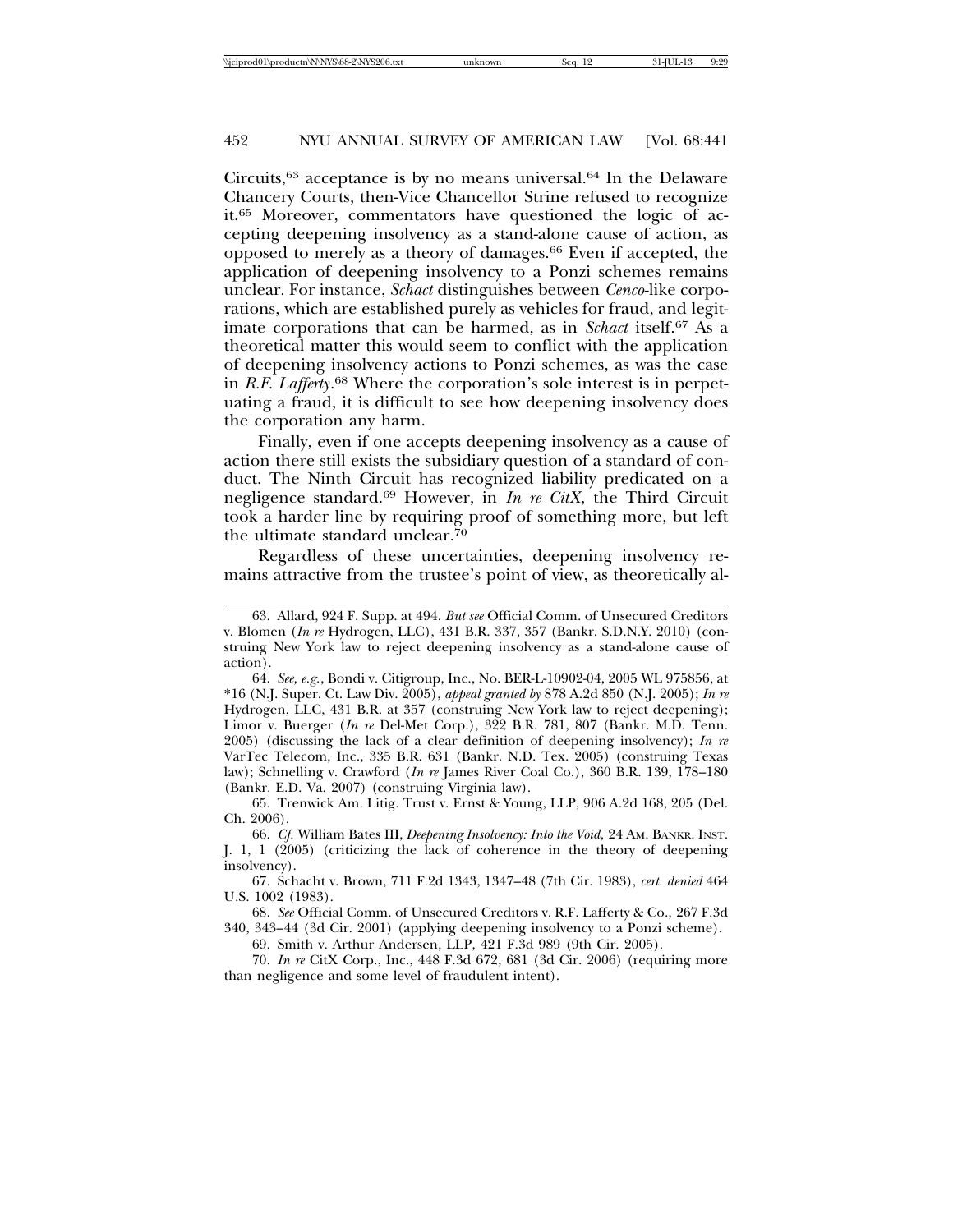most all of the costs incurred by the firm during its prolonged existence can be recovered.71

The trustee has two other potential causes of action: (1) derivative suits based on breach of the fiduciary duty the third party owes the debtor<sup>72</sup> and  $(2)$  actions against the third party for aiding and abetting the debtor's fraud.73 These two represent the trustee's best hopes for recovery and are the subject of Part Two. Often times they go together. For instance, in *In re CitX*, the trustee brought suit against an individual accountant and his firm for their failure to detect the former CEO's securities fraud and misappropriation of company resources.74

However, it is important to distinguish between actions brought by creditors derivatively, which are brought *on behalf* of the corporation, and actions brought by creditors in their independent capacity because state law may bar derivative actions. As the Eighth Circuit noted in *In re Senior Cottages of America,* "If the corporation owned a cause of action against the principal who breached a duty, it follows that it also owns the cause of action for aiding and abetting the principal's breach."75 The aiding and abetting breach of fiduciary duty action is brought by a party on behalf of the corporation.76 If malfeasance would be imputed to the corporation, it

73. *See* Mazzaro de Abreu v. Bank of America Corp., 525 F. Supp. 2d 381, 387 (S.D.N.Y. 2007) ("[T]o state a claim for aiding and abetting fraud . . . a plaintiff must allege: (1) the existence of an underlying fraud; (2) actual knowledge of the fraud by the aider and abettor; and (3) substantial assistance by the aider and abettor in the achievement of the underlying fraud.").

74. 448 F.3d 672, 676 (3d Cir. 2006).

75. Moratzka v. Morris (*In re* Senior Cottages of Am., LLC), 482 F.3d 997, 1002 (8th Cir. 2007).

76. *See* Delgado Oil Co., Inc. v. Torres, 785 F.2d 857, 861 (10th Cir. 1986) (holding that claims common to all creditors belong to the trustee and can only be brought on behalf of the corporation); Ford Motor Credit Co. v. Minges, 473 F.2d 918, 920–21 (4th Cir. 1973) (holding that the right of action for directors' negligent mismanagement may only be maintained in the name of corporation or its receiver if it is insolvent); N. Am. Catholic Educ. Programming Found., Inc. v. Gheewalla, 930 A.2d 92, 101–02 (Del. 2007) (holding that creditors may maintain a derivative action on behalf of the corporation for breach of fiduciary duty); Dana Molded Products, Inc. v. Brodner, 58 B.R. 576, 580 (N.D.Ill. 1986) (explaining that creditor may not bring action against corporation's fiduciaries where the creditor is harmed indirectly).

<sup>71.</sup> Bates, *supra* note 66 (noting that you can recover for a great deal of payments, basically every cost of the firm).

<sup>72.</sup> *See* Whitney v. Citibank, N.A., 782 F.2d 1106, 1115 (2d Cir. 1986) (noting that to prove a claim of aiding and abetting breach of fiduciary duty requires: 1) a breach of fiduciary duty, 2) defendant knowingly inducing or participating in the breach, and 3) damages resulting from the breach).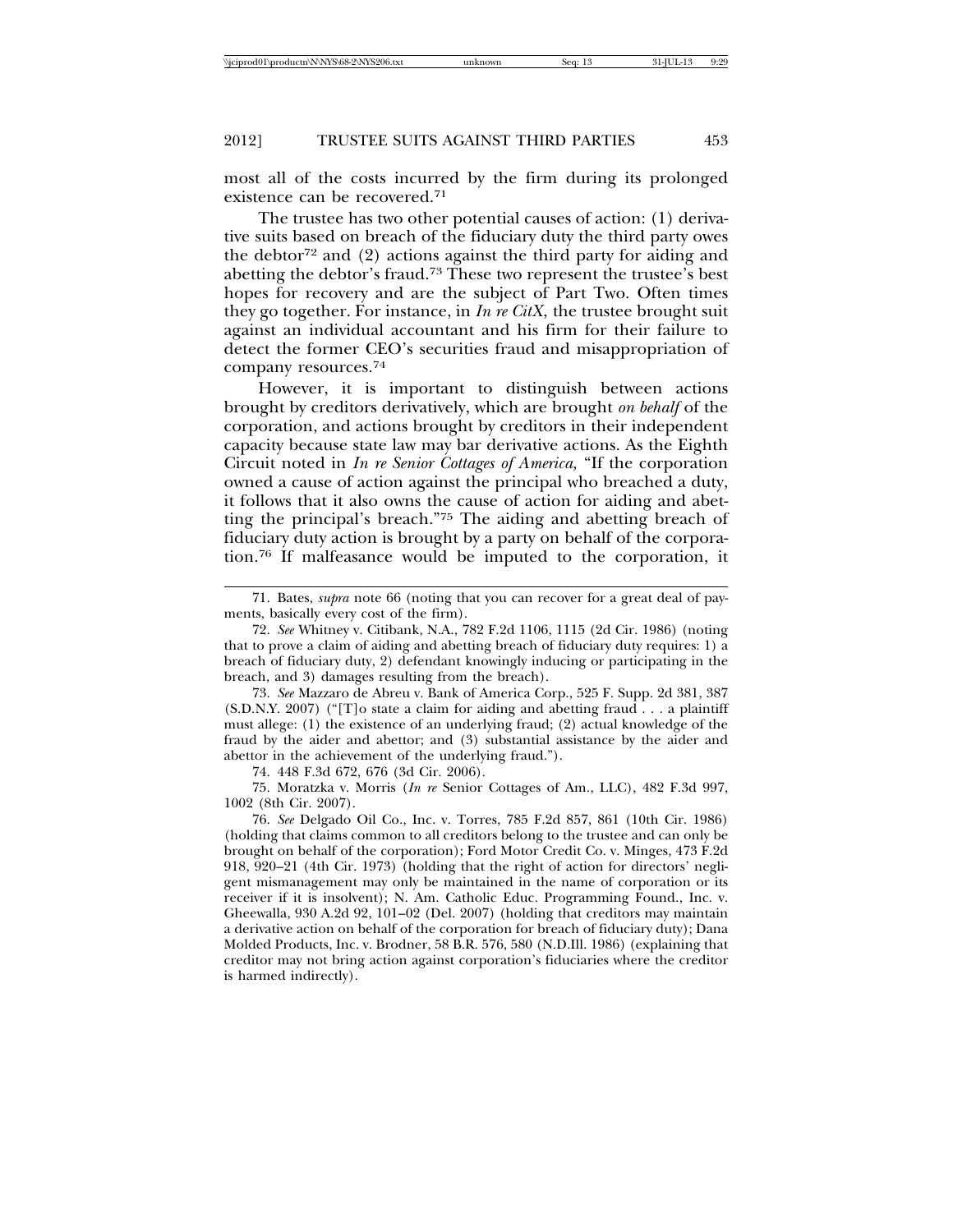would therefore also be imputed to the party bringing the suit derivatively, including a trustee.77 In these cases, the doctrine of *in pari delicto*, which translates as "in equal fault," blocks the suit.<sup>78</sup> Likewise, when the aiding and abetting cause of action is brought derivatively, the same rule can apply.79 I explain the courts' application of *in pari delicto* in these situations in Part Three.

Although *in pari delicto* may bar derivative suits, it cannot bar an aiding and abetting fraud action brought directly by or on behalf of the creditors. This distinction makes aiding and abetting fraud the most viable state law cause of action. The trustee's suit against HSBC in the Madoff litigation is a textbook example of such a claim.80 The aiding behavior varies, but in the securities fraud context, one of the best examples is churning, which involves thirdparty brokers helping to simulate the appearance of trading activity through economically meaningless trades.81 The downside to an aiding and abetting claim is that, unlike a breach of fiduciary duty action, it requires meeting the pleading standard for fraud claims.82 For example, the court in *In re Alphastars* required that the plaintiff raise a strong inference of fraud by proving both motive and oppor-

<sup>77.</sup> *See* Cenco Inc. v. Seidman & Seidman, 686 F.2d 449 (7th Cir. 1982) (describing how agency principles impute a manager's fraud to the corporation); RESTATEMENT (THIRD) OF AGENCY § 5.03 (2006) ("[N]otice of a fact that an agent knows or has reason to know is imputed to the principal if knowledge of the fact is material to the agent's duties to the principal . . . ."). *See also* Wasserman, *supra* note 13, at 373–74. In bankruptcy, the trustee succeeds to the estate. 11 U.S.C. § 541(a) (2006). Thus fraud that would be imputed to the debtor corporation is also imputed to the trustee. *See* E.F. Hutton & Co., Inc. v. Hadley, 901 F.2d 979, 987 (11th Cir. 1990) (imputing fraud of the corporation to the trustee).

<sup>78.</sup> *See infra* notes 98–101 & accompanying text.

<sup>79.</sup> *See infra* note 101 & accompanying text.

<sup>80.</sup> Picard v. HSBC Bank PLC, 454 B.R. 25, 28 (S.D.N.Y. 2011) ("[T]he trustee . . . seeks to recover under various common law theories such as unjust enrichment, aiding and abetting fraud and aiding and abetting breach of fiduciary duty.").

<sup>81.</sup> This is known as "churning." *See* Hays & Co. v. Merrill Lynch, Pierce, Fenner & Smith, Inc., 885 F.2d 1149, 1150 (3d Cir. 1989) (trustee in bankruptcy for corporation brought churning claim against securities broker); DeRance, Inc. v. PaineWebber Inc., 872 F.2d 1312, 1314–19 (7th Cir. 1989) (not-for-profit corporation brought breach of contract, fraud, and breach of fiduciary duty claims based in part on alleged churning of its account); M & B Contracting Corp. v. Dale, 795 F.2d 531, 532–33 (6th Cir. 1986) (corporation brought churning claim against securities broker).

<sup>82.</sup> *See* Bondi v. Bank of Am. (*In re* Parmalat), 383 F. Supp. 2d. 587, 593 (S.D.N.Y. 2005) (applying Rule 9(b) pleading standard to trustee's claim against third party for aiding and abetting debtor's fraud).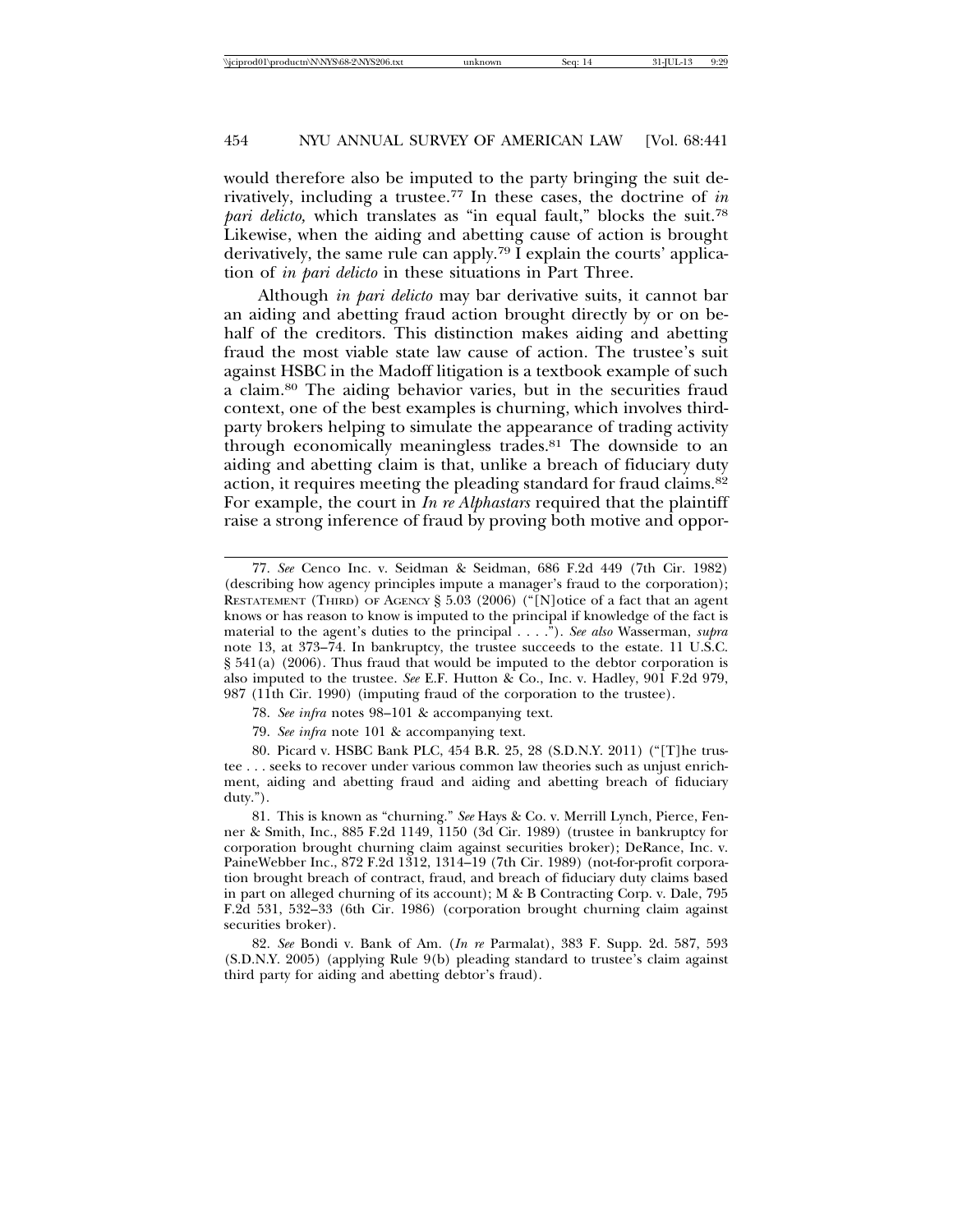tunity.83 Finally, the *prima facie* case itself is daunting as a plaintiff must prove that a fraud occurred, that the third party had sufficient knowledge of the violation, and that the third party provided substantial assistance.84 Despite these challenges, the claim is available as a matter of state law.

As noted at the beginning of this section and as the court in *Cenco* recognized, all of these claims are conceptually similar.85 At their core, these suits allege that third-party providers either aided fraud or breached their fiduciary duties to the debtor. Although the facts of each individual suit may be similar, state law raises barriers to many of these claims. Not every state court recognizes deepening insolvency as a stand-alone theory; negligence and breach of fiduciary duty require a relationship (requirements do vary by state and circuit); and the doctrine of *in pari delicto* is likely to bar derivative actions, as explained in Part Three*.* To succeed, the trustee must rely on a cause of action that runs directly to the creditors. Aiding and abetting liability meets this requirement and should be available to the trustee. Indeed trustees have succeeded in bringing such claims outside of bankruptcy. This raises the question addressed in Part Three: why have bankruptcy courts refused to allow the trustee to bring such claims during Chapter 7 proceedings?

#### $II$ .

### CASE LAW AND FORMALISTIC SHORTCOMINGS

If legislators and judges worked from a blank slate determining whether the trustee should have the power to sue third parties,

<sup>83.</sup> O'Connell v. Arthur Andersen LLP (*In re* Alphastar Insurance Group Ltd.), 383 B.R. 231, 257 (Bankr. S.D.N.Y. 2008).

<sup>84.</sup> *See* Lerner v. Fleet Bank, N.A., 459 F.3d 273, 286 (2d Cir. 2006) (setting out *prima facie* case for aiding and abetting fraud). Proving substantial assistance can also be a challenge as it may require either affirmative assistance or failure to act in the face of a duty. *See In re* Sharp Int'l Corp.*,* 403 F.3d 43, 52 (2d Cir. 2005) (finding that mere knowledge of fraud is insufficient without duty to disclose); Cromer Fin. Ltd. v. Berger, 137 F. Supp. 2d. 452, 470 (S.D.N.Y. 2001) (including knowledge of the fraud in aiding and abetting liability when there is a duty to disclose). The plaintiff must also prove knowledge negligence does not suffice for liability. RESTATEMENT (SECOND) OF TORTS § 876(b) (1977) (stating that a person must "know" another's conduct constitutes a breach of duty to be subject to liability for acting in concert). Some courts consider proof of scienter and the level of assistance in tandem, requiring less assistance when scienter is clear. *See In re* Enron Corp. Sec., Derivative & "ERISA" Litigation, 511 F. Supp. 2d. 742, 803 (S.D.Tex. 2005) (quoting *Witzman v. Lehrman & Flom*, 601 N.W.2d 179, 188 (Minn. 1999)).

<sup>85.</sup> *See* Cenco Inc. v. Seidman & Seidman, 686 F.2d 449, 453 (7th Cir. 1982) (Posner, J.).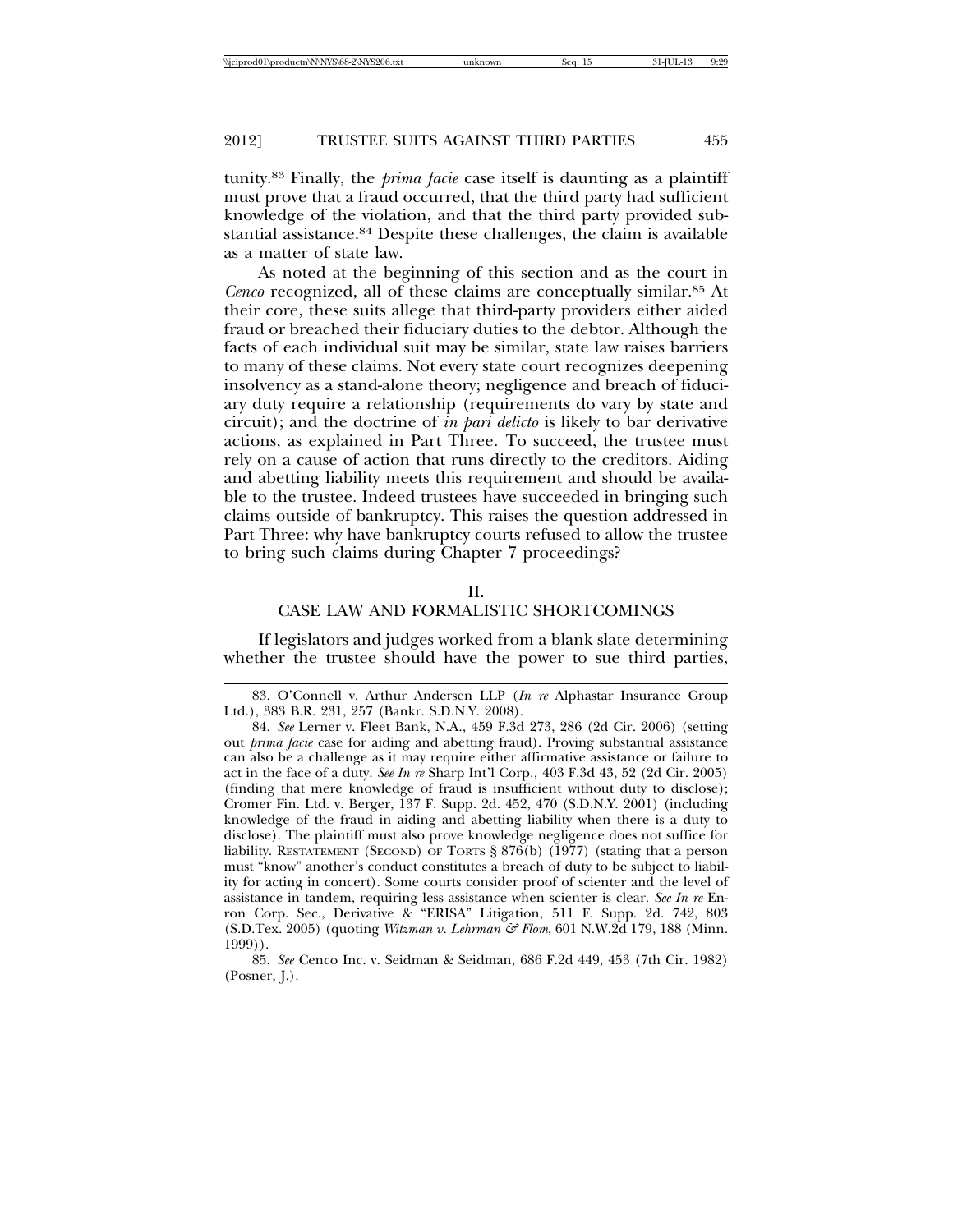then finding a solution would be a relatively straightforward task. Considering the availability of an aiding and abetting fraud or deepening insolvency action as explained in Part One, policy-makers would then simply ask whether the principles of bankruptcy discussed in Part Three warrant that power. Indeed, this is what I do in this Part Three. Practitioners, however, do not work from a blank slate. While trustees continue to claim that the current Code already authorizes them to bring these claims, this Part explores their arguments, which focus on Sections 541 and 544 of the Code. I begin with Section 541 and explain how *in pari delicto* and standing analysis act to block the trustee from relying on this Section to bring a claim against third parties. I then consider the trustee's prospects for an aiding and abetting action using Section 544. Although it is a closer case, I conclude that courts have correctly construed the Code and Supreme Court precedent to block these actions as well.

### *A. The Failure of Section 541*

On its face, Section 541(a) is simple. If a debtor has an interest in property pre-petition, then that interest becomes property of the estate post-petition.86 In short, the trustee stands in the shoes of the debtor. This undoubtedly includes causes of action that the debtor could have brought.87 Thus Section 704 entrusts the trustee to "collect and reduce to money the property of the estate for which [the] trustee serves . . . ."88 This power has been interpreted to implicitly extend to bringing causes of action that belong to the debtor.<sup>89</sup>

88. 11 U.S.C. § 704(a) (2006). *See also* Koch Refining v. Farmers Union Cent. Exch., Inc., 831 F.2d 1339, 1348 (7th Cir. 1987) ("It is axiomatic that the trustee has the right to bring any action in which the debtor has an interest, including actions against the debtor's officers and directors for breach of duty or misconduct.") (citing Pepper v. Litton, 308 U.S. 295, 307 (1939)).

89. This logically follows from the fact that the trustee, as the debtor's successor, is the real party in interest. *See* Wieburg v. GTE Sw. Inc., 272 F.3d 302, 306 (5th Cir. 2001) ("Because the claims are property of the bankruptcy estate, the Trustee

<sup>86. &</sup>quot;The commencement of a case. . . creates an estate. Such estate is comprised of all the following property . . . all legal or equitable interests of the debtor in property as of the commencement of the case." 11 U.S.C. § 541(a) (2006).

<sup>87.</sup> *See* Sierra Switchboard Co. v. Westinghouse Electric Corp., 789 F.2d 705, 709 (9th Cir. 1986) (construing § 541(a) broadly to include all causes of action and discussing legislative history of the Bankruptcy Act supporting this understanding); Howe v. Richardson (*In re* Howe), 232 B.R. 534, 537 (B.A.P. 1st Cir. 1999) ("The inclusion of choses in action within the sweep of § 541 represented a significant departure from the more limited composition of the bankruptcy estate under the Bankruptcy Act."). *See also* 5 COLLIER ON BANKRUPTCY ¶ 541.03, at 541–15 (Alan N. Resnick & Henry J. Somme eds., LexisNexis, 16th ed. 2008).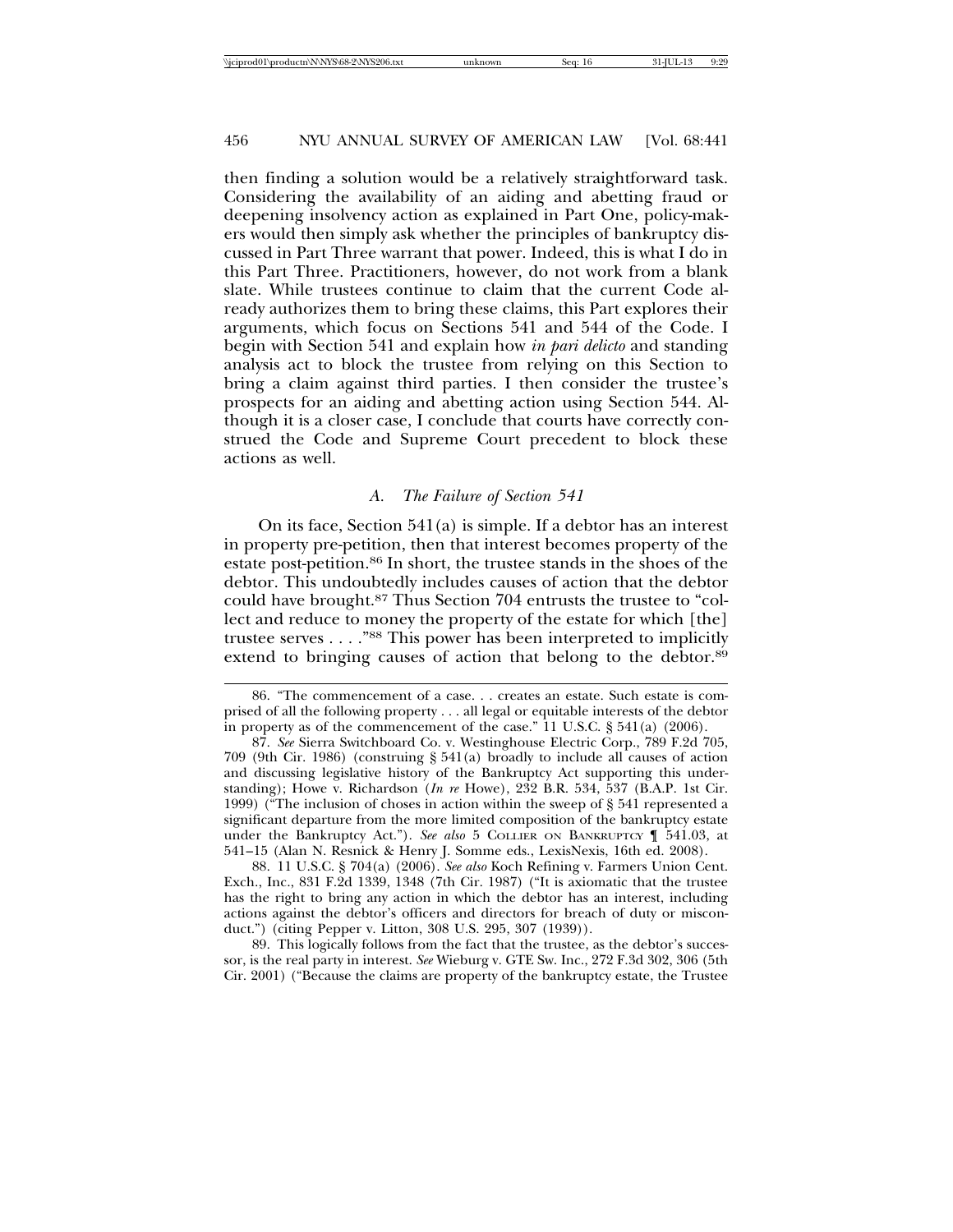Specifically, courts recognize that the trustee's authority to bring suit on behalf of the debtor extends to breaches of fiduciary duty by insiders and third parties:

For example, these sections give the trustee authority to bring an action for damages on behalf of a debtor corporation against corporate principals for alleged misconduct, mismanagement, or breach of fiduciary duty, because these claims could have been asserted by the debtor corporation, or by its stockholders in a derivative action.90

This makes sense in light of underlying state law, which, as discussed in Part One, would as an initial matter allow a debtor to bring these actions. In fact, this is how it works when the trustee attempts to bring an action against corporate principals for breach of fiduciary duty.91 However, it is important to reiterate the distinction between claims that belong to the creditors and claims that belong to the debtor. The trustee stands in the shoes of the debtor under Section 541. Therefore, the claim must belong to the debtor and not the creditors individually. This is a question of state law, and certain claims—like veil-piercing or fraudulent conveyance may belong to the creditors, meaning they could not be the subject of a Section 541 suit by the trustee.92 However, at a minimum, a claim for breach of fiduciary duty that a third party owed the corporation should be available to the debtor.93 But *in pari delicto* and standing analysis have led courts to reject Section 541 actions in these situations.

is the real party in interest with exclusive standing to assert them.") (citations omitted); Feist v. Consol. Freightways Corp., 100 F.Supp.2d 273, 274–75 (E.D.Pa. 1999), aff'd, 216 F.3d 1075 (3d Cir. 2000), cert. denied, 532 U.S. 920 (2001).

<sup>90.</sup> Mixon v. Anderson (*In re* Ozark Rest. Equip. Co., Inc.), 816 F.2d 1222, 1225 (8th Cir. 1987) (citing *Pepper v. Litton*, 308 U.S. 295, 307 (1939)).

<sup>91.</sup> *See, e.g*., Mediators, Inc. v. Manney (*In re* Mediators, Inc.), 105 F.3d 822, 826–27 (2d Cir. 1997) ("We agree that a bankruptcy trustee, suing on behalf of the debtor under New York law, may pursue an action for breach of fiduciary duty against the debtor's fiduciaries.").

<sup>92.</sup> *See In re* Ozark, 816 F.2d at 1225 ("Where . . . 'the applicable state law makes such obligations or liabilities run to the corporate creditors personally, rather than to the corporation, such rights of action are not assets of the estate under Section 541(a) that are enforceable by the trustee [under Section  $704(1)$ ]."). However, there are states where this is not the case and the corporation can essentially pierce its own veil. *See, e.g.*, Koch Ref., 831 F.2d at 1346 (finding that both Indiana and Illinois state law allow trustee to pierce the veil under § 541).

<sup>93.</sup> *See In re* Mediators, 105 F.3d at 826–27.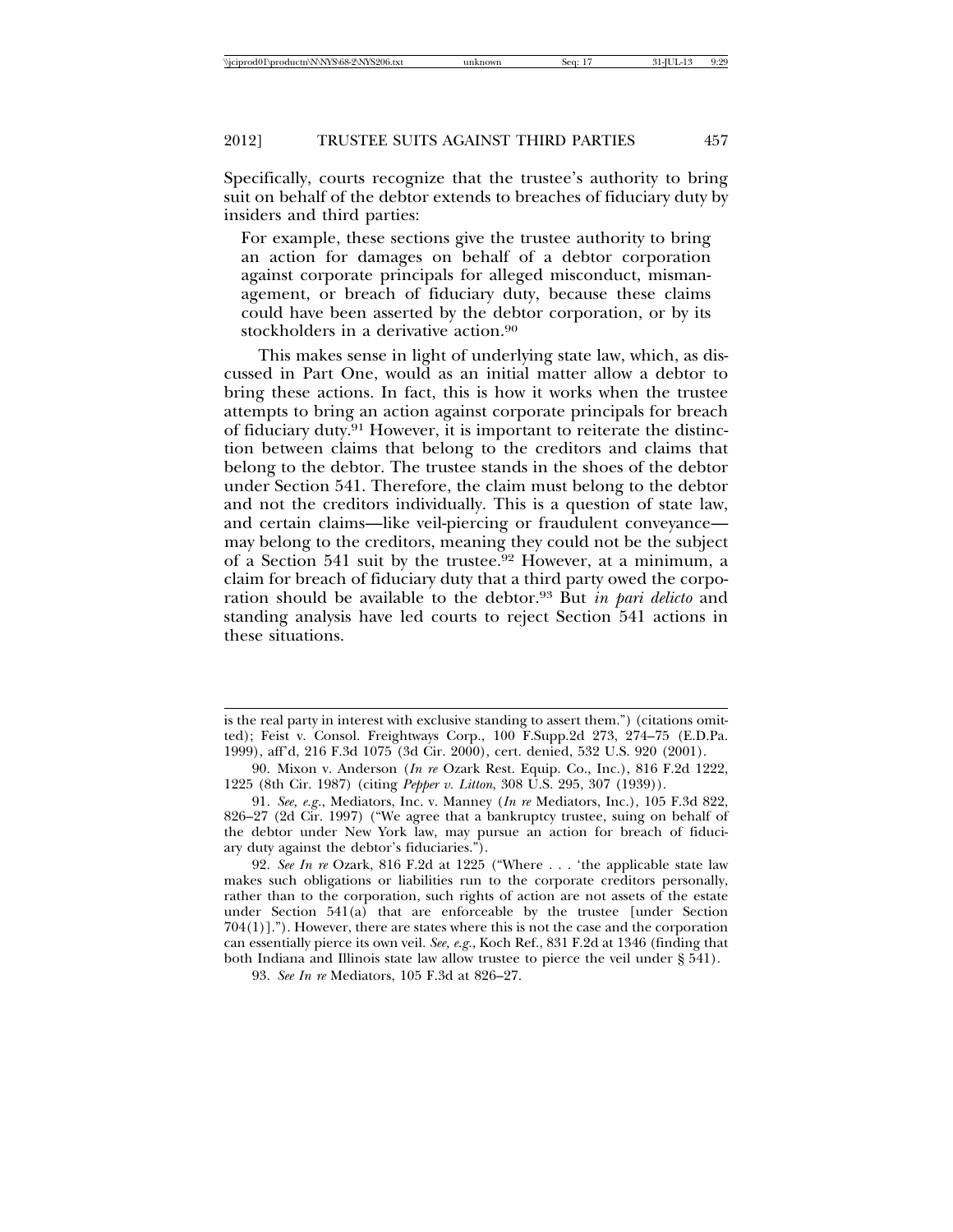Courts have done this for several reasons. In the first instance, the court may decide to impute the debtor's fraud to the trustee.<sup>94</sup> In general, a corporation is presumed to have all of the knowledge of its employees who act as its agents.95 The corollary to this is that the employees' actions are also considered those of the corporation.96 As such, when the agent commits fraud, the corporation does as well.97 This bit of agency law is critical to a Section 541 claim because it means that the trustee who stands in the shoes of the debtor and sues a third party for aiding and abetting fraud is technically suing his own accomplice. The doctrine of *in pari delicto,* which means "equally at fault,"<sup>98</sup> bars such suits as a matter of public policy, preventing one wrongdoer from collecting from another.99 As Judge Posner wrote in *Cenco Inc. v. Seidman & Seidman,* "[a] Participant in a fraud cannot also be a victim entitled to recover damages, for he can't have relied on the truth of the fraudulent representations."100 The upshot is that the trustee cannot use Section 541 to sue third-party service providers for breach of fiduci-

96. *See* RESTATEMENT (THIRD) OF AGENCY § 5.03 cmt. c. (2006) ("Imputation recognizes that an organization constitutes one legal person and that its link to the external world is through its agents . . .").

97. This is corporate criminal liability. *See* N.Y. Cent. & Hudson River R.R. Co. v. U.S.*,* 212 U.S. 481, 494–95 (1909) ("[W]e see no good reason why corporations may not be held responsible for and charged with the knowledge and purposes of their agents, acting within the authority conferred upon them.").

98. BLACK'S LAW DICTIONARY 806 (8th ed. 2004).

99. *See* Bateman Eichler, Hill Richards, Inc. v. Berner, 472 U.S. 299, 306 (1985) ("The defense is grounded on two premises: first, that courts should not lend their good offices to mediating disputes among wrongdoers; and second, that denying judicial relief to an admitted wrongdoer is an effective means of deterring illegality.") (citations omitted).

100. Cenco Inc. v. Seidman & Seidman, 686 F.2d 449 (7th Cir. 1982).

<sup>94.</sup> *See* E.F. Hutton & Co., Inc. v. Hadley, 901 F.2d 979 (11th Cir. 1990) (imputing fraud of the corporation to the trustee); Cenco Inc. v. Seidman & Seidman, 686 F.2d 449 (7th Cir. 1982) (describing how agency principles impute a manager's fraud to the corporation and then to the trustee); *In re* Mediators, 105 F.3d 822 (same).

<sup>95.</sup> *See In re* Sharp Int'l Corp., 278 B.R. 28, 36 (Bankr. E.D.N.Y. May 20, 2002) ("The general rule is that knowledge acquired by an agent acting within the scope of his agency is imputed to his principal and the latter is bound by such knowledge although the information is never actually communicated to it . . . Underlying the rule is the presumption that an agent has discharged his duty to disclose to his principal 'all the material facts coming to his knowledge with reference to the subject of his agency.'") (*quoting Center v. Hampton Affiliates, Inc.,* 66 N.Y.2d 782, 784 (1985)). *See also* RESTATEMENT (THIRD) OF AGENCY § 5.03 (2006) ("[N]otice of a fact that an agent knows or has reason to know is imputed to the principal if knowledge of the fact is material to the agent's duties to the principal.").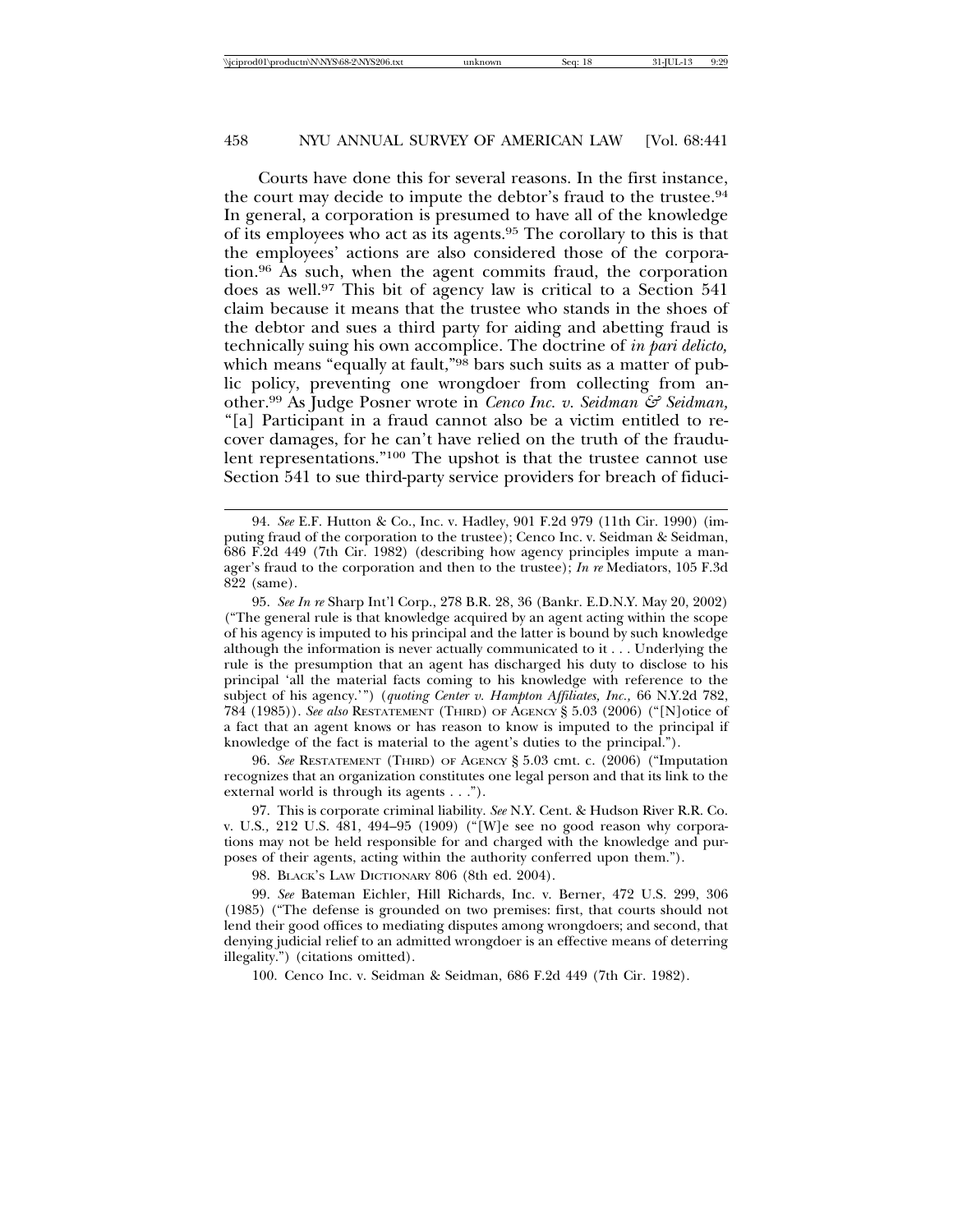ary duty or aiding and abetting the fraud. This result has largely been ratified by the circuits.101

The textbook example of such an instance is *R.F. Lafferty*. <sup>102</sup> In *R.F. Lafferty*, the Third Circuit was confronted with a Ponzi scheme operating through fraudulent debt certificates.103 When the scheme collapsed, the corporations entered bankruptcy and the trustee sought to bring deepening insolvency actions against third parties that helped issue the securities.104 The Third Circuit held that because Section 541 places the trustee in the debtor's shoes at the moment the petition is filed, the fraud was necessarily imputed to the trustee and any defense that could have been raised against the debtor was available against the trustee regardless of whether the trustee was an innocent successor.105 Thus the third party could assert *in pari delicto* against the trustee. While the court recognized the seemingly inequitable result, it also joined the vast majority of circuits that recognize that the text of Section 541 requires evaluation *at the moment of the petition*. 106 The Pennsylvania Supreme Court

- 104. *Id.*
- 105. *See id.* at 356–57.
- 106. *See In re* Hedged Investments, 84 F.3d at 1285

We emphasize  $\S 541(a)(1)$  limits estate property to the debtor's interests 'as of the commencement of the case.' This phrase places both temporal and qualitative limitations on the reach of the bankruptcy estate. In a temporal sense, it establishes a clear-cut date after which property acquired by the debtor will normally not become property of the bankruptcy estate.

*See also* Shearson Lehman Hutton, Inc. v. Wagoner, 944 F.2d 114, 118 (2d Cir. 1991) ("[W]e must determine what claims HMK possessed against Shearson *before* HMK went bankrupt."); R.F. Lafferty, 267 F.3d at 356 ("[T]he explicit language of section 541 directs courts to evaluate defenses as they existed at the commencement of the bankruptcy."); Caplin v. Marine Midland Grace Trust Co., 406 U.S. 416, 429 n.19 (1972); 5 COLLIER ON BANKRUPTCY, ¶ 541.04, at 541–12 (Alan N. Resnick & Henry J. Somme eds., LexisNexis, 16th ed. 2008) at 541–42 (15th ed. 1989) ("Under section 541(a) . . . the bankruptcy estate consists of all of the debtor's legal and equitable property interests that existed as of the commencement of the case, that is, as of the time that the bankruptcy petition. . . is filed."); This result has been muddied by the decisions that consider the power of a *receiver* to bring a very similar action. *See* Scholes v. Lehman, 56 F.3d 750, 754 (7th Cir. 1995) ("That reason falls out now that Douglas has been ousted from control of and beneficial interest in the corporations. The appointment of the receiver re-

<sup>101.</sup> *See, e.g*., Official Comm. of Unsecured Creditors of PSA, Inc. v. Edwards, 437 F.3d 1145, 1151 (11th Cir. 2006); Grassmueck v. Am. Shorthorn Ass'n, 402 F.3d 833, 836 (8th Cir. 2005); Official Comm. of Unsecured Creditors v. R.F. Lafferty & Co*.,* 267 F.3d 340, 356–57 (3d Cir. 2001); *In re* Dublin Sec., Inc., 133 F.3d 377, 381 (6th Cir. 1997); *In re* Hedged-Invs. Assocs. Inc., 84 F.3d 1281, 1285 (10th Cir. 1996); Hirsch v. Arthur Andersen & Co., 72 F.3d 1085, 1094 (2d Cir. 1995).

<sup>102. 267</sup> F.3d 340 (3d Cir. 2001).

<sup>103.</sup> *Id.* at 344.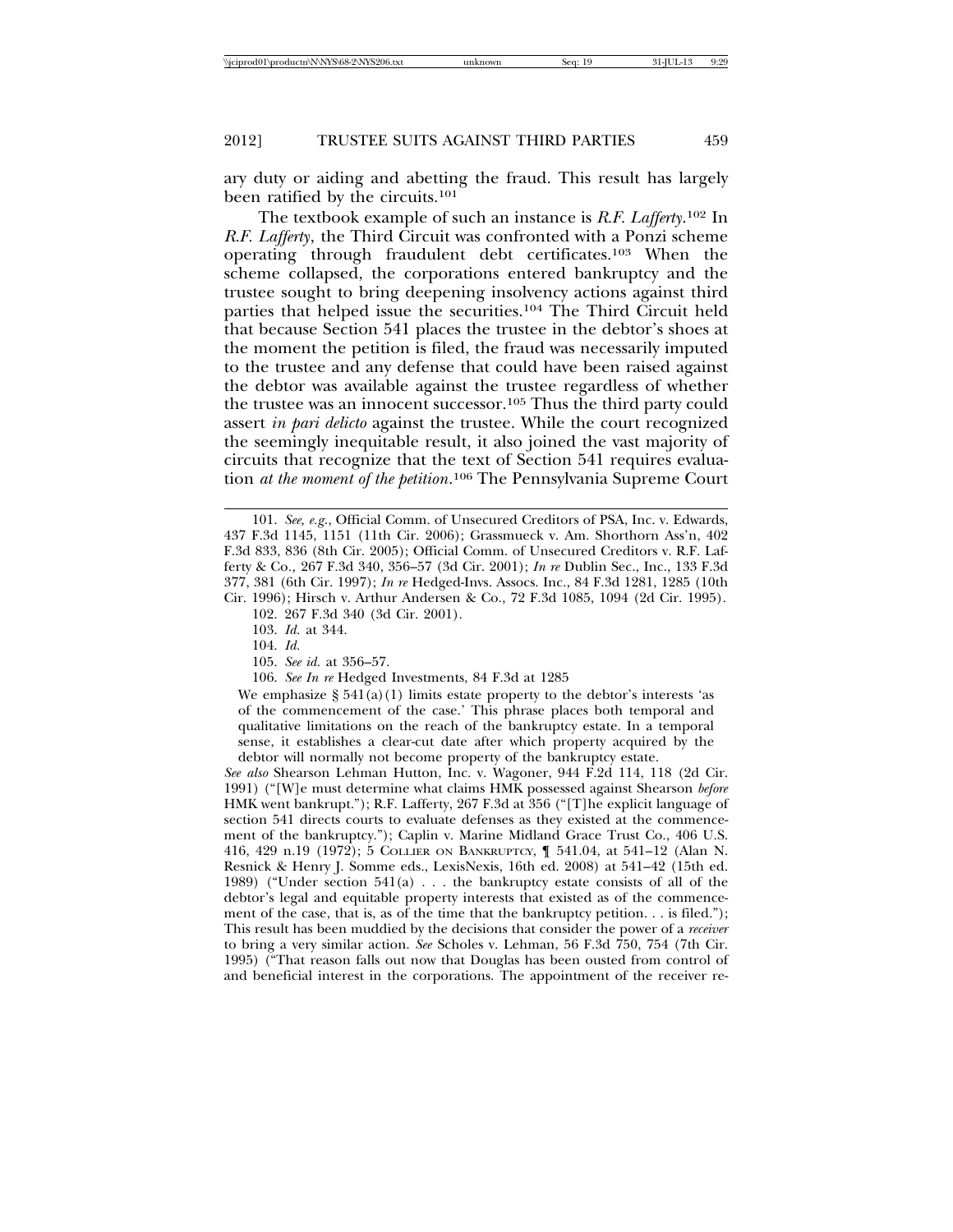later narrowed *R.F. Lafferty,* but nonetheless recognized that *in pari delicto* may apply.107 Thus, while it seems unfair to ignore the differences between the trustee and the debtor, the Code's "at the commencement of the case"<sup>108</sup> language leaves no other choice.

There is, of course, an exception to this rule and an exception to that exception. When the fraud operates in a manner that is adverse to the corporation's interests, the so-called "adverse interest" exception may apply and block the application of *in pari delicto*. 109 Like *in pari delicto*, adverse interest is a logical outgrowth of agency law.110 When the agent is not acting for the principal's benefit, the agent's actions are not imputed to the corporation. Likewise, when a third party aids an agent in defrauding a corporation, the corporation is not "in equal fault." A district court reached this result in

108. 11 U.S.C. § 541(a)(1) (2006) ("[The following comprises the estate:]  $[e]$ xcept as provided in subsections (b) and  $(c)(2)$  of this section, all legal or equitable interests of the debtor in property as of the commencement of the case.").

109. *See In re* Sharp Int'l Corp., 278 B.R. 28, 36 (E.D.N.Y. May 20, 2002) ("Even if the *Wagoner* rule applies, a trustee may have standing to assert a claim against the corporation's third party professionals under the adverse interest exception to that rule. The adverse interest exception applies where 'the officer acted entirely in his own interests and adversely to the interests of the corporation.' 'The theory is that 'where an agent, though ostensibly acting in the business of the principal, is really committing a fraud for his own benefit, he is acting outside of the scope of his agency, and it would be most unjust to charge the principal with knowledge of it.''") (quoting *Wight v. BankAmerica Corp.*, 219 F.3d 79, 87 (2d Cir. 2000)) (citations omitted). *See also* RESTATEMENT (SECOND) OF AGENCY § 282(1) (1958) ("A principal is not affected by the knowledge of an agent in a transaction in which the agent secretly is acting adversely to the principal and entirely for his own or another's purposes . . . .").

110. *See supra* notes 95–97 & accompanying text. Acts that are intended to defraud the corporation or are otherwise adverse to the corporation's interest cannot be said to fall within the scope of employment. *See In re* Mediators, Inc., 105 F.3d 822, 827 (2d Cir. 1997) ("Under New York law, the adverse interest exception rebuts the usual presumption that the acts and knowledge of an agent acting within the scope of employment are imputed to the principal.").

moved the wrongdoer from the scene. The corporations were no more Douglas's evil zombies."). In that context, without the bar imposed by Section 541, the courts may distinguish the receiver from the guilty debtor and refuse to apply *in pari delicto. See* FDIC v. O'Melveny & Myers, 61 F.3d 17, 19 (9th Cir. 1995) ("[D]efenses based on a party's unclean hands or inequitable conduct do not generally apply against that party's receiver.") (citations omitted).

<sup>107.</sup> *See* Official Comm. of Unsecured Creditors of Allegheny Health Educ. & Research Found. v. PriceWaterhouseCoopers, LLP, 989 A.2d 313, 332 (Pa. 2010) ("We agree with the Seventh Circuit to the extent it has held that *in pari delicto* may be available as a defense in some cases arising in the corporate auditing context, across the broader part of the spectrum of the various common-law causes of action which may be asserted.").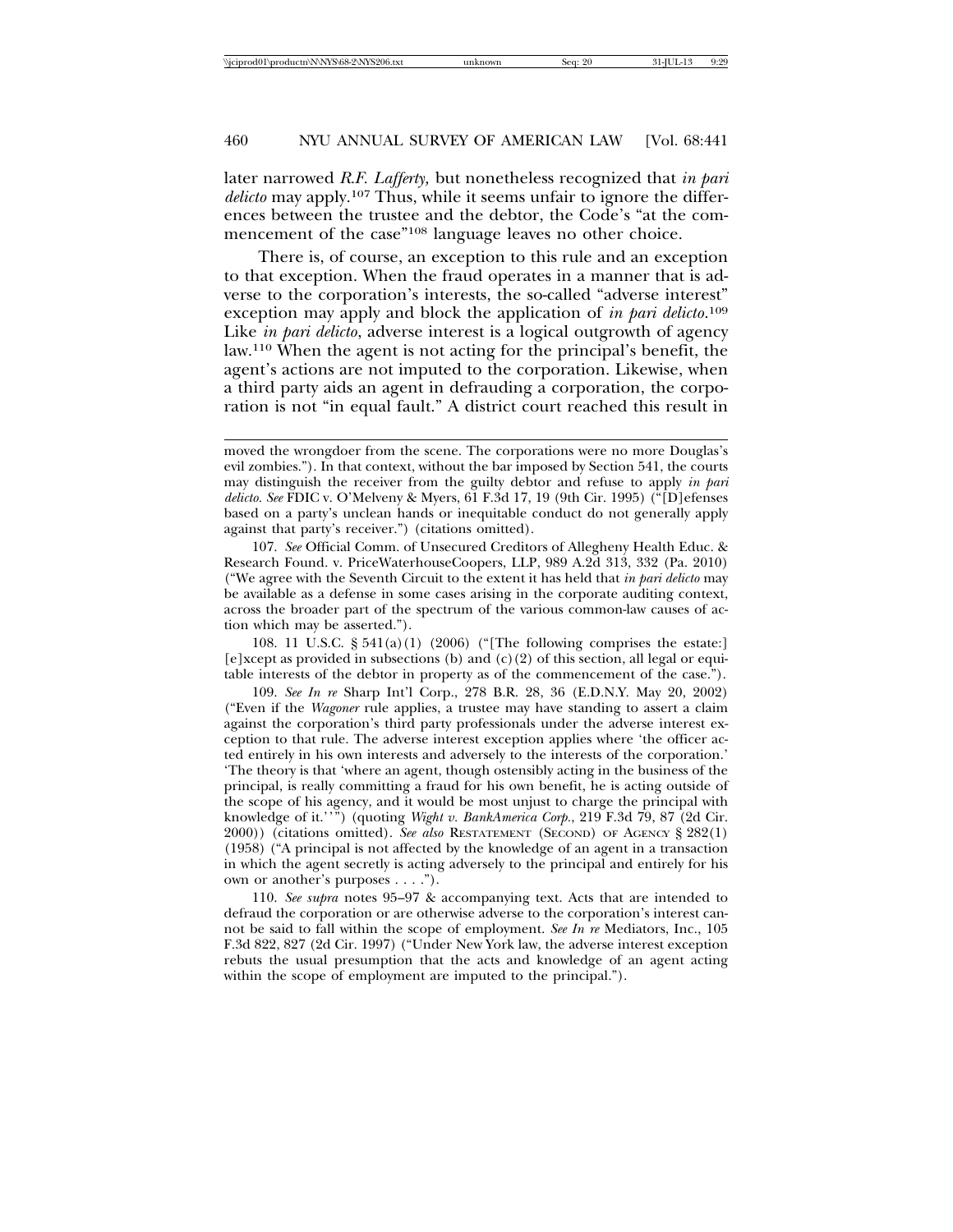*In re Sharp*. 111 However, the exception is narrow and the adversity of interests must be complete.112

It would seem that the adverse interest exception would solve the trustee's problem in most Ponzi bankruptcy cases. After all, a Ponzi scheme clearly benefits the individual fraudster and not the corporation, which makes no real profit off the scheme.113 However, as explained in Part One, Ponzi schemes are typically operated by individual actors. Unlike corporate frauds like Enron, which operate on a massive scale and involve many agents and many parts of the corporation, a Ponzi scheme like Madoff's can inflict billions of dollars in damages with just a few employees. This distinction has given rise to an exception to the adverse interest exception called the "sole actor exception."114 To understand how this works, take for example an instance where the veil could be pierced under an instrumentality rationale.115 In such a situation there can be no adverse interest. Everything done by the agent is done by the corporation and everything that benefits the agent benefits the corporation. As explained above, given the nature of the scheme,

[T]he adverse interest exception does not apply to cases in which the principal is a corporation and the agent is its sole shareholder . . . where the principal and agent are one and the same, the adverse interest exception is itself subject to an exception styled the 'sole actor' rule . . . Where, as here, a sole shareholder is alleged to have stripped the corporation of assets, the adverse interest exception to the presumption of knowledge cannot apply.

*See also* Grassmueck v. Am. Shorthorn Ass'n, 402 F.3d 833, 838 (8th Cir. 2005) ("The sole actor doctrine is an established principle of agency law.").

115. The instrumentality test is one of several alternative theories used to pierce the veil. *See* Dzikowski v. Friedlander, 411 B.R. 434, 446 (Bankr. S.D. Fla. 2009) (quoting *Zaist v. Olson*, 227 A.2d 552, 576 (Conn. 1967) ("The instrumentality rule requires proof of three elements: (1) Control, not merely majority or complete stock control, but complete domination, not only of finances but of policy and business practice *in respect to the transaction attacked* so that the corporate entity as to this transaction had at the time no separate mind, will or existence of its own; (2) that such control must have been used by the [principal] to commit fraud or wrong, to perpetrate the violation of a statutory or other positive legal duty, or a dishonest or unjust act in contravention of [defendant's] legal rights; *and* (3) that the aforesaid control and breach of duty must proximately cause the injury or unjust loss complained of."). *See also* 1 WILLIAM D. FLETCHER, FLETCHER CYCLOPEDIA ON THE LAW OF PRIVATE CORPORATIONS § 41 (1983) ("[Alter ego] fastens liability on the individual who uses a corporation merely as an instrumentality to conduct his own personal business, and such liability arises from fraud or injustice perpetrated not on the corporation but on third persons dealing with the corporation.").

<sup>111. 278</sup> B.R. at 41.

<sup>112.</sup> *In re* Mediators, 105 F.3d at 827.

<sup>113.</sup> *See supra* notes 1, 29–31, 35 & accompanying text.

<sup>114.</sup> *See In re* Mediators, 105 F.3d at 826–27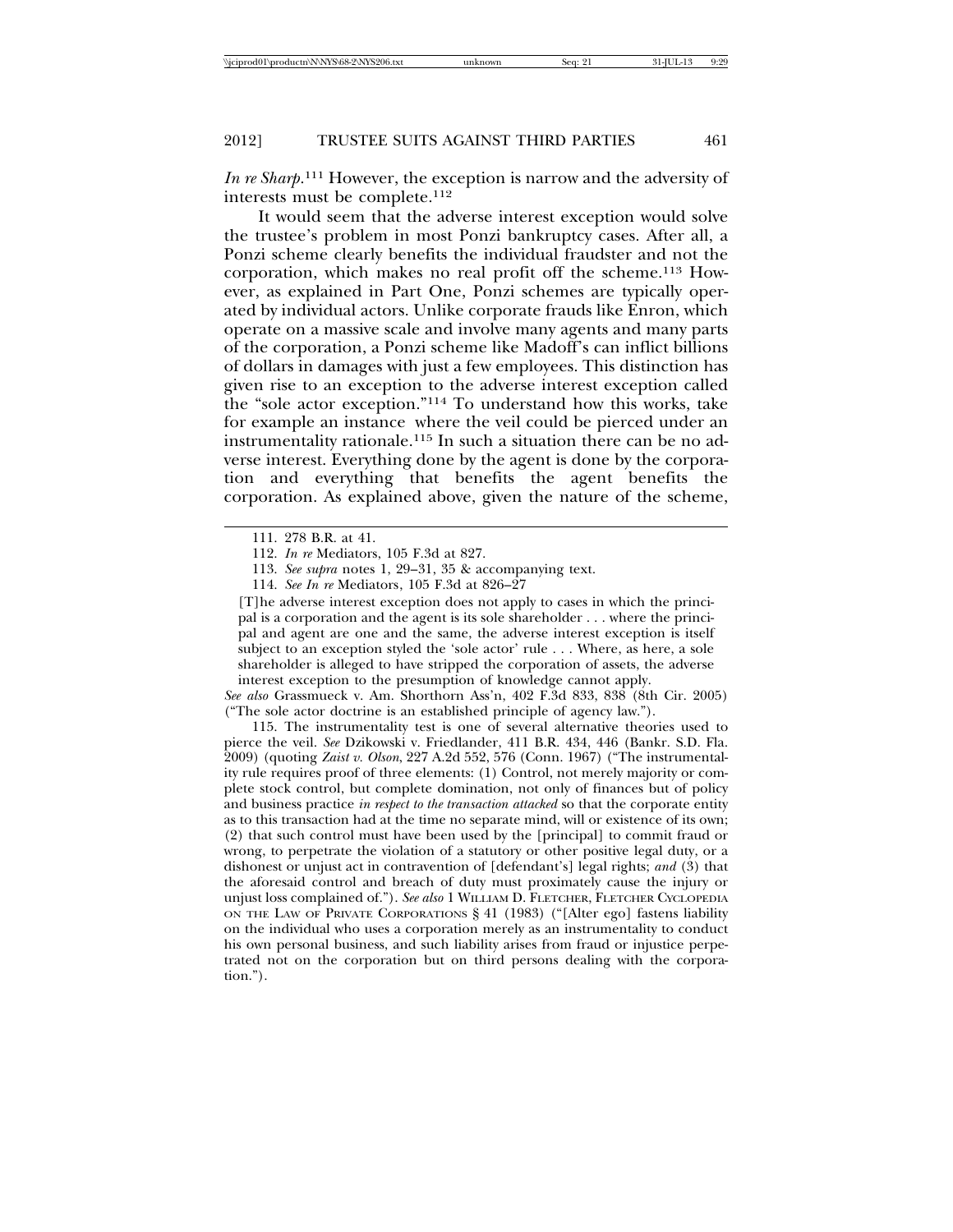the sole actor exception often acts to reinstate *in pari delicto* and block trustees from using Section 541 to sue third parties.<sup>116</sup>

The Second Circuit has complicated things even further by sometimes applying *in pari delicto* as a part of standing analysis. In *Shearson Lehman Hutton, Inc. v. Wagoner*, the trustee sued a broker for aiding and abetting breach of fiduciary duty and fraud by churning accounts and disregarding standard verification and compliance rules.117 The court wrote that, unlike other circuits:

In our analysis of the question presented, the "case or controversy" requirement coincides with the scope of the powers the Bankruptcy Code gives a trustee, that is, if a trustee has no power to assert a claim because it is not one belonging to the bankrupt estate, then he also fails to meet the prudential limitation that the legal rights asserted must be his own.118

In *Shearson*, the estate did not have a claim because *in pari delicto* applied. Most of the other circuits that have confronted this line of reasoning have rejected the Second Circuit's rationale, often explicitly.119 However, although courts in the Second Circuit have taken a few tenuous steps towards distinguishing standing and *in pari delicto*, *Shearson* remains the law of the circuit.120 The distinction also remains important because under *Shearson* the trustee truly cannot bring the claim at all, while under *R.F. Lafferty,* the obstacle is an affirmative defense that the defendant must assert.121

120. *See* In re Parmalat, 383 F. Supp. 2d 587, 595–99 (S.D.N.Y. 2005) (narrowing *Wagoner* to applications of New York law and applying *in pari delicto* separately). *See also* Senior Cottages, 482 F.3d at 1003 (8th Cir. 2007) (discussing recent trends away from the *Wagoner* rule in the Second Circuit).

121. *Compare* Wagoner, 944 F.2d at 117 ("Because standing is jurisdictional under Article III of the United States Constitution . . . it is a threshold issue in all cases since putative plaintiffs lacking standing are not entitled to have their claims litigated in federal court.") (citations omitted), *with* R.F. Lafferty, 267 F.3d 340, 361 (3d Cir. 2001) (Cowen, J., dissenting) ("[A]s a general matter, the ultimate merits of an affirmative defense do not raise questions about a plaintiff's standing, or else the moment the court was poised to rule in favor of the defendant on the affirmative defense, the court would lose jurisdiction . . . .").

<sup>116.</sup> *See supra* notes 109–115 & accompanying text.

<sup>117. 944</sup> F.2d 114, 119 (2d Cir. 1991).

<sup>118.</sup> *Id.* at 118.

<sup>119.</sup> *See, e.g.*, *In re* Senior Cottages of Am., LLC, 482 F.3d 997, 1003–04 (8th Cir. 2007); Official Comm. of Unsecured Creditors of PSA, Inc. v. Edwards, 437 F.3d 1145, 1149–50 (11th Cir. 2006); Baena v. KPMG, LLP, 453 F.3d 1, 6–10 (1st Cir. 2006); Official Comm. of Unsecured Creditors v. R.F. Lafferty & Co., 267 F.3d 340, 346 (3d Cir. 2001); *In re* Dublin Sec., Inc., 133 F.3d 377, 379–80 (6th Cir. 1997).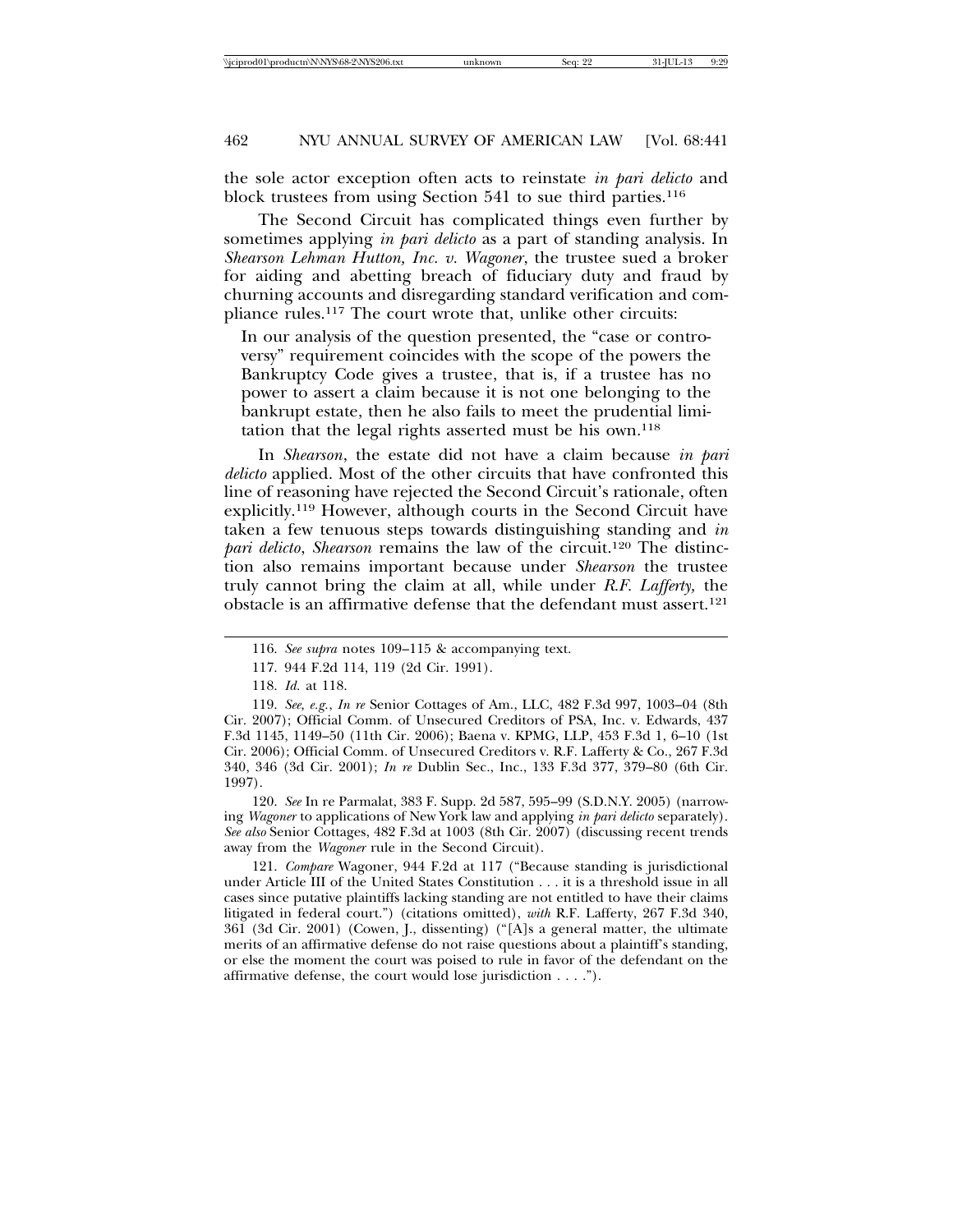### *B. Section 544(a)(1) Actions*

When *in pari delicto* bars a trustee from suing from the shoes of a debtor, the trustee may attempt to stand in the shoes of a creditor using Section  $544(a)(1)$  of the Code. Under Section  $544(a)(1)$ , the trustee is empowered to bring all of the actions a hypothetical lien creditor could bring:

As the Tenth Circuit has explained, "Congress has fashioned a legal fiction [that] permits the trustee . . . to assume the guise of a creditor with a judgment against the debtor. Under that guise, the trustee may invoke whatever remedies provided by state law to judgment lien creditors to satisfy judgments against the debtor."122

This "strong arm power" is another potential avenue through which trustees have tried to assert claims for aiding and abetting fraud or breach of fiduciary duty.<sup>123</sup> In addition, Section  $544(b)$ allows the trustee to stand in the shoes of a particular unsecured creditor.124 A claim against a third party is naturally at home within Section 544, which typically is used to avoid transfers to third parties that delay, hinder, or defraud creditors.125 It is also a more natural fit because an action brought on behalf of the creditors does not rely on the relationship between the third party and the corporation. Thus the context of the third party's actions is less important. *In pari delicto* cannot bar the trustee when he stands in the shoes of the victims. Unfortunately, under the Supreme Court's de-

124. "Except as provided in paragraph (2), the trustee may avoid any transfer of an interest of the debtor in property or any obligation incurred by the debtor that is voidable under applicable law by a creditor holding an unsecured claim that is allowable under section 502 of this title or that is not allowable only under section 502(e) of this title." 11 U.S.C. § 544(b)(1) (2006).

125. *See In re* Ozark, 816 F.2d at 1229 ("In this vein, we note that Sections 544(a) and (b) are flavored with the notion of the trustee having the power to avoid 'transfers' of the debtor, as were its predecessors, sections 70c and e of the Act."); *Picard*, 460 B.R. at 93 ("The purpose of this section is to allow the trustee in bankruptcy to cut off any secret or unperfected liens on debtor property that would bind the debtor itself, but not the debtor's judgment creditor, who typically enjoys top priority under state creditor/debtor laws.").

<sup>122.</sup> Picard v. JPMorgan Chase & Co.*,* 460 B.R. at 93 (S.D.N.Y. 2011) (quoting Zilkha Energy Co. v. Leighton, 920 F.2d 1520, 1523 (10th Cir. 1990)).

<sup>123.</sup> *See, e.g.*, Mixon v. Anderson (*In re* Ozark Rest. Equip. Co.), 816 F.2d 1222, 1225 (8th Cir. 1987) (rejecting Trustee's attempt to use strong arm power to bring breach of fiduciary duty and alter ego causes of action), *cert. denied*, 484 U.S. 848 (1987); Picard, 460 B.R. at 93 (rejecting Trustee's § 544 claim against broker dealers); Hill v. Gibson Dunn & Crutcher, LLP (*In re* MS55, Inc.), No. 06-CV-01233, 2007 WL 2669150 (D.Colo. Sept. 6, 2007) (allowing Trustee's § 544 claim for aiding and abetting breach).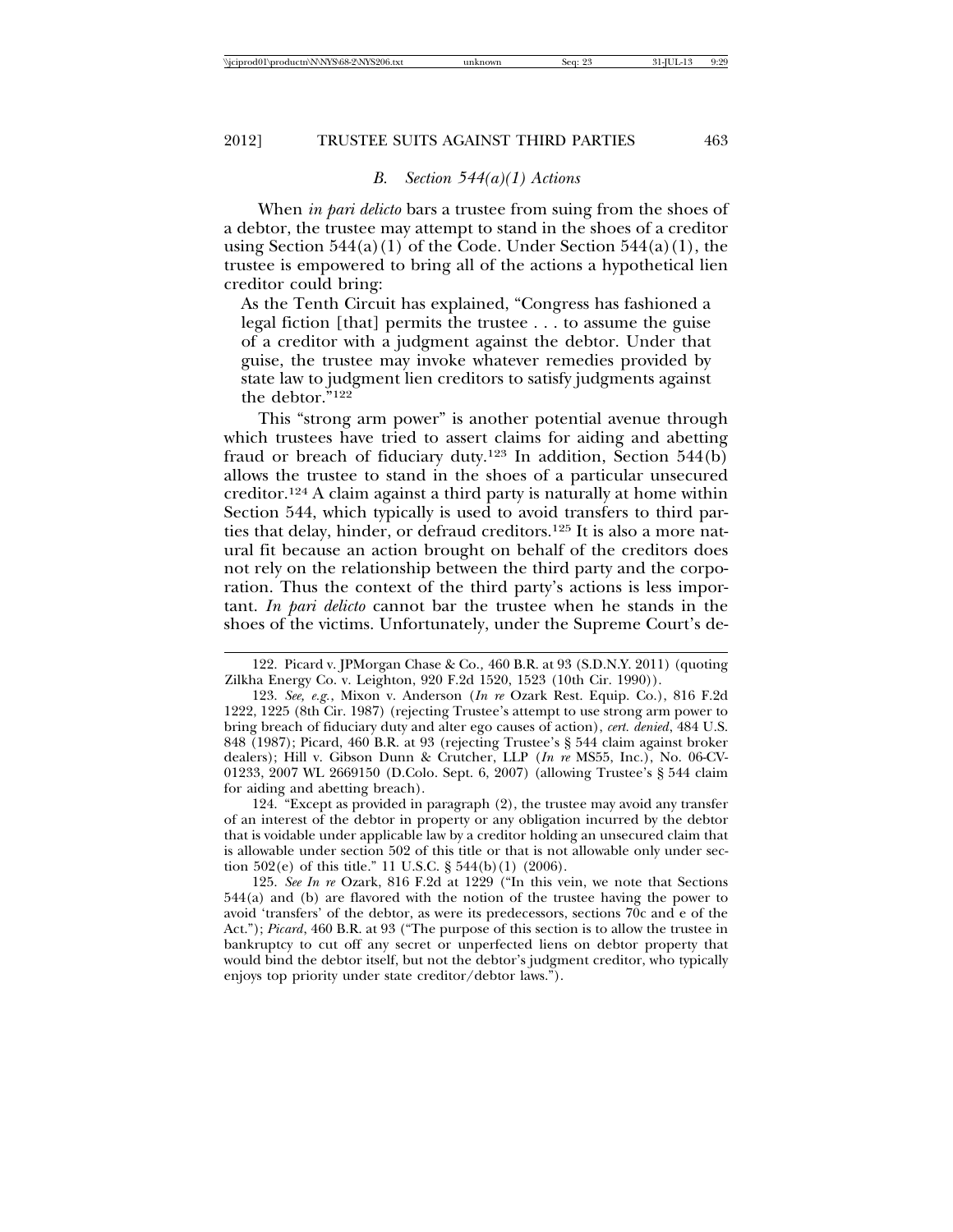cision in *Caplin v. Marine Midland Grace Trust Co.*126 and the lower courts' subsequent interpretations of that case, the Section 544 avenue has been closed off as well.

In *Caplin* the Supreme Court addressed the equivalent of Section 544 under the old Bankruptcy Act ("Act").127 The trustee, standing in the shoes of bondholders, sued the indenture trustee of a bankrupt real estate developer.128 The trustee alleged that the indenture trustee willfully or negligently signed off on "grossly overvalued appraisals"129 and failed to ensure compliance with the terms of the indenture and allowed the debtor to engage in transactions that resulted in "great financial losses."130 As the Court noted, a Section 541 claim would not work as the indenture trustee and the debtor were likely *in pari delicto*, meaning the trustee had no choice but to make his claim from the shoes of the creditors via Section 544.131 Relying on Second Circuit precedent interpreting Section 567 of the Act, the trustee argued that Congress intended to remedy collective action problems and reduce litigation by empowering the trustee to bring suits on behalf of the creditors.132

In a 5–4 decision, the Court rejected the trustee's arguments.133 The Court raised three objections. First, Section 567 gave the trustee responsibility to collect money and investigate fraud, but it did not explicitly authorize the trustee to bring suit. The Court construed this as evidence of congressional intent to give the trustee a limited role.134 Second, the Court believed subrogation would be required in the event of any recovery.135 If this were the case, the insurer would have a claim for contribution from the estate for at least a portion of the amount paid out to the bondholders. Thus there would be little point to bringing the actions because any amount received from the insurer would lead to an equal increase in the claims against the estate, leaving the creditors exactly where they started. Finally, the Court was concerned with potentially divergent interests among the creditors.136 The Court believed disagree-

- 131. *Id.* at 430.
- 132. Caplin v. Marine Midland Grace Trust Co., 406 U.S. 416, 427 (1972).
- 133. *Id.* at 428–32.
- 134. *Id.* at 428.
- 135. *Id.* at 430.
- 136. *Id.* at 432.

<sup>126. 406</sup> U.S. 416 (1972).

<sup>127.</sup> *Id.* at 423–28 (discussing sections 567 and 587 of Chapter X of the Bankruptcy Act).

<sup>128.</sup> *Id.* at 419–20.

<sup>129.</sup> *Id.* 

<sup>130.</sup> *Id.*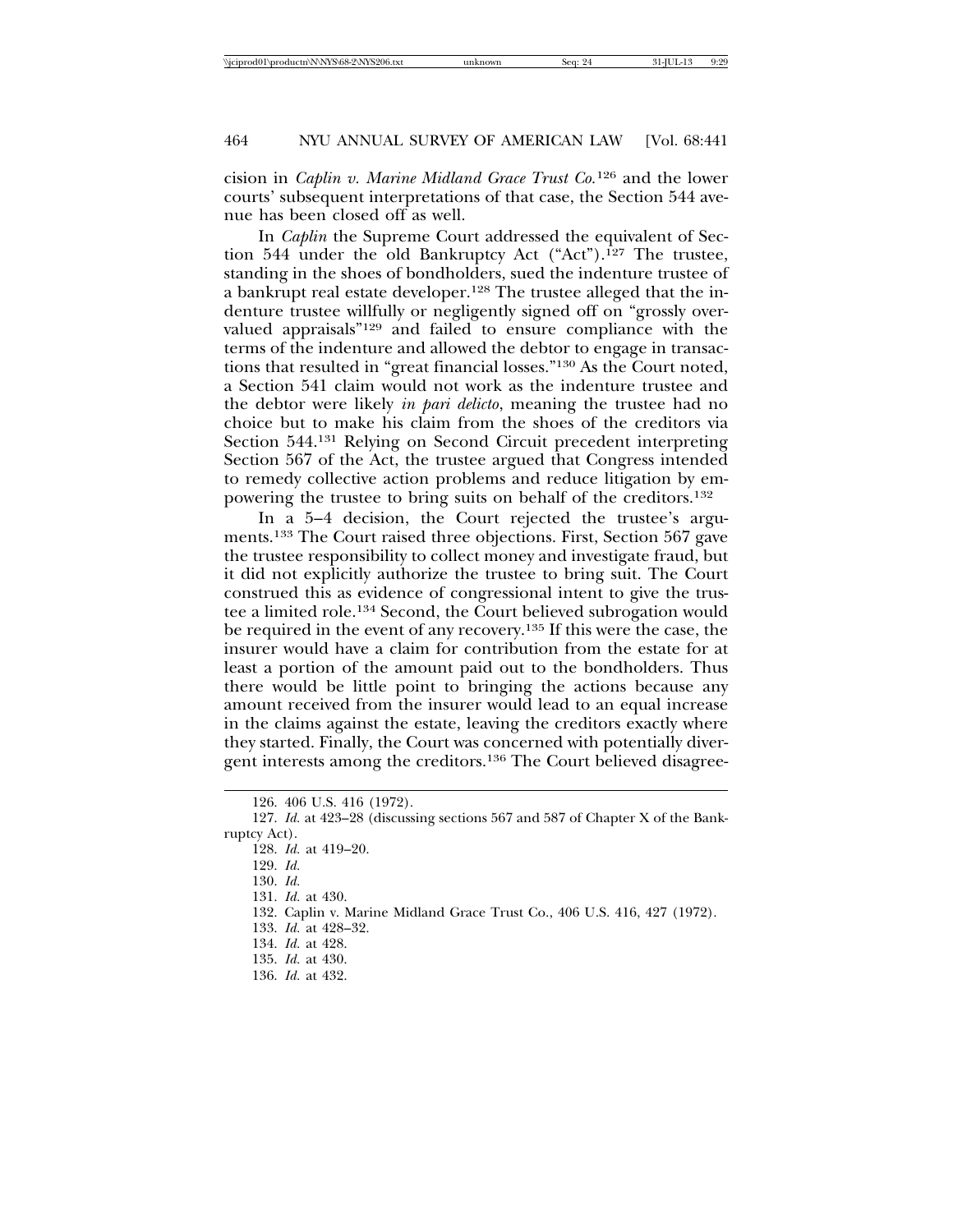ment over which claims to pursue and how much to demand in damages made individual actions likely, regardless of whether the trustee brought the claim, in the absence of any procedure to bind the creditors to the outcome of the trustee's suit.137 In short, while the discharge makes bankruptcy a mandatory collective procedure, the Court was unsure the same would be the case when the trustee sues third parties. The Court has not revisited trustee claims against third parties on behalf of the creditors since *Caplin*. This complicates matters in view of the overhaul of the Code in 1978, six years after *Caplin*. However, the circuit courts have heard similar cases since and addressed some of the issues arising from *Caplin*.

The Eighth Circuit was one of the first to do so. In *In re Ozark Restaurant Equipment Co.*, a three-judge panel reviewed a district court decision holding that, despite the broader powers granted to the trustee by Section 544, *Caplin* still did not permit her to bring an action on behalf of the creditors against a third party.138 In *Ozark,* the trustee sought to pierce the veil, a cause of action that belongs to the creditors individually under the applicable state law.<sup>139</sup> This meant that Section 541 was unavailable.<sup>140</sup> In applying *Caplin* to the new Section 544, the Eighth Circuit considered in turn whether any of the three *Caplin* rationales applied. It found that although the trustee's powers under the new Section 544 were broad, *Caplin*'s concern that an action by the trustee could not bind the creditors applied. This meant that the concern that empowering the trustee would lead to duplicative litigation remained:

If the trustee in the instant case was allowed to pursue and recover on the alter ego cause of action on behalf of Ozark's creditors, there obviously would be questions as to which creditors were bound by the settlement. This is because the trustee is not the real party in interest, and thus does not have the power to bind the creditors to any judgment reached in the litigation.141

*Ozark* is also notable because of its treatment of the Code's legislative history. In *Caplin,* the Court invited Congress to consider

<sup>137.</sup> *Id.* 

<sup>138.</sup> Mixon v. Anderson (*In re* Ozark Rest. Equip. Co., Inc.), 816 F.2d 1222, 1229 (8th Cir. 1987).

<sup>139.</sup> *Id.* at 1225 ("Thus, the obligations and liabilities of an action to pierce the corporate veil in Arkansas do not run to the corporation, but to third parties, *e.g.,* creditors of the corporation.").

<sup>140.</sup> *Id.* 

<sup>141.</sup> *Id.* at 1230 (citations omitted).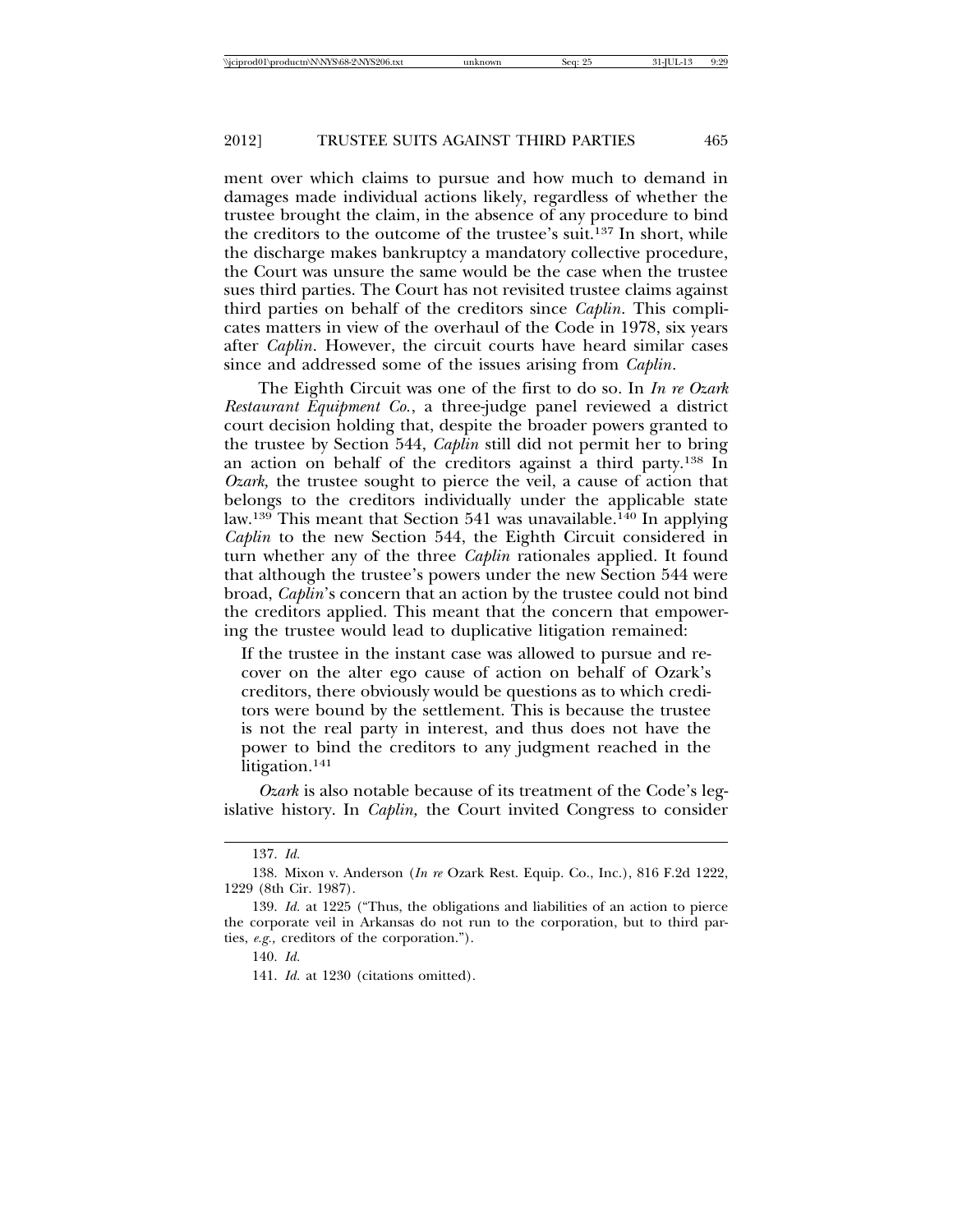expanding the reach of Section 567.142 As the court in *Ozark* noted, Congress in fact proposed a Section  $544(c)$ ,<sup>143</sup> which would have given the trustee precisely this power.144 The *Ozark* court found the eventual deletion of this provision "extremely noteworthy"145 and treated it as positive congressional approval of the *Caplin* Court's construction of the trustee's role. The court therefore continued to narrowly construe the trustee's power under Section 544 and the Section 704 power to collect monies. In doing so, it reaffirmed the three rationales listed in *Caplin* and added its own: Congress' rejection of Section 544(c).

Like the Eighth Circuit, the other circuits to apply *Caplin* under the Code have continued to inquire whether any of the three rationales—subrogation, preemption, and construction of the trustee's role—require the court to dismiss the trustee's claim. Like the *Ozark* court, they have also placed great emphasis on Congress's exclusion of the proposed Section  $544(c)$ .<sup>146</sup> Because these courts

(c)(1) The trustee may enforce any cause of action that a creditor, a class of creditors, an equity security holder, or a class of equity security holders has against any person, if-

(2) If the trustee brings an action on such cause of action-

(3) A judgment in any such action brought by the trustee binds all creditors or equity security holders that could have brought an action on such cause of action. Any recovery by the trustee, less any expense incurred by the trustee in effecting such recovery, shall be for the benefit only of such creditors or equity security holders.

*In re* Ozark, 816 F.2d at 1228 n.9. The legislative history gives no reason for the exclusion of the proposed section. *See id.* at 1228, n.10.

144. Mixon v. Anderson (*In re* Ozark Rest. Equip. Co.) 816 F.2d 1222, 1227–28 (8th Cir. 1987).

145. *Id.* at 1228.

146. *See, e.g.*, Grede v. Bank of New York Mellon, 598 F.3d 899, 901–02 (7th Cir. 2010) ("*Caplin* gave three reasons for its conclusion that a bankruptcy trustee may not pursue third-party claims . . . None of these reasons applies to suit by a liquidation trustee on assigned claims."); E.F. Hutton & Co. Inc., v. Hadley, 901 F.2d 979, 985–86 (11th Cir. 1990) ("On the facts of this case, however, we approve the reasoning of . . . the Eighth Circuit . . . In rewriting the bankruptcy laws in 1978, Congress considered and rejected a provision that expressly would have overruled *Caplin.*"); St. Paul Fire & Marine Ins. Co. v. Pepsi Co., Inc., 884 F.2d 688,

<sup>142.</sup> Caplin v. Marine Midland Grace Trust Co., 406 U.S. 416, 434–35 (1972) ("Congress could determine that the trustee in a reorganization was so well situated for bringing suits against indenture trustees that he should be permitted to do so. In this event, Congress might also determine that the trustee's action was exclusive, or that it should be brought as a class action on behalf of all debenture holders, or perhaps even that the debenture holders should have the option of suing on their own or having the trustee sue on their behalf . . . .Whatever the decision, it is one that only Congress can make.").

<sup>143.</sup> The proposed § 544(c) would have read: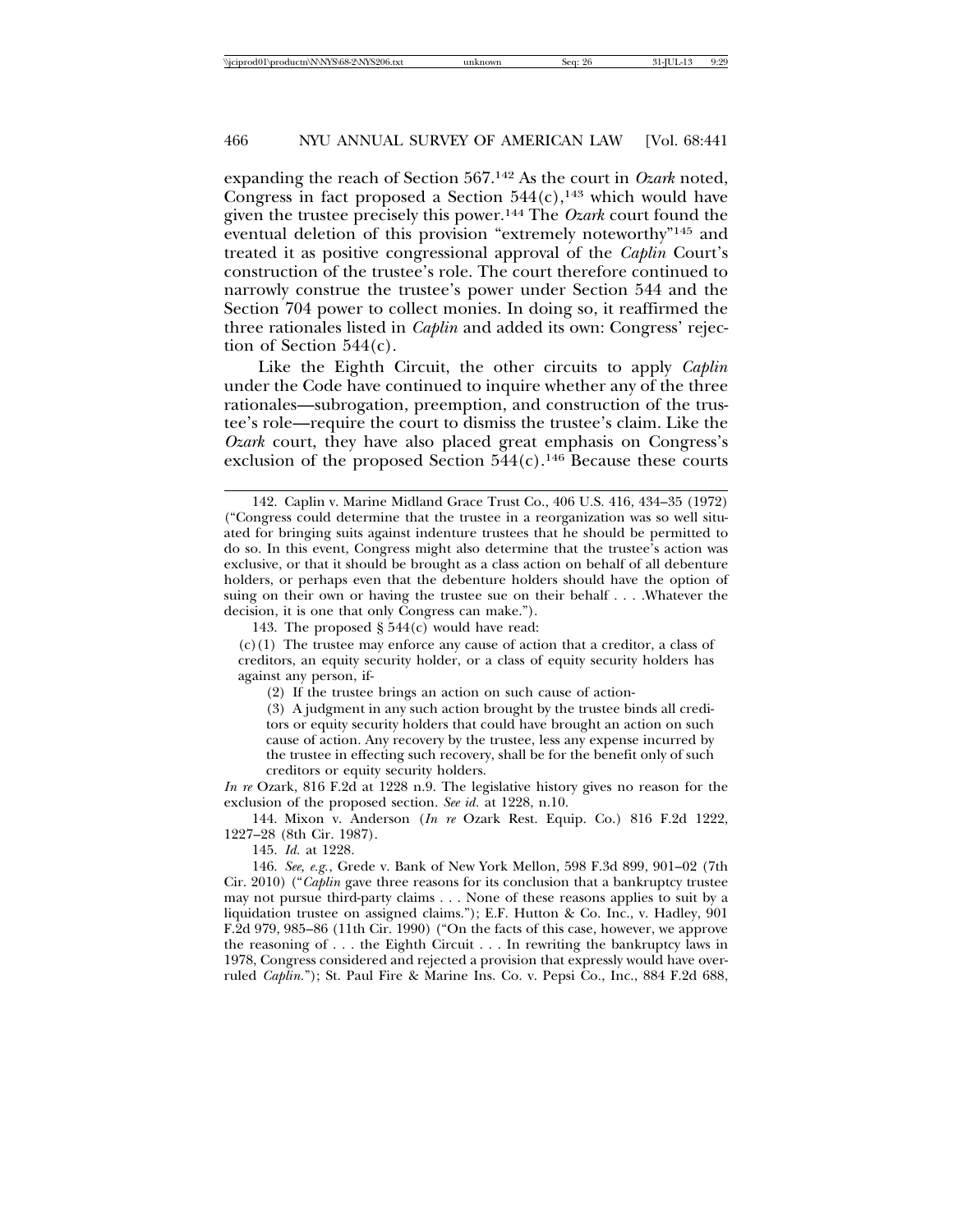have not applied *Caplin* mechanically and because the underlying state cause of action continues to vary, the results have been mixed. However, in cases analogous to those in a Ponzi scheme where the trustee brings *tort* claims, *Caplin* and *Ozark* have usually been followed.147

Confusion occurs because the line between a debtor's claim and a creditor's claim is not always so clear. In particular, when trustees have brought alter-ego actions, a subspecies of veil-piercing actions generally, the circuits have been split. In *Koch Refining v. Farmers Union Central Exchange, Inc.*, the trustee brought suit on behalf of trade creditors who had sold petroleum to the debtor arguing that he could bring an action to pierce the debtor's veil under Section 544 and Illinois state law.<sup>148</sup> The Court found that Illinois allowed either the creditors or the debtor corporation to bring a veil-piercing action.149 According to the court, an action that belongs to the corporation but can be brought by the creditors derivatively is a *general* claim as opposed to a *personal* claim, which properly belongs to each creditor individually.150 The *Koch* court's distinction between general and personal claims, between those that accrue to the debtor's estate and also to the creditors *on behalf* of the corporation and those that arise solely out of direct injury to the individual creditors, explains why this line of Section 544 cases

148. Koch Ref., v. Farmers Union Cent. Exch., Inc., 831 F.2d 1339, 1340 (7th Cir. 1987).

149. *Id.* at 1345–46.

150. *Id.* at 1348–49.

*Id*.

<sup>700–701 (2</sup>d Cir. 1989) (assessing the applicability of each of *Caplin*'s rationales to the trustee's claim against third parties); Williams v. California 1st Bank, 859 F.2d 664, 666 (9th Cir. 1988) ("The Bank contends that *Caplin* and its progeny control this case. We agree . . . Evaluating the Trustee's claim in light of the three concerns that informed the Court's holding in *Caplin* reveals that substantially the same problems exist.").

<sup>147.</sup> *See* Picard v. JPMorgan Chase & Co., 460 B.R. 84, 95 (S.D.N.Y. 2011) ("For these reasons, the Trustee's theory has been rejected in numerous persuasive cases, including cases from at least three Circuit Courts of Appeals."). *But see* Hill v. Gibson Dunn & Crutcher, LLP (In re *MS55, Inc*.*)*, No. 06-CV-01233, 2007 WL 2669150 (D.Colo. Sept. 6, 2007) (disagreeing with *Ozark*'s application of *Caplin* to § 544).

However, the trustee has no standing to bring *personal* claims of creditors. A cause of action is "personal" if the claimant himself is harmed and no other claimant or creditor has an interest in the cause. But allegations that could be asserted by any creditor could be brought by the trustee as a representative of all creditors. If the liability is to all creditors of the corporation without regard to the personal dealings between such officers and such creditors, it is a general claim.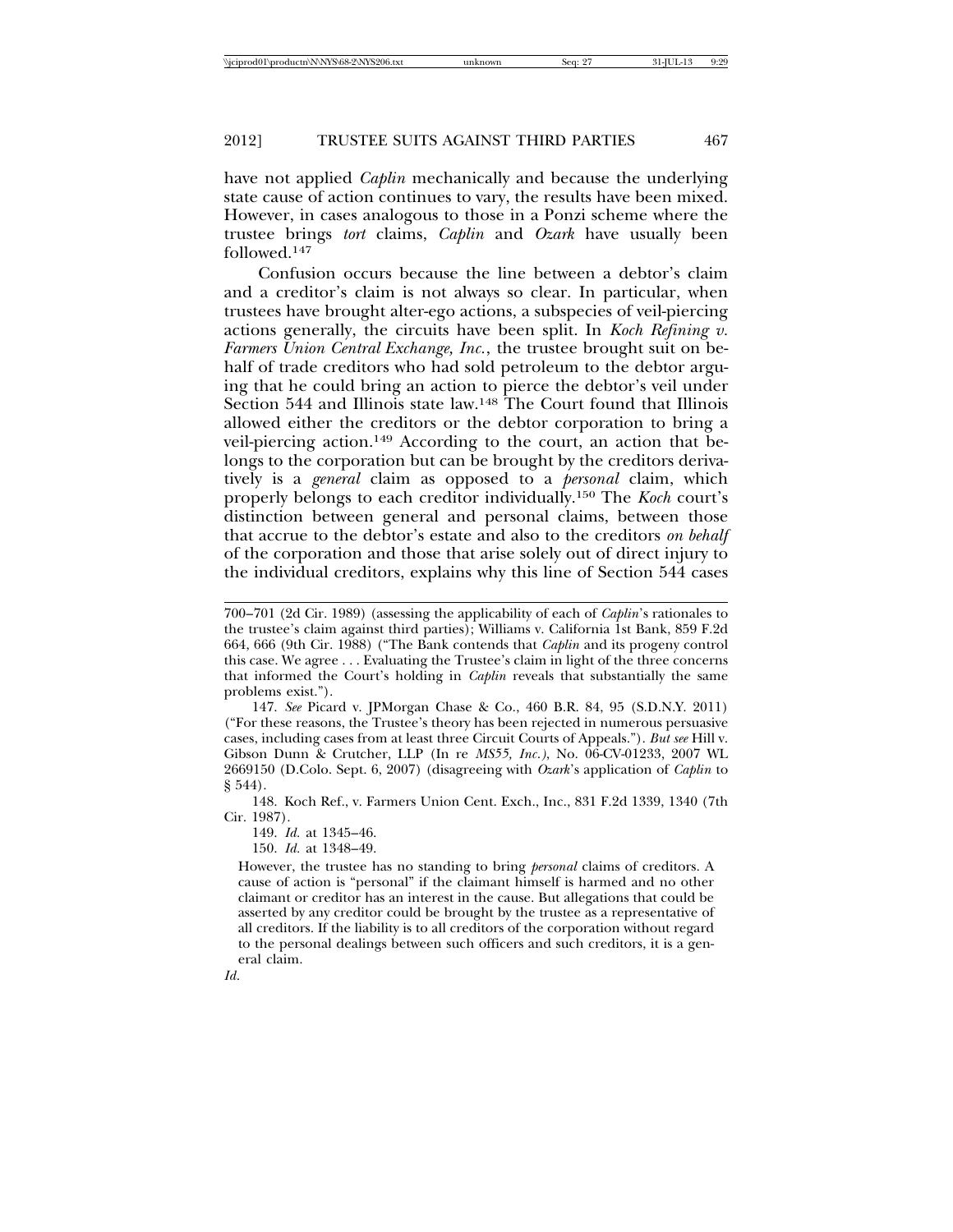is of little help to the trustee in a Ponzi scheme.151 As explained below, it is also broadly consistent with *Caplin's* preemption rationale.

Distinguishing between personal and general claims can be difficult, as there seems to be a rather arbitrary line separating the two. However, the circuits that have confronted the distinction have embraced it.152 The *Koch* court itself did not provide much help: "to determine whether an action accrues individually to a claimant or generally to the corporation, a court must look to the injury for which relief is sought and consider whether it is peculiar and personal . . . or general and common."153 In *Delgado,* the Tenth Circuit asked whether the injury was common to all creditors and treated all of them equally.154 This broad definition would seem to include some Ponzi scheme claims. Likewise, in *St. Paul Fire and Marine Insurance Co. v. Pepsico, Inc.*, the Second Circuit accepted the distinction but added to the confusion by referencing the *Caplin* rationale: When the claim is general and the injury indirect the automatic stay operates to bar anyone but the trustee from asserting it.155 The corollary is that all the creditors are bound by the result, making *Caplin's* concern for preemption irrelevant.<sup>156</sup>

The general claims rationale would seem to apply to torts that do equal harm to all the creditors. However, most courts continue to exclude such actions when they arise out of Ponzi schemes. In *E.F. Hutton*  $\mathcal{S}^2$  *Co., Inc. v. Hadley*, the Eleventh Circuit drew this distinction based on whether *in pari delicto* would apply to the debtor.<sup>157</sup> In *Hirsch v. Arthur Andersen & Co.*,<sup>158</sup> the Second Circuit reached the same conclusion but relied instead on the distinction between fraud committed against the corporation itself, where the

153. Koch Ref., 831 F.2d at 1349.

154. Delgado Oil, 785 F.2d at 861.

155. St. Paul, 884 F.2d at 700–01.

156. *Id.* 

157. 901 F.2d 979, 987 (11th Cir. 1990).

158. 72 F.3d 1085 (2d Cir. 1995).

<sup>151.</sup> *See* Picard, 460 B.R. at 96–97 (determining that the trustee was asserting claims *on behalf* of the creditors, while general claims are asserted *on behalf* of the corporation).

<sup>152.</sup> *See, e.g.*, E.F. Hutton & Co., Inc. v. Hadley, 901 F.2d 979, 986–87 (11th Cir. 1990) (finding trustee was bringing a specific claim and discussing *Koch Refining*); St. Paul Fire & Marine Ins. Co. v. Pepsi Co., Inc., 884 F.2d 688, 700–01 (2d Cir. 1989) (distinguishing between specific and general claims); Delgado Oil Co., Inc. v. Torres, 785 F.2d 857, 861 (10th Cir. 1986) (finding the automatic stay applies to general claims); Cissell v. Am. Home Assurance Co., 521 F.2d 790, 793 (6th Cir. 1975) (finding the trustee may only pursue general claims); *Picard*, 460 B.R. 84 (collecting cases).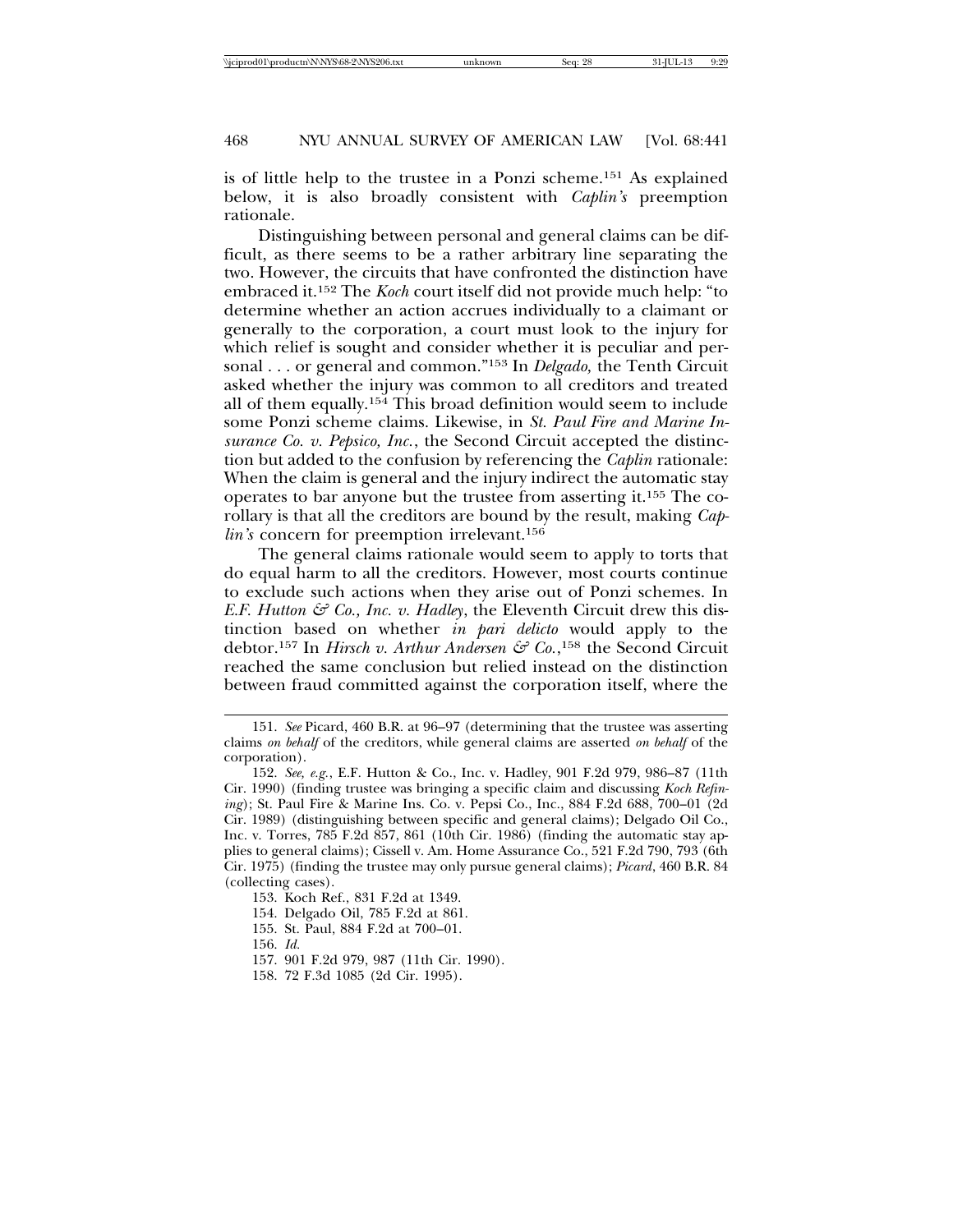debtor and the creditors on its behalf might have an action, and fraud committed against the individuals, like in a Ponzi scheme.159 While a trustee can bring a claim for the former, the latter is barred by *Caplin*.<sup>160</sup> Most recently, the Madoff trustee, Irving Picard, made the same argument. In *Picard v. JPMorgan Chase & Co.*,<sup>161</sup> a bankruptcy court rejected his claims and elaborated on the differences between a tort claim arising out of a Ponzi scheme and a truly general claim.162 According to the court in *JPMorgan Chase & Co.*, a general claim requires not only that all the creditors benefit but also that they all benefit *equally*. 163

A few enterprising trustees have sought to circumvent the limits of Section 544(a) by relying on assignment. This method has had some success but its requirements make it somewhat impracticable. In *Grede v. Bank of New York Mellon*, the Seventh Circuit recognized that if the creditors assigned their claims to a trustee, the trustee would have standing to bring those claims after a Chapter 7 liquidation was confirmed.164 When the claims are assigned, *Caplin*'s preemption concern is not relevant provided that the court concludes the trustee is the real party in interest and that there is no potential for subrogation after confirmation. Nonetheless, for this to succeed, the assignments would have to be unconditional,165 making recovery purely *pro rata*, and the action would likely need to wait until after the bankruptcy plan is confirmed.166 Yet even then, in *Williams v. California 1st Bank*, the Ninth Circuit refused to allow the

162. See *id.* at 96 ("A trustee may maintain only a general claim. His right to bring a claim 'depends on whether the action vests in the trustee as an assignee for the benefit of creditors or, on the other hand, accrues to specific creditors.' Requiring an equal right and interest in all creditors is the only justification for vesting exclusive standing in the trustee. Where, as here, the right to relief and the benefits of relief are peculiar to individual or groups of creditors, the right is not a generalized one that belongs to the debtor's estate.") (citation omitted).

163. *Id.* 

164. 598 F.3d 899, 901 (7th Cir. 2010), *cert. denied,* 131 S. Ct. 418 (2010).

165. *See In re* Bogdan, 414 F.3d 507, 511–13 (4th Cir. 2005) (distinguishing *Williams* based on unconditional assignment and finding that *Caplin*'s concerns do not apply to unconditional assignments); Mukamal v. Bakes, 383 B.R. 798, 811–14 (S.D. Fl. 2007) (finding partial assignment was insufficient to ameliorate *Caplin*, and leaving unresolved whether *Bogdan*'s absolute assignment avoidance of *Caplin* would be followed). *Cf. In re* Bennett Funding Group, Inc., 336 F.3d 94, 99–100 (2d Cir. 2003) (finding assignment did not give the trustee standing).

166. *See* Grede v. Bank of New York Mellon, 598 F.3d 899, 902 (7th Cir. 2010) (explaining that because the Bankruptcy case was over the Code's limits on trustee standing were no longer applicable).

<sup>159.</sup> *Id.* at 1093–95.

<sup>160.</sup> *Id.* 

<sup>161. 460</sup> B.R. 84 (S.D.N.Y. 2011).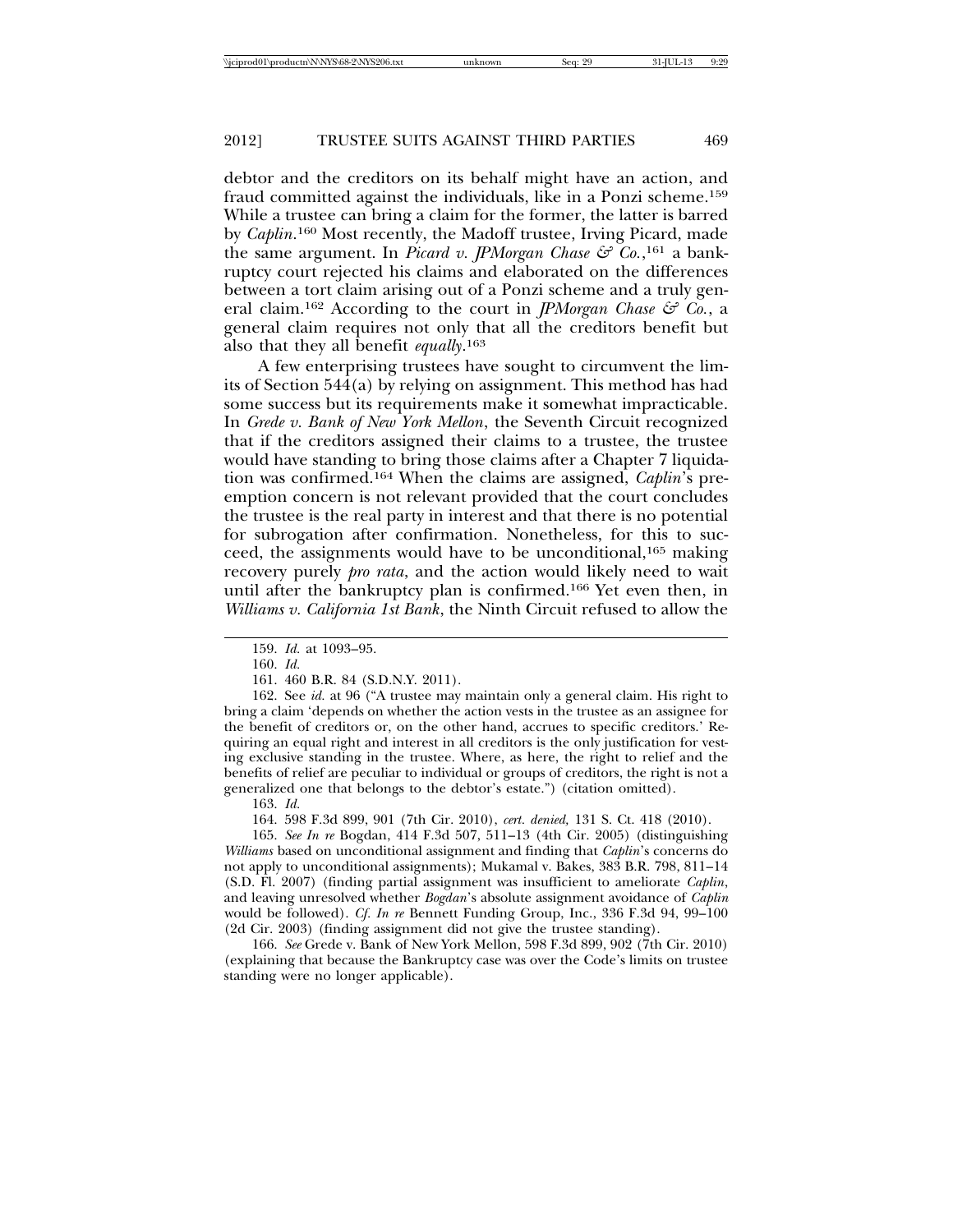trustee to proceed, finding that the creditors were still the "real parties in interest."167 In additional to these hurdles, the practical challenges of convincing every creditor to voluntarily and unconditionally assign their claims to the trustee while knowing that a claim might not brought for some time make it unlikely that a trustee would be able to rely on *Grede.*

Since *Caplin*, Congress has overhauled and amended the Code. However, the 5–4 opinion continues to shape the scope of the trustee's powers under Section 544(a)(1). Under *Caplin*, *Ozark,* and, most recently, *JPMorgan Chase*  $\mathcal{F}$  Co., the trustee's role is narrow. A literal reading of Section 704, confining the trustee to collecting monies for the estate, and a focus on the avoidance power in the second sentence of Section  $544(a)(1)$  circumscribes the trustee's ability to stand in the shoes of creditors. Even where *Caplin*'s three concerns do not apply, the courts have construed the general-versus-specific claims distinction narrowly. The result is what the Court in *Ozark* termed the "flavor" of Section 544(a)(1): a limited addition to the trustee's ability to expand the estate under Section 541 through avoiding transactions.168

#### *C. Conclusion*

Courts' analyses of Sections 541 and 544 leave little room for a trustee to recover from third parties in Ponzi schemes. The text of Section 541 requires the courts to consider whether the fraud would have been imputed at the moment of the petition. In almost every case, the answer is yes as a result of the application of *in pari delicto*. Defeating *in pari delicto* requires relying on Section 544 and arguing that the creditors are the real parties in interest. However, *Caplin* and *Ozark* teach that the courts are wary of expanding the trustee's power through the backdoor, so to speak. Reading Section 544 in the context of the other avoiding powers and the history of the trustee's role, courts are only willing to grant the trustee standing when she is actually acting "on behalf of the debtor in possession."169 Setting aside the circular nature of this dilemma, one has to ask whether this makes any sense. The trustee's powers should carry her no further than they can be justified by the background principles of bankruptcy. The purpose of Part Three is to explore

<sup>167.</sup> *See* Williams v. California 1st Bank, 859 F.2d 664, 666–67 (9th Cir. 1988) (finding that *Caplin*'s concerns applied to block the trustee even after the close of the bankruptcy case).

<sup>168.</sup> *See* Mixon v. Anderson (*In re* Ozark Rest. Equip. Co., Inc.), 816 F.2d 1222, 1229 (8th Cir. 1987).

<sup>169.</sup> *See supra* notes 124–26 & accompanying text.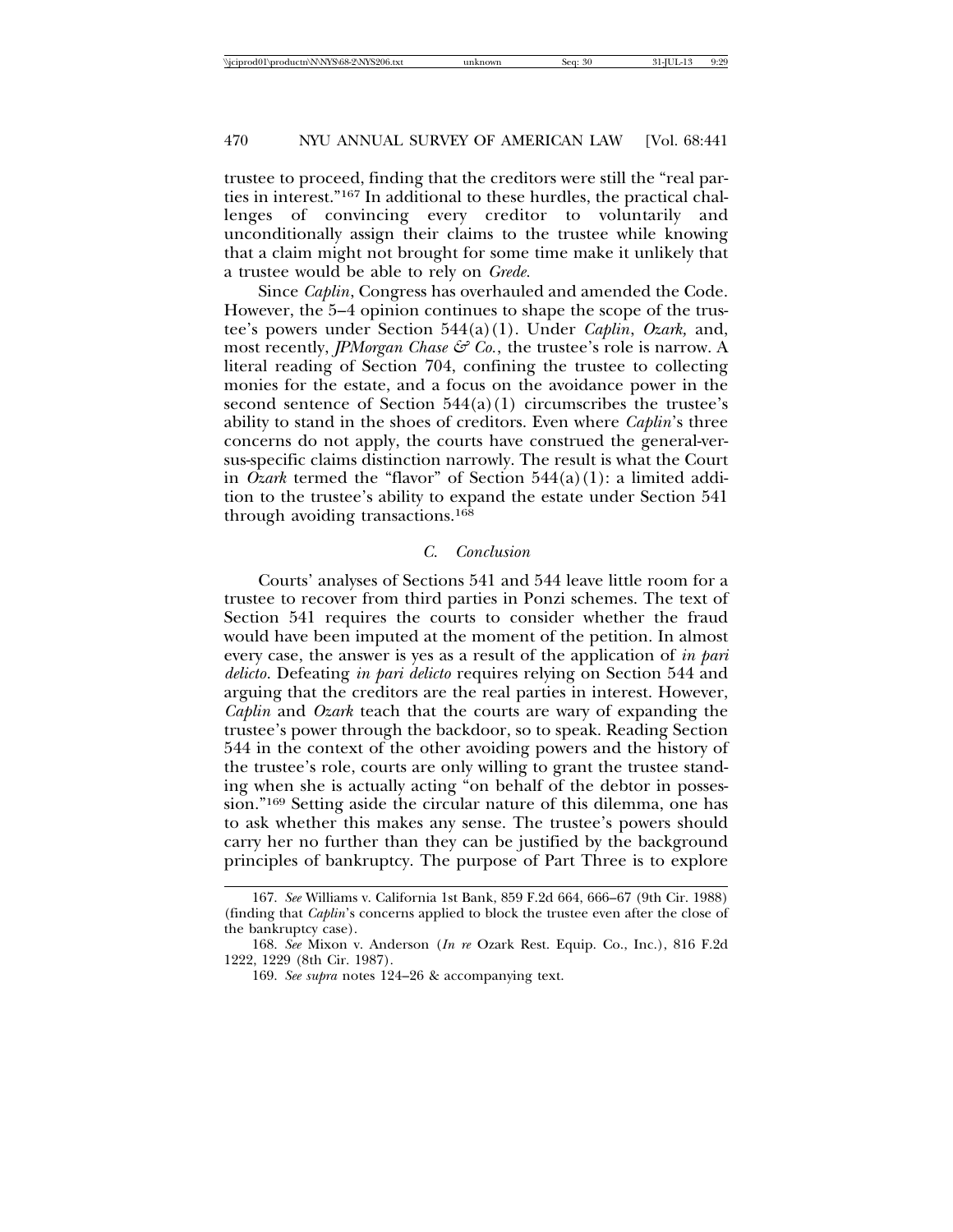whether the result of Sections 541 and 544 is consistent with the theoretically appropriate scope of the trustee's role given the first principles and purposes of bankruptcy law.

#### III.

# FUNDAMENTALS OF BANKRUPTCY AND APPLICATION TO CREDITOR ACTIONS AGAINST THIRD PARTIES

Part Three addresses the theoretical justifications for having a bankruptcy forum at all and analyzes whether these justifications support giving the trustee standing to sue third parties in the context of Ponzi schemes. There are two rationales for the bankruptcy forum: the "creditors' bargain" and the "traditionalist" accounts.170 I begin with an explanation of each theory. I then argue that either model supports granting trustees standing to sue third parties given the peculiar circumstances of a Ponzi scheme.

#### *A. Theoretical Justifications*

### 1. The Theory of the Creditors' Bargain

Leaving aside distributional questions, the "creditors' bargain" theory begins from the assumption that the purpose of bankruptcy should be to maximize the creditors' collective benefits.171 In a world free of transaction costs, the creditors would agree *ex ante* to the loss-distribution regime that maximizes welfare.172 Thomas Jackson proposes three core reasons why the creditors in such a hypothetical world would choose a collective proceeding: (1) reduction of strategic costs; (2) increased aggregate asset pools; and (3) administrative efficiencies.173

In the absence of a functioning collective action regime, each unsecured creditor has incentives to race to the courthouse and

<sup>170.</sup> *See supra* notes 17–20 & accompanying text. The classification of Warren and others' theory as "traditionalist" is borrowed from *Bankruptcy's Uncontested Axioms.* Baird, *supra* note 17, at 575. However, while Professor Baird refers to his school of thought as "proceduralist," I borrow Thomas H. Jackson's moniker for the heuristic that forms the basis for the proceduralist theory—the creditors' bargain. *See generally* THOMAS H. JACKSON, THE LOGIC AND LIMITS OF BANKRUPTCY LAW (1986); Adler, *supra* note 17, at 444–45 (applying the creditors' bargain and explaining the heuristic).

<sup>171.</sup> *See supra* note 17 & accompanying text.

<sup>172.</sup> *See* Jackson, *Bankruptcy, Non-Bankruptcy*, *supra* note 17, at 860 (characterizing the creditors' bargain as an ex ante agreement amongst the creditors).

<sup>173.</sup> *Id.* at 862-68; Thomas H. JACKSON, THE LOGIC AND LIMITS OF BANK-RUPTCY LAW, 7–19 (1986); Jackson, *Avoiding Powers, supra* note 17, at 728 n.10.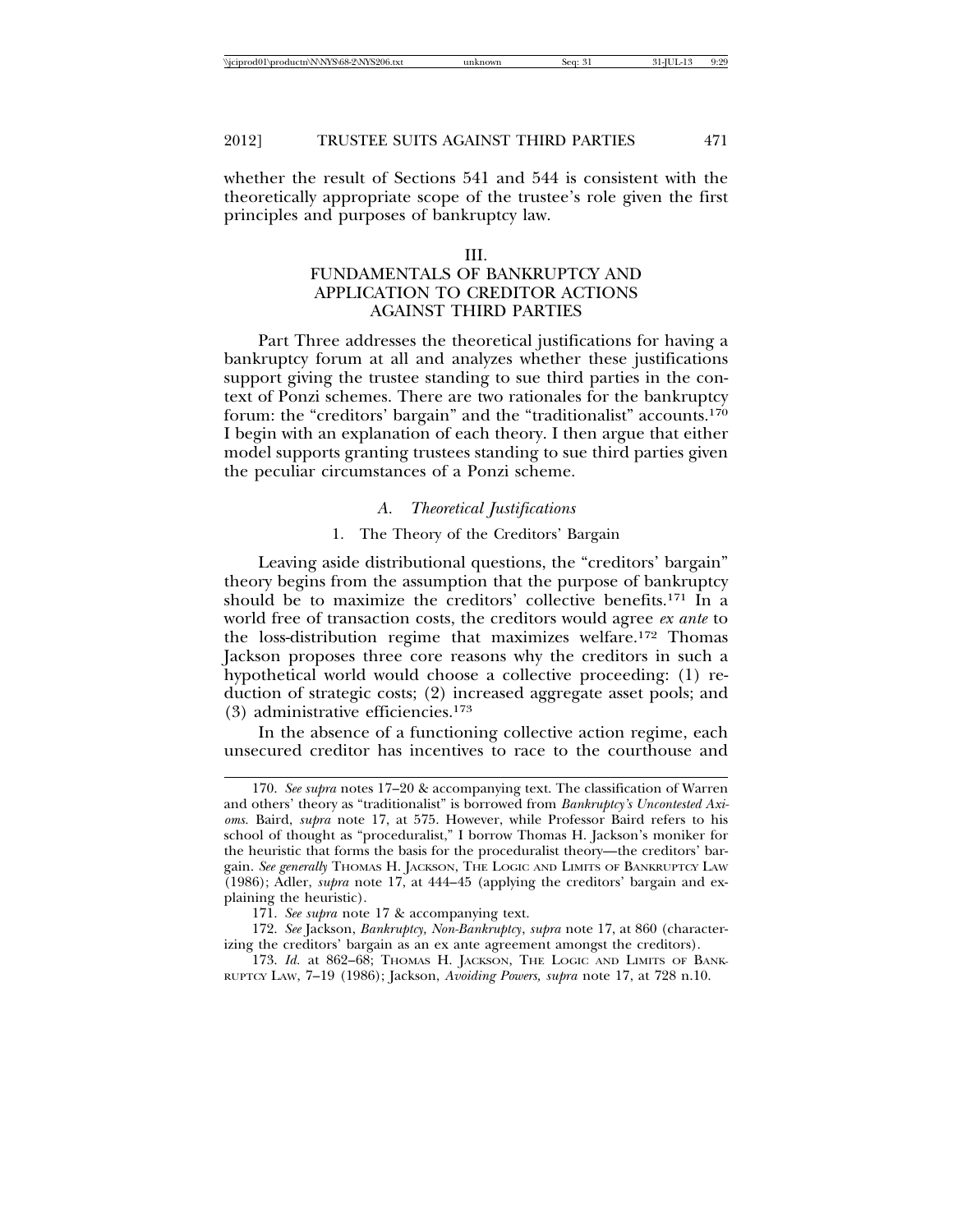secure a lien as soon as it believes a debtor is likely to default.174 The "race to the courthouse" may not involve an actual courthouse. Instead, creditors may demand collateral, repayment, or increased interest payments.175 In many cases, this is a costly endeavor because, assuming the debtor does not willingly give up collateral, which may be a voidable preference, the creditor will have to pay court fees and attorney's fees. Moreover, if the creditors all rush to demand their money or secure a judgment, the debtor's business is likely to suffer in the end, leaving a smaller estate for the creditors. As Jackson notes, this race is likely to be worse in a homogenous creditor pool where claims are differentiated only by the order in which they are filed.<sup>176</sup> The unpredictable results of this strategic behavior also increase risk *ex ante* by increasing the variance of a given creditor's expected return and ultimately result in higher *ex ante* borrowing costs for everyone. The creditors' bargain theory postulates that creditors may in part prefer a collective collection procedure to prevent the costs of this strategic behavior.

As noted above, the race to the courthouse also may reduce the size of the estate itself. When creditors demand collateral or repayment when they believe the debtor is likely to fail, the result is a self-fulfilling prophecy: faced with an onslaught from its creditors, the debtor fails before it is economically unviable.177 The size of the estate is likely to suffer further if no collective proceeding ever occurs. In the absence of a bankruptcy proceeding, each creditor will eventually reduce their claim to a judgment, obtain a writ of execution, and establish a lien on whatever property is left. The problem is that the estate is frequently greater than the sum of its parts. A piecemeal individual collection regime may destroy any going-concern value still in the business.178 Thus, when the debtor is economically viable, the hypothetical creditors would agree *ex ante* to a

<sup>174.</sup> *See* Jackson & Scott, *supra* note 17, at 169–70 (discussing the incentives for creditors to coerce payment from debtors when bankruptcy becomes foreseeable); Jackson, *Avoiding Powers, supra* note 17, at 758–59 (discussing the role of avoidance powers in counteracting these incentives).

<sup>175.</sup> *See* Jackson, *Avoiding Powers, supra* note 17, at 772 (discussing use of collateral as a means to improve priority during a race).

<sup>176.</sup> *See* Jackson, *Bankruptcy, Non-Bankruptcy*, *supra* note 17, at 863–64.

<sup>177.</sup> *Id.* at 860–65.

<sup>178.</sup> *Id. See generally* Douglas G. Baird, *The Uneasy Case for Corporate Reorganizations*, 15 J. LEGAL. STUD. 127, 133–40 (1986) [hereinafter Baird, *Uneasy Case*] (discussing the case for preservation of going concern value in the choice between chapter 7 and chapter 11 filings). Preservation of going-concern value is also essential to the traditionalist account. *See, e.g.*, Warren, *Bankruptcy Policy*, *supra* note 18, at 798 (discussing preservation of going concern value as a part of the rehabilitative goals of bankruptcy law).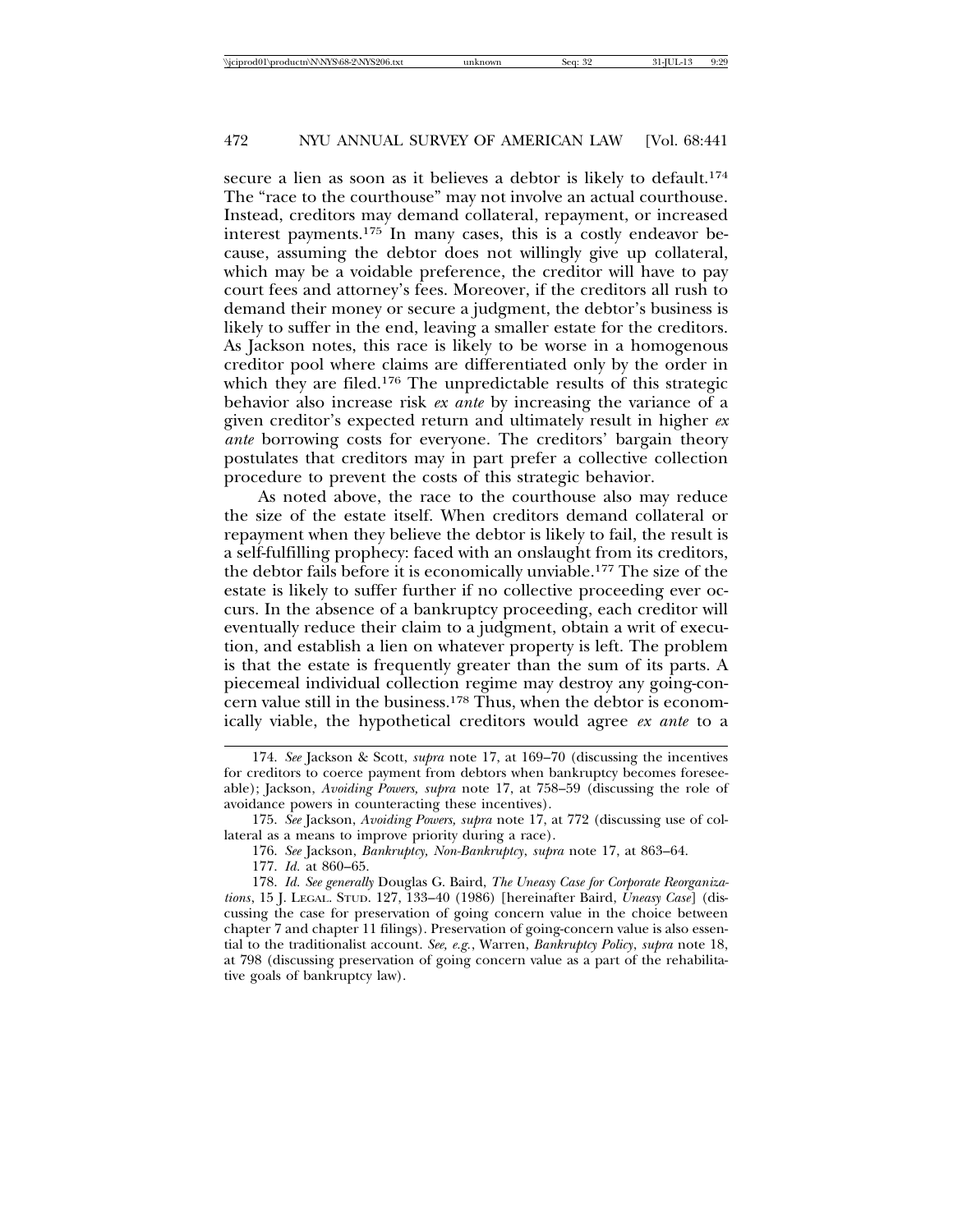collective regime that preserves any going-concern value of the debtor in the event of a financial failure.179

Finally, the creditors should prefer a collective regime because of the administrative efficiencies it is likely to generate.180 Each creditor faces the same costs of a court proceeding. A collective proceeding reduces duplicative expenses reserving as much of the estate as possible to satisfy the creditors' claims.181

According to the creditors' bargain theory, there are no other reasons to have a collective bankruptcy procedure. The creditors do not achieve this desirable outcome without bankruptcy because it is impossible to contract with every potential future creditor, making government, in the form of the Code, necessary to effectuate the creditors' bargain.182 The corollary to this idea is that bankruptcy should only disturb state-based entitlements when it is necessary to achieve the goals of the system in the first place.183 To otherwise

180. *See* Jackson, *Bankruptcy, Non-Bankruptcy*, *supra* note 17, at 866 (discussing the reduction in duplicative litigation in a collective proceeding). Thus, a central concern in the literature discussing the trustee's role is that providing him with expansive powers will increase administrative costs. *See generally* Bryan D. Hull, *A Void in Avoidance Powers? The Bankruptcy Trustee's Inability to Assert Damages Claims on Behalf of Creditors Against Third Parties,* 46 U. MIAMI L. REV. 263, 301 (1991) (discussing the increase in administrative fees likely if Congress had passed Section 544(c) or if the trustee was otherwise empowered).

181. *See* Jackson, *Bankruptcy, Non-Bankruptcy*, *supra* note 17, at 866.

182. *See* Jackson & Scott, *supra* note 17, at 203. *See also id.* at 156 n.2 ("One of the touchstones of this model is that . . . collective regime such as bankruptcy is sometimes necessary as a device to induce cooperative behavior . . . ."); Jackson, *Bankruptcy, Non-Bankruptcy*, *supra* note 17, at 866 ("As a result, the creditors themselves cannot be expected to negotiate this agreement, even though it would be in their joint interest to do so. A federal bankruptcy rule solves this problem by making available a mandatory collective system after insolvency has occurred.").

183. *See* Jackson & Scott, *supra* note 17, at 160–62 (describing the importance of preserving state law entitlements to entice secured creditors to join the hypothetical bargain and to reduce strategic behavior). This also implicitly follows from the rejection of rehabilitation rationale for the collective proceeding which would require additional deviations from state law. *See id.* at 164 ("A central premise of the simple creditors' bargain is that redistribution in bankruptcy is inconsistent with the maximizing objectives of the collective. Insolvency is seen as a foreseeable risk that is borne individually by the various claimants of any business enterprise. Thus the model assumes, inter alia, that none of the risks of business failure will be shared among claimants of different classes, except as otherwise explicitly agreed.").

<sup>179.</sup> *See* Jackson, *Bankruptcy, Non-Bankruptcy*, *supra* note 17, at 864–65. However, creditors' bargain theorists do suggest that this will rarely be the case. *See* THOMAS H. JACKSON, THE LOGIC AND LIMITS OF BANKRUPTCY LAW, 11–17 (1986). Some commentators have also suggested that the business may be preserved to avoid the transactional costs of a sale or piecemeal liquidation. *See generally* Baird*, Uneasy Case*, *supra* note 186, at 136.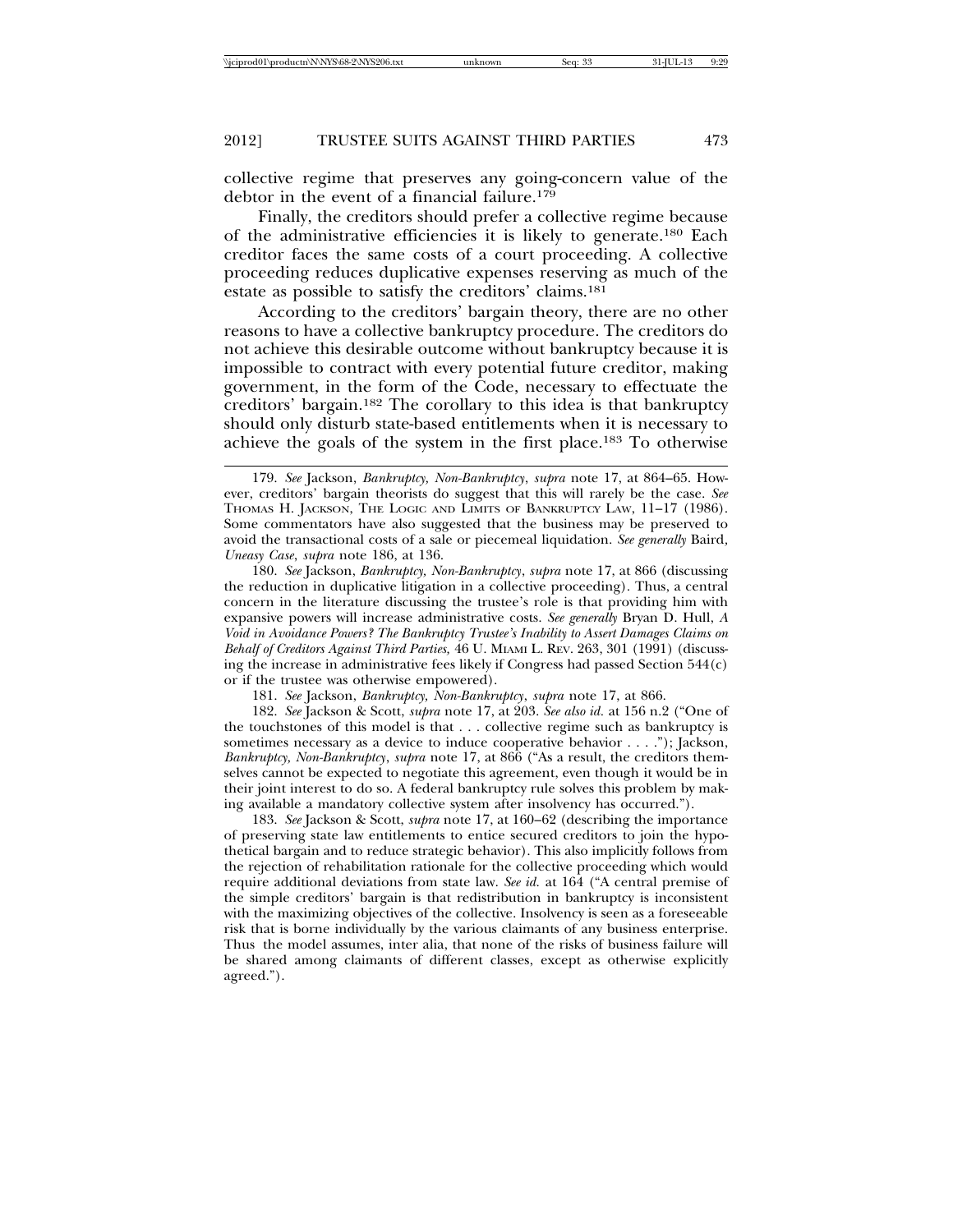disturb entitlements is to reshape contractually agreed-to rights that do not face the same collective action problems that lead to the creditors' bargain.184 Disturbing entitlements can lead to forum shopping and may undermine the certainty that is an important justification for the collective system in its own right.185 In the creditors' bargain, a particular policy or Code provision can be judged on whether the creditors would hypothetically agree *ex ante* to include the particular policy or provision in their bargain.186

#### 2. The Traditional Account

Instead of asking how to maximize creditor welfare, the traditionalist account considers loss distribution on a grander scale.<sup>187</sup> Traditionalists approach bankruptcy with a broader perspective by considering the rights of the creditors, the debtor, and other affected constituencies, such as employees.188 Like the creditors' bargain theory, bankruptcy at its core remains a collection procedure to traditionalists but while the basis of that procedure may be prebankruptcy state entitlements, the traditionalist account accepts that deviation may be necessary to accomplish distributional goals.189

Traditionalists do not ignore the value of ending the race to the courthouse. These theorists recognize that a collective procedure is necessary to preserve value by reducing strategic behavior, eliminating redundant transaction costs, and preserving any going-

188. *See* Warren, *Bankruptcy Policy*, *supra* note 18, 789–90 (explaining bankruptcy's concern for distribution and employees).

<sup>184.</sup> *Id.* at 160–61.

<sup>185.</sup> *Id.* at 162–63. *See also* Douglas G. Baird, *Loss Distribution, Forum Shopping, and Bankruptcy: A Reply to Warren,* 54 U. CHI. L. REV. 815, 825–28 (1987) [hereinafter Baird, *Loss Distribution*] (explaining how creating an additional forum for enforcement with different rules can lead to costly strategic behavior).

<sup>186.</sup> *See, e.g.*, Baird, *Loss Distribution*, *supra* note 185, at 827 (explaining bankruptcy's recognition of state priority through the creditors' bargain); Jackson & Scott, *supra* note 17, at 164–66 (explaining risk-sharing in bankruptcy through the creditors' bargain); Adler, *supra* note 17 (evaluating risk-sharing theory through the creditors' bargain).

<sup>187.</sup> *See* Warren, *Policymaking*, *supra* note 18, at 346 ("Federal law creates a multifaceted, integrated system to cope with the competing concerns of a wider range of interested parties in more complicated relationships and more distressed circumstances.").

<sup>189.</sup> *See* Warren, *Policymaking*, *supra* note 18, at 353 ("Every distribution that benefits a particular creditor at the expense of the collective estate represents a considered judgment to depart from the norm in a particular instance. Equality and deliberate deviations from equality—stand at the center of bankruptcy policy.").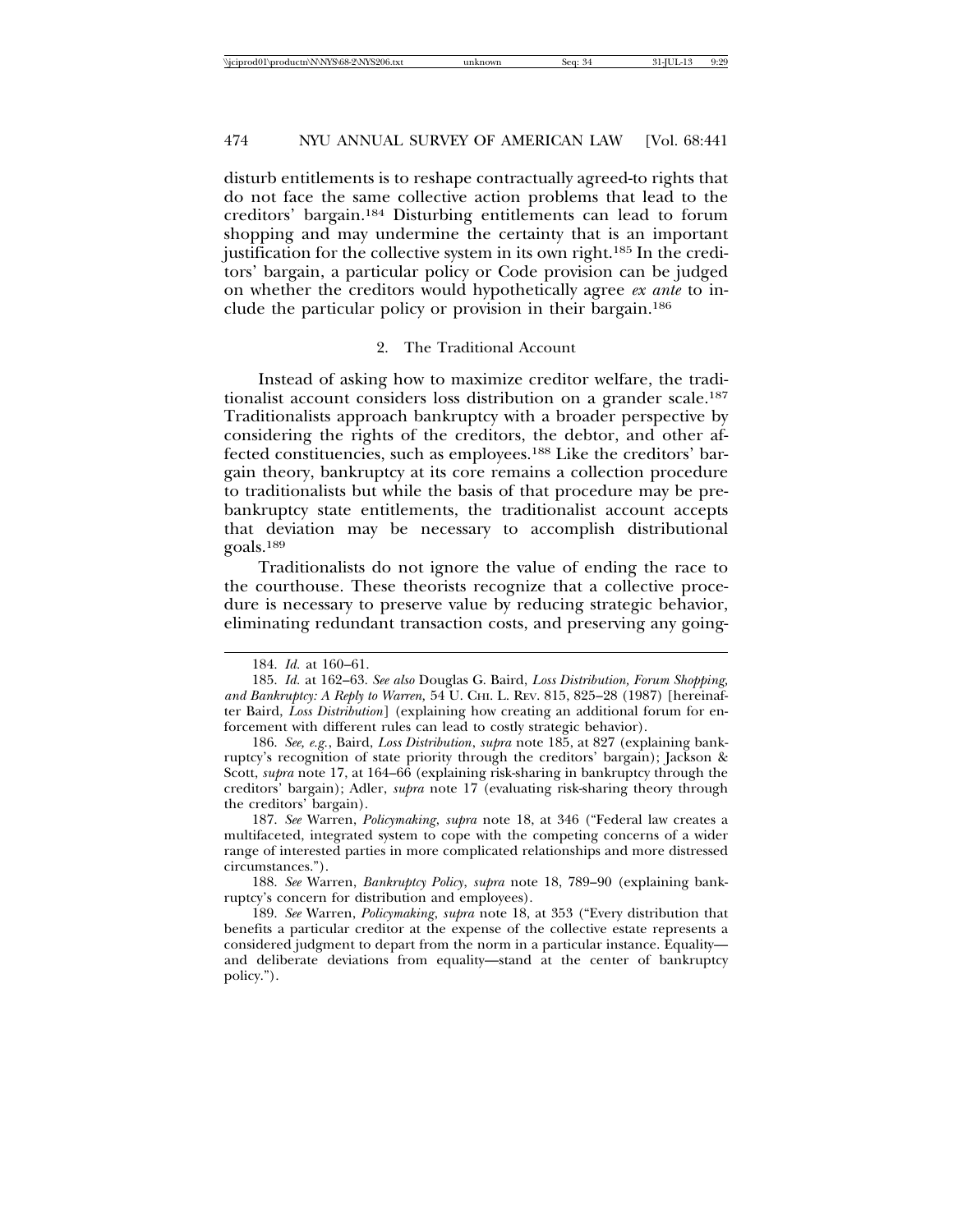concern value.190 However, because they believe that the Code accomplishes this through collectivizing the process under the aegis of a bankruptcy court, the judge or trustee may have enhanced power under the traditionalist account.<sup>191</sup> Indeed, a central difference between the two theories is the traditionalist recognition that bankruptcy judges can, and probably should, have a great deal of discretion.192 The traditionalists believe that this discretion is built into the Code by providing for abbreviated trials, emergency orders, and restricted notifications.193

Traditionalists also recognize the role of distributional concerns in the Code:

Congress was acutely aware of the wider effect of a business failure on the surrounding community, and it adopted the 1978 Bankruptcy Code specifically to ameliorate those harmful effects—that is, to redistribute the benefits that would stem from some creditors' collection rights to other parties who did not enjoy those rights.194

Elizabeth Warren proposes that this solicitude towards distributional effects is at least in part premised on the idea that the Code should protect those unable to do so. Thus Warren argues that the Code should favor employees.195 Moreover, the idea that "equity is equality" motivates the decision to treat like creditors the same regardless of where they finish in the race to the courthouse.<sup>196</sup> Even attempts to preserve going-concern value can be motivated by distributional concerns: "The economy of an entire town can be disrupted when a large factory closes. . . . Some believe that preventing such consequences is worth the costs of trying to keep the firm running and justifies placing burdens on a firm's secured creditors."197

<sup>190.</sup> *Compare* Warren, *Bankruptcy Policy*, *supra* note 18, at 792–93 (discussing estate value maximization), *with* Baird, *Loss Distribution*, *supra* note 185, at 815–17 (discussing traditional theory and the commonalities between the two camps).

<sup>191.</sup> *See* Warren, *Bankruptcy Policy*, *supra* note 18, at 805–08 (discussing the expansive authority of judges in the traditional account); *see also* Baird, *supra* note 17, at 590–95 (discussing the broader role for judges in the traditional account).

<sup>192.</sup> *See* Warren, *Policymaking*, *supra* note 18, at 351–52 (discussing the "enormous discretion" of bankruptcy judges).

<sup>193.</sup> *Id.* at 348.

<sup>194.</sup> *Id.* at 355.

<sup>195.</sup> *Id.* at 355–57 (explaining bankruptcy's protections for employees through reorganization and rehabilitation).

<sup>196.</sup> *Id.* at 357.

<sup>197.</sup> Warren, *Bankruptcy Policy*, *supra* note 18, at 798.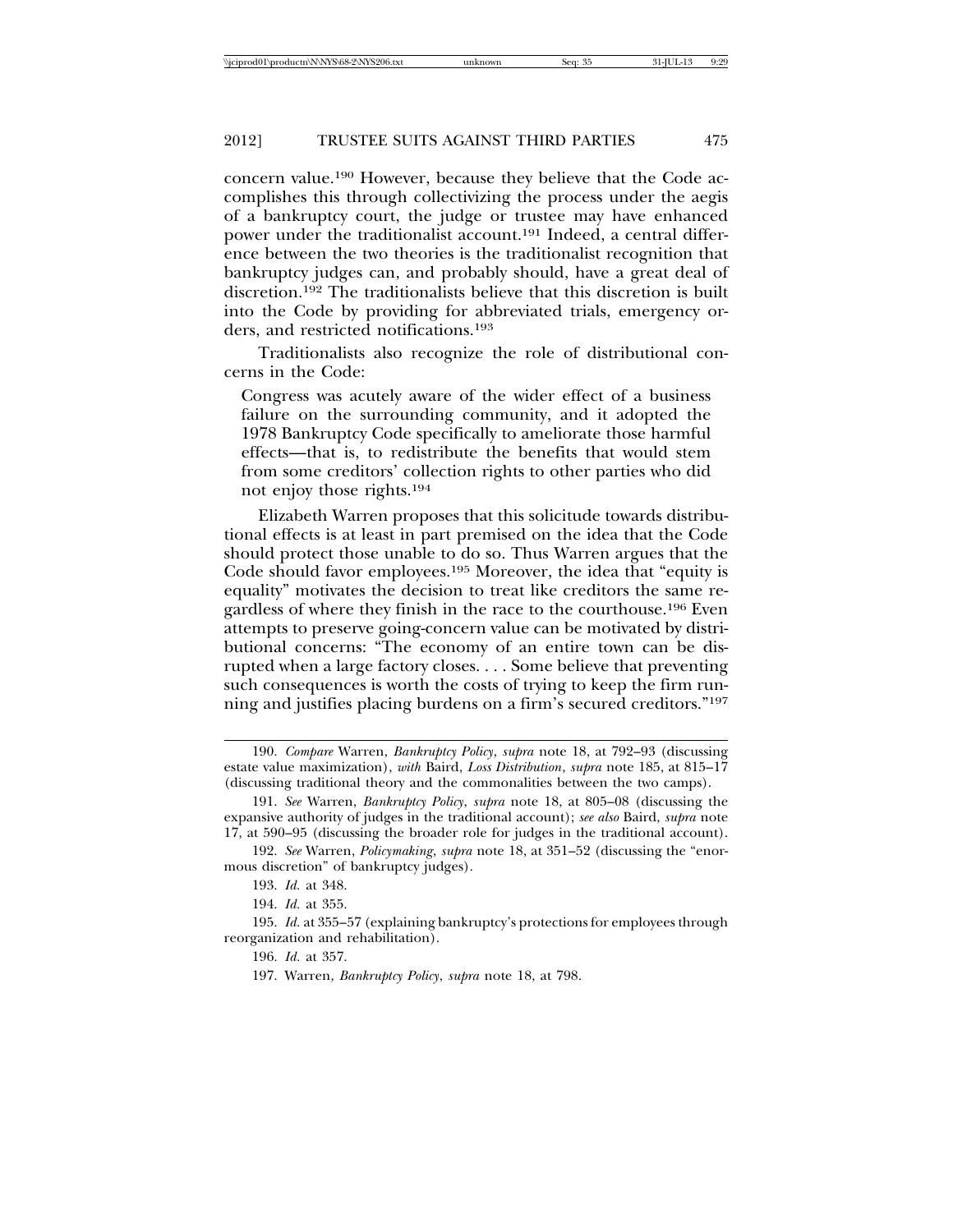### 3. Internalizing Costs and the Moralist Account

In addition to the theories outlined above, two other policies also motivate bankruptcy: (1) internalization of costs, and (2) private monitoring.198 The Code internalizes costs by operating as a self-supporting system.199 It also limits the spillover of costs by prioritizing tax payments to the government ahead of distributions to private creditors.200 Finally, by making the decision to opt into the system a private choice, the Code allows debtors, and, in limited situations, creditors, to decide between the two forums as they see fit.201 This saves costs and ensures that the decision is made by the party with the best information. This is so even though incentives dictate that at certain times, creditors must be able to force the debtor's hands.202

The creditors' bargain and, to a lesser extent, the traditionalist account, have been criticized by moralist commentators.203 These theorists argue that an economic analysis misses the social context and moral values that drive important sections of the Code.204 For moralists, bankruptcy is a means to distribute losses, calm chaos, and rehabilitate the debtor.205 However, once we move beyond the realm of the individual debtor, moralist concerns become less relevant.

Similarly, beyond the context of an individual debtor, the differences between the traditionalist and creditors' bargain accounts are less noticeable than they first appear. Both theories conclude

203. *See generally* Korobkin, *Rehabilitating Values*, *supra* note 18, at 721; Korobkin, *Value and Rationality*, *supra* note 18; Donald R. Korobkin, Contractarianism and the Normative Foundations of Bankruptcy Law, 71 TEX. L. REV. 541 (1993).

204. *See* Korobkin, *Rehabilitating Values*, *supra* note 18, at 721 (offering a "values-based" account for bankruptcy). Other scholars have also criticized the creditors' bargain's economic analysis as unrealistic. *See, e.g.,* Eisenberg, *supra* note 18, at 1522, 1529 (arguing that the creditors' bargain oversimplifies things); Rasmussen, *supra* note 18, at 55–59 (same).

205. *See* Korobkin, *Rehabilitating Values*, *supra* note 18, at 765–66.

<sup>198.</sup> *See* Warren, *Policymaking*, *supra* note 18, at 343–44.

<sup>199.</sup> *Id.* at 361.

<sup>200.</sup> *Id.* at 382 n.124 (discussing IRS priority).

<sup>201.</sup> *See* 11 U.S.C. § 301 (2006) (voluntary petitions).

<sup>202.</sup> *See* 11 U.S.C. § 303 (2006) (conditions for involuntary petitions). There is some debate on whether it is normatively desirable for bankruptcy to be a contractual default rule or a mandatory rule. *Compare* Rasmussen, *supra* note 18, at 55–63 (critiquing the creditors' bargain conception of chapter 11 as mandatory and arguing that it is better analyzed as a default contractual term), *with* Baird, *Uneasy Case*, *supra* note 186, at 135 (explaining that bankruptcy must be mandatory to effectuate the creditors' bargain).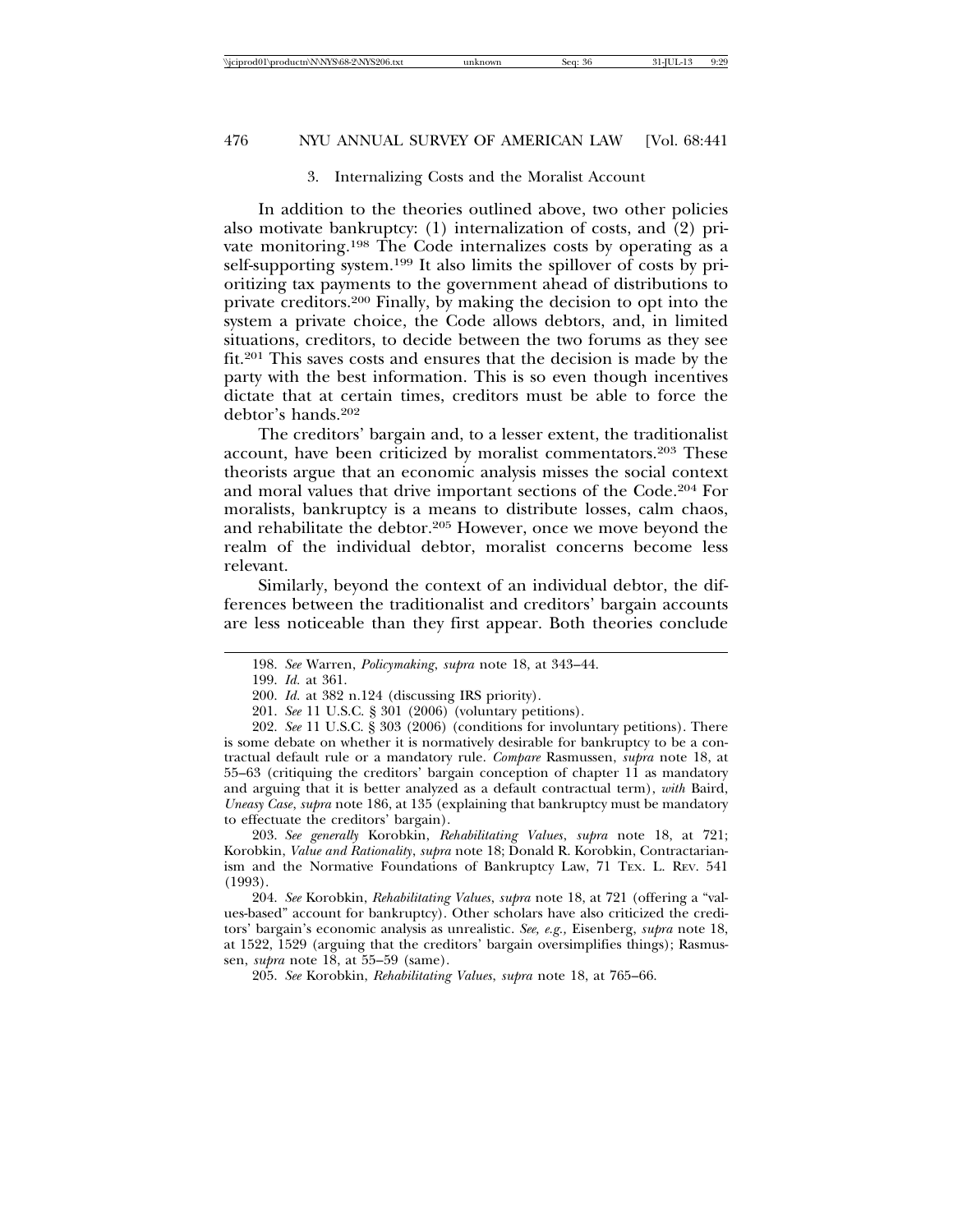that bankruptcy should work from the baseline of pre-bankruptcy state entitlements, that collective action and strategic behavior are important rationales for bankruptcy, and that the bankruptcy process should remain a procedural collection system.206 Indeed, when faced with a decision that does not involve distribution between creditors but rather between creditors and a third party, the two theories are very likely to reach the same result.

#### *B. When the Two Theories Agree: Ponzi Schemes*

The open question after *Ozark* and *JPMorgan Chase & Co.* is not whether the trustee currently has the power to bring tort claims against third parties on behalf of the creditors: she does not. But that does not mean that the trustee should not be able to do so. The concerns in *Caplin* are relevant, as concerns about preemption and subrogation do affect whether it is in the interests of the debtor and creditors for the trustee to take on this role.207 And under either conception of bankruptcy, there are conditions where we would not want the trustee to have this authority. For instance, a Chapter 11 reorganization complicates the analysis by introducing the relationship of the debtor to the creditors. However, policymakers and judges should analyze the problem in the context of a modern Ponzi scheme: few participants, a liquidation proceeding, and no secured creditors. Under these conditions, either theory of bankruptcy suggests the trustee should have the power to bring tort claims against third parties for aiding and abetting the schemer's fraud.

### 1. Trustee Suits and the Creditors' Bargain

According to the creditors' bargain theory, the creditors as a group hypothetically agree to a collective process because it ultimately leads to the largest estate possible by preventing strategic behavior and curing collective action problems.208 The trustee and her avoidance powers play an important role in this model because it is through the mechanism of the trustee that the rights of creditors vis-a-vis each other are sorted out.209 Meanwhile, the trustee

209. *See* Jackson, *Avoiding Powers, supra* note 17, at 726 (distinguishing avoidance powers based on whether they adjust rights between creditors or between

<sup>206.</sup> *See* Baird, *Loss Distribution*, *supra* note 185, at 815–17 (discussing traditional theory and the commonalities between the two camps).

<sup>207.</sup> *See supra* notes 146–47 and accompanying text. *See also* Hull, *supra* note 188, at 280–81 (recognizing the linkage between the theoretical underpinnings for bankruptcy and the *Caplin* concerns).

<sup>208.</sup> *See supra* notes 17–18 & accompanying text.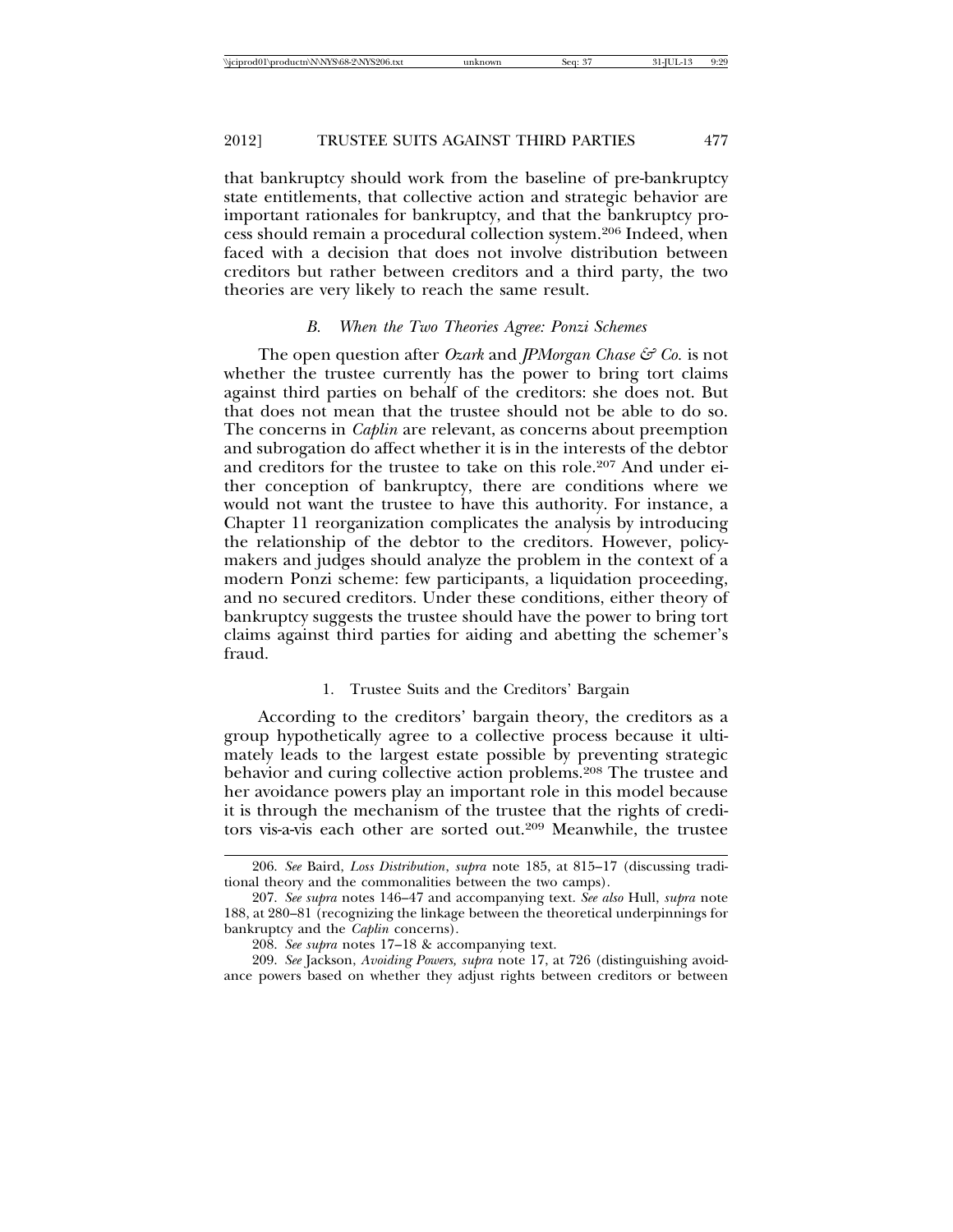saves the individual creditors the costs and uncertainty of a race and, through the role of a "hypothetical lien creditor," is able to avoid transfers no individual creditor could necessarily reach.210 However, whereas scholars, notably Thomas Jackson, have explored whether the trustee should be able to bring claims that rearrange rights between the creditor and the debtor,<sup>211</sup> little attention has been devoted to whether the trustee rearranging rights between creditors and third parties is consistent with the creditors' bargain theory.

Unlike many of the trustee's avoidance powers, the power to sue third-party creditors does not alter pre-bankruptcy state entitlements. Part One explained that the tort creditors in a Ponzi scheme have several available causes of action. Negligence and breach of fiduciary duty are difficult to make out because they require a duty between the creditors themselves and the third parties.<sup>212</sup> However, secondary liability predicated on the third party's relationship with the debtor has been recognized as a viable cause of action<sup>213</sup> even by the courts that have found that the trustee does not have standing.214 Likewise, while deepening insolvency is controversial, it remains a stand-alone cause of action in many states.215 Thus allowing the trustee to bring the claim leaves state law entitlements as they were outside of bankruptcy. Relatedly, the absence of any secured creditors means that state property rights are also unaffected by the additional powers.216 Empowering the trustee modifies the procedures used. It does not modify the underlying substantive statebased entitlements. This makes empowering the trustee consistent

- 212. *See supra* notes 49–52 & accompanying text.
- 213. *See supra* notes 86–90 & accompanying text.
- 214. *See supra* notes 91–101 & accompanying text.
- 215. *See supra* notes 58–71 & accompanying text.
- 216. *See supra* notes 182–83 & accompanying text.

creditors and the debtor); *see also* David Gray Carlson, *Bankruptcy's Organizing Principle,* 26 FLA. ST. U. L. REV. 549, 551–53 (1999) (presenting avoidance, instead of successorship, as the centerpiece of the author's theory of bankruptcy).

<sup>210.</sup> *See* 11 U.S.C. § 544(a) (2006); Jackson & Scott, *supra* note 17, at 179–82 (discussing the prototypical use of § 544). However, because trustee expenses are administrative expenses entitled to priority there is a fine line between savings created by a collective process and potentially duplicative and costly litigation. *See* Steve H. Nickles & Edward S. Adams, *Tracing Proceeds to Attorneys' Pockets (and the Dilemma of Paying for Bankruptcy)*, 78 MINN. L. REV. 1079, 1166–77 (1994). Thus a central distinction Jackson makes is between actions that creditors could already bring outside of bankruptcy, like fraudulent conveyances, and what he considers to be "true" avoidance powers like § 544(a) and § 547(a) preferences. *See* Jackson, *Avoiding Powers, supra* note 17, at 726.

<sup>211.</sup> *See* Jackson, *Avoiding Powers, supra* note 17.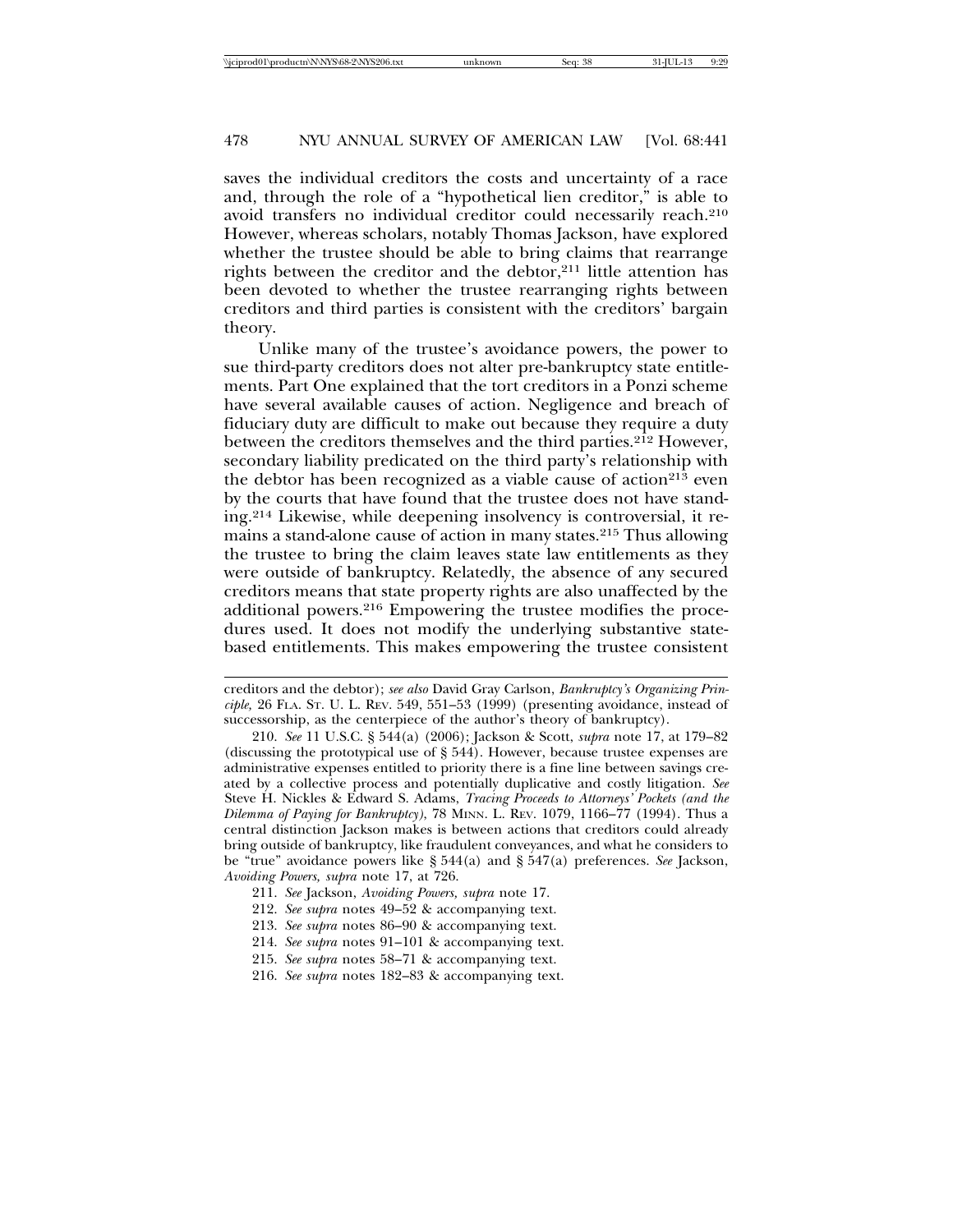with the creditors' bargain theory's goal of limiting the deviation from state law except where necessary to effectuate a collective proceeding.217

It is relatively easy to see how empowering the trustee would ultimately increase the creditors' collective recovery by ameliorating collective action problems and reducing strategic behavior. With the exception of the Tenth Circuit, the automatic stay does not apply to these actions.218 Thus each creditor can choose whether and when to bring suit. This choice is governed by the costs, in terms of legal fees, and by the expected payoff. Both of these factors are dependent in part on the bankruptcy process and the actions of other creditors. If other creditors bring suit first, the hypothetical claimant may benefit from their success through offensive collateral estoppel or by their loss as an indication of their own probability of success. At the same time, if their claim is completely satisfied by the bankruptcy process, their expected payoff may be minimal. Moreover, if the trustee chooses to claw back net winners, the payoff may be altered even further.<sup>219</sup> The result is that no individual creditor has incentives to bring suit quickly, if at all.

Importantly, the decision not to bring suit is only indirectly based on the probability of success. When the trustee is responsible for the decision whether to bring the claim, these concerns are less important. When the trustee is empowered, the automatic stay applies; thus she cannot benefit from a wait-and-see approach.220 Moreover, clawbacks and net-winners are no longer relevant. Any recovery by the trustee will go into the general pool to be paid out to creditors as determined by the other parts of the bankruptcy proceeding.221 Every creditor benefits and each benefits according to his priority and pro rata share.<sup>222</sup> Thus a collective remedy solves

220. *See* Hill v. Gibson Dunn & Crutcher, LLP *(In re* MS55, Inc.), No. 06-CV-01233, 2008 WL 2358699 (D.Colo. June 6, 2008) (explaining that the stay would apply if the trustee has the power to bring claims under  $\S 544(a)$ ).

222. *See* Picard v. JPMorgan Chase & Co., 460 B.R. 84, 96 (S.D.N.Y. 2011) (finding that recovery would follow the order of priority established by other parts of the code, but requiring that recovery be equal before the trustee could be empowered). The Court's reasoning here is not immediately clear as there is no reason why an exactly equal right to payment would make the claim any less "peculiar" to the individual or on a theoretical level implicate any reason why the

<sup>217.</sup> *See supra* notes 183–86 & accompanying text.

<sup>218.</sup> *See supra* notes 152–63 & accompanying text.

<sup>219.</sup> *See* Nelson, *supra* note 56, at 1458–63 (discussing the application § 544 and § 548 in Ponzi schemes to clawback "net winners"). *See also* Pickard v. Estate of Chais (*In re* Bernard L. Madoff Inv. Sec. LLC), 445 B.R. 206 (Bankr. S.D.N.Y. 2011) (finding that trustee could claw back fictitious profits as fraudulent transfers).

<sup>221.</sup> *See* 11 U.S.C. § 550 (2006).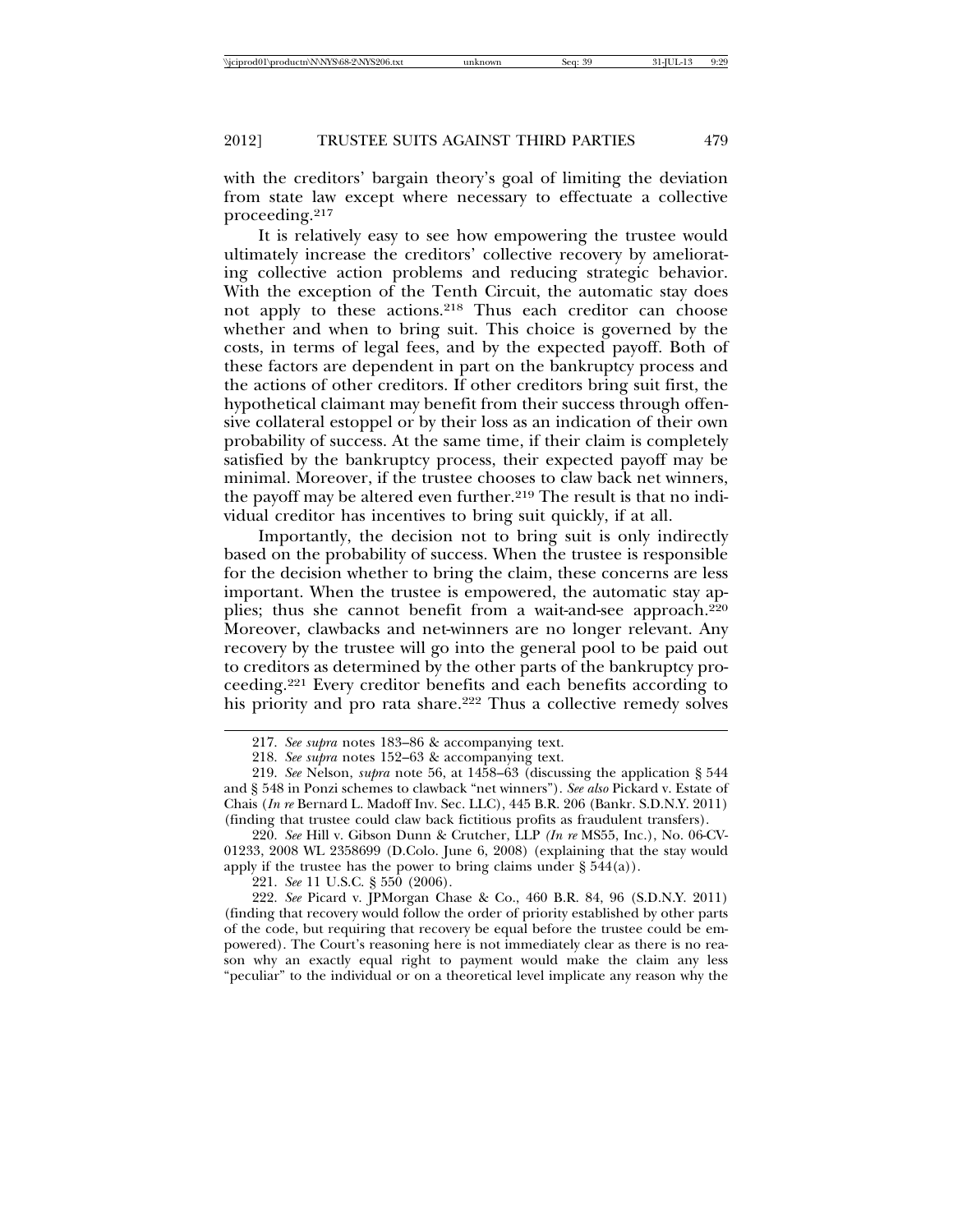the collective action problem and reduces incentives for strategic behavior.

According to the creditors' bargain theory, the collective process also serves to reduce transaction costs.223 In the Ponzi scheme context, that interest is clearly served. In the absence of a trustee, each individual creditor would need to independently evaluate its prospects for recovery and hire counsel. These efforts are likely to be duplicative. Just as bankruptcy saves the costs of levying on a debtor's property individually,<sup>224</sup> empowering the trustee saves the costs of bringing suit. The unique position of the trustee is also likely to increase the savings. With access to substantially more information than an individual creditor, the trustee can take advantage of the work already done and reduce the costs of discovery.225 Moreover, he will not need to spend additional resources identifying claimants as that process has already occurred.226 A collective suit improves efficiency by reducing the number of proceedings, reaping economies of scale, and saving money.

In some situations, the creditors might also prefer the trustee to evaluate the merits of the claim. In a liquidation proceeding, the trustee has control over the estate and has access to all of its records.227 She also acts as a clearinghouse for all of the claims.228 This allows her to evaluate the expected payoff of a claim in terms of its probability of success and its expected damages more effi-

225. *See* Warren, *Policymaking*, *supra* note 18, at 347 ("Savings are also realized by imposing stiff requirements on debtors to cooperate with creditors' efforts to monitor a troubled business. A few examples illustrate the point. Following a bankruptcy filing, the debtor must reveal detailed information about the past operation of the business and its projected business activities."); *see also* Mixon v. Anderson (*In re* Ozark Rest. Equip. Co., Inc.), 816 F.2d 1222, 1225 (8th Cir. 1987) (acknowledging that empowering the trustee would save time and money).

226. *See* 11 U.S.C. § 704(a)(5) (2006) (empowering trustee to investigate claims).

227. *See* 11 U.S.C. § 704(a)(1) (2006) (empowering trustee in liquidations); 6 COLLIER ON BANKRUPTCY ¶ P. 704.05[2] (Matthew Bender & Co., 16th ed. 2012) (explaining the trustee's duty to account for the debtor's estate and keep records). *But see* 11 U.S.C. § 363(b)(1) (2006) (limiting trustee's ability to dispose of property outside the normal course of business).

228. 6 COLLIER ON BANKRUPTCY ¶ 704.02[3] (Matthew Bender & Co., 16th ed. 2012) (discussing trustee's duties to expeditiously close the estate pursuant to § 704); *id.* at ¶ 704.08 (discussing trustee's duties to object to improper claims).

creditors would prefer to go it alone. After all, even those at the back of the priority line benefit from expanding the estate, regardless of whether that benefit is equal. *See id.* ("It is true that allowing the Trustee to pursue claims that belong properly to individual creditors would accrue to the benefit of all creditors by augmenting the bankruptcy estate.").

<sup>223.</sup> *See* Jackson, *Bankruptcy, Non-Bankruptcy*, *supra* note 17, at 866.

<sup>224.</sup> *See supra* notes 174–81 & accompanying text.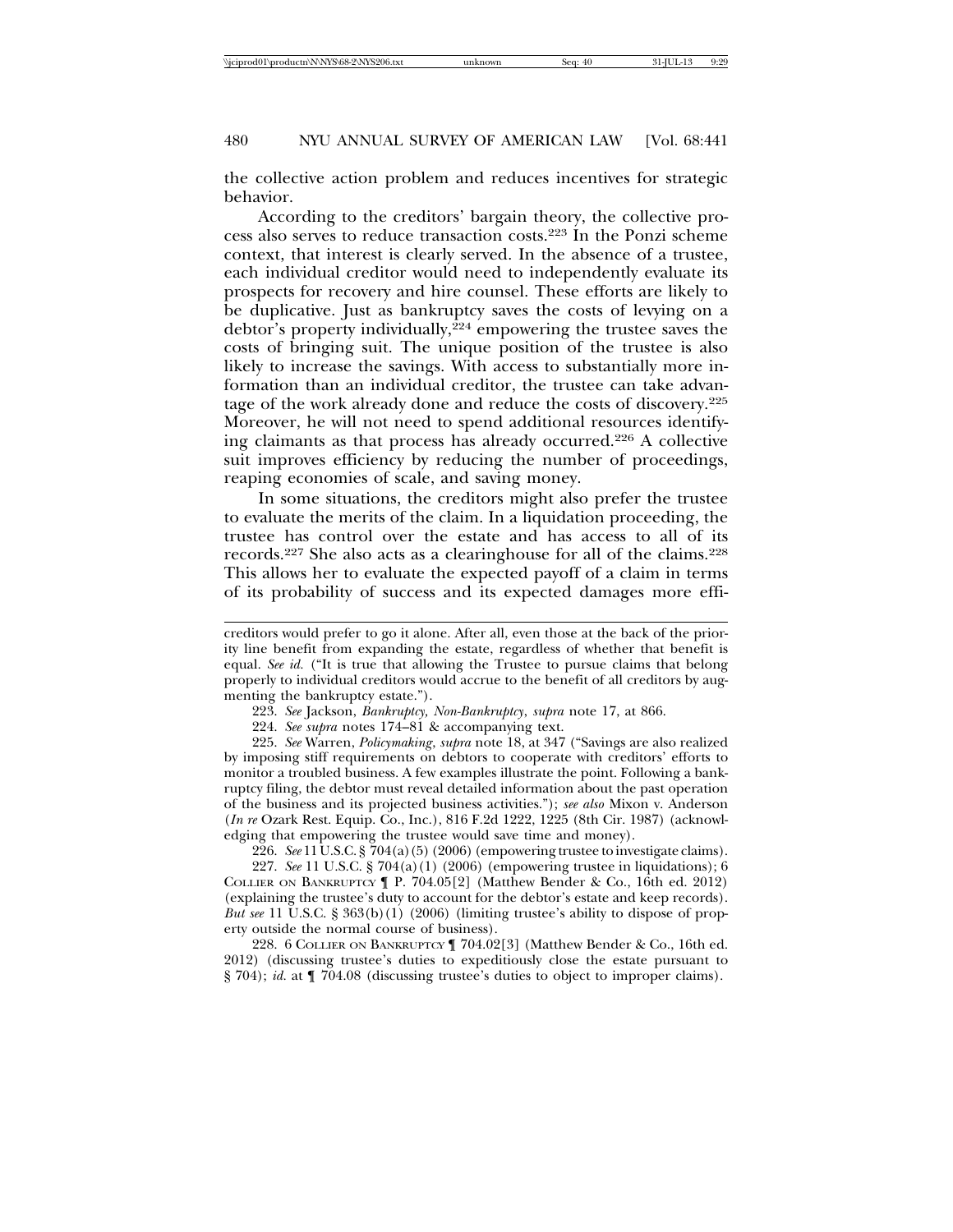ciently than an individual litigant. She has access to better information and may already be in a position to subpoena documents from third parties.

*Caplin*'s three concerns can also be evaluated through the lens of the creditors' bargain theory as reasons why the creditors might not want the trustee to have the power to bring these sorts of claims. While the claim is not general in the sense used by the *Koch* court in that the injury is not indirect, it is functionally general in the sense of the term as used by the *Delgado* court, which makes *Caplin*'s preemption rationale longer relevant.<sup>229</sup> Every creditor could make the same argument and each has the same probability of success. The only difference between their claims is the amount of damages, but this is fundamentally no different than the *pro rata* distribution the bankruptcy process uses to satisfy unsecured claims. Thus, under the Tenth and Second Circuits' approach, the stay should operate to block any of the creditors from bringing the claim, making the trustee the sole party able to bring it. If the stay operates, then logically the individual creditors are also bound by the result of the trustee's action.230 Thus the creditors would be preempted from bringing suit individually but, as explained above, they are likely to prefer this state of affairs. Additionally, the Securities Investor Protection Corporation ("SIPC") requires assignment. To the extent any of the creditors wish to recover through insurance, they therefore already have to accept preemption.231 Assignment also helps mitigate the argument that the trustee is not the real party in interest.232

Subrogation is not an issue because unlike *Caplin*, a Ponzi scheme is unwound as a SIPA liquidation, not a reorganization.<sup>233</sup>

<sup>229.</sup> *See* St. Paul Fire & Marine Ins. Co. v. Pepsi Co., Inc., 884 F.2d 688, 700 (2d Cir. 1989) (finding preemption wasn't possible where the trustee is the only party with standing as bankruptcy law would bind the creditors); Delgado Oil Co., Inc. v. Torres, 785 F.2d 857, 861 (10th Cir. 1986) (finding the automatic stay applies to general claims); Hill v. Gibson Dunn & Crutcher, LLP (*In re* MS55, Inc.), No. 06-CV-01233, 2007 WL 2669150, at \*13 (D.Colo. Sept. 6, 2007) (finding *Caplin*'s preemption rationale unpersuasive where the automatic stay applies).

<sup>230.</sup> *See supra* notes 152–56 & accompanying text.

<sup>231.</sup> *See* 15 U.S.C. §§ 78fff-2(c)(1)-(3) (2006) (requiring recovered customer property to be used to repay SIPC prepayments and treating recovered transfers as customer property).

<sup>232.</sup> *See supra* notes 165–67 & accompanying text.

<sup>233.</sup> In *Caplin*, the Court found it plausible that the business would be reorganized, giving the debenture trustee (the third party being sued) a claim for subrogation against the corporation. *See* Caplin v. Marine Midland Grace Trust Co., 406 U.S. 416, 430–32 (1972). However, given the realities of liquidating a Ponzi scheme, where claims far outstrip assets, this seems unlikely to come to pass. *See*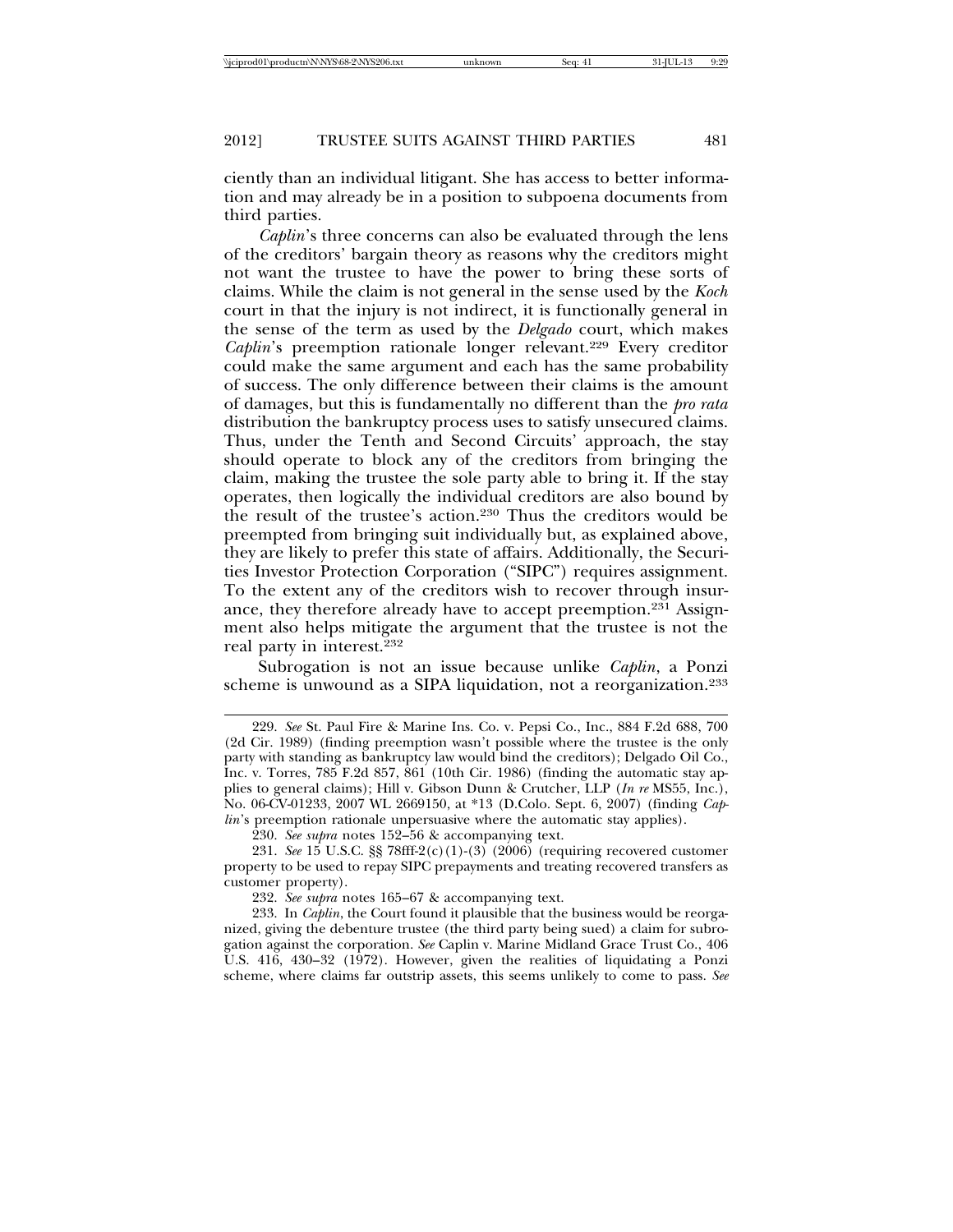Moreover, to the extent *Caplin* relied on the potential harm subrogation posed to equityholders as residual claimants, that concern is inapt under the creditors' bargain theory, where equity is irrelevant.234

Finally, *Caplin's* construction of the trustee's role is inconsistent with the creditors' bargain theory. As noted above, the Court in *Caplin* gave the trustee a narrow role, based merely on collecting information and money for the estate.235 In the creditors' bargain theory, the trustee is charged with implementing the hypothetical agreement through the collective process.236 So long as she is not reordering pre-bankruptcy entitlements between the creditors in the process, there is no reason to construe her role so narrowly. Additionally, while the court in *Ozark* rejected the trustee's claim, it found that Congress had intended to substantially enlarge the trustee's powers under the Code as compared to the trustee's powers under the old Bankruptcy Act.<sup>237</sup> There is no clear basis for treating the Court's decision in *Caplin*, which is arguably inconsistent with congressional intent and entailed interpreting a statute that has since been replaced, as binding.

The result of this analysis is that hypothetical creditors would likely agree to empower the trustee to bring these claims as a way reduce collective action problems, generate efficiencies, and expand the estate. Meanwhile, the *Butner* principle,<sup>238</sup> which states

234. *See supra* notes 172–81 & accompanying text; *Caplin,* 406 U.S. at 438 ("Whether conditions have changed so as to leave some equity for the old stockholders, we do not know . . . In some cases the elimination of one entire class of creditors or a pro rata reduction in their claims would give stockholders a chance to participate in the plan.").

235. *See Caplin,* 406 U.S. at 428–29.

236. *See supra* notes 180–81 & accompanying text.

237. *See* Mixon v. Anderson (*In re* Ozark Rest. Equip. Co., Inc.), 816 F.2d 1222, 1227 (8th Cir. 1987).

238. *See supra* note 48 & accompanying text.

Logan v. JVK Real Estate Servs. (*In re* Bogdan), 414 F.3d 507, 514–15 (4th Cir. 2005) (remarking that subrogation was very unlikely in the context of a liquidation, as it would require recovery of more than the amount of claims against the debtor and even then would likely be barred by *in pari delicto*). Moreover, under SIPA, SIPC would have first crack at any of these potential assets ahead of any third parties asserting subrogation rights. *See* 15 U.S.C. § 78fff-2(c) (2006). Even if this was not the case, as the dissent in *Caplin* pointed out, a subrogee typically needs clean hands, a condition no party found liable for aiding and abetting fraud could satisfy. *See Caplin,* 406 U.S. at 440 (Douglas, J., dissenting). Finally, the subrogation rationale has less force when the trustee stands in the creditors', rather than the debtor's, shoes. *See* Williams v. California 1st Bank*,* 859 F.2d 664, 667 (9th Cir. 1988) (acknowledging that the third party's subrogation defense applies to actions by the debtor, but not necessarily to actions on behalf of the creditors).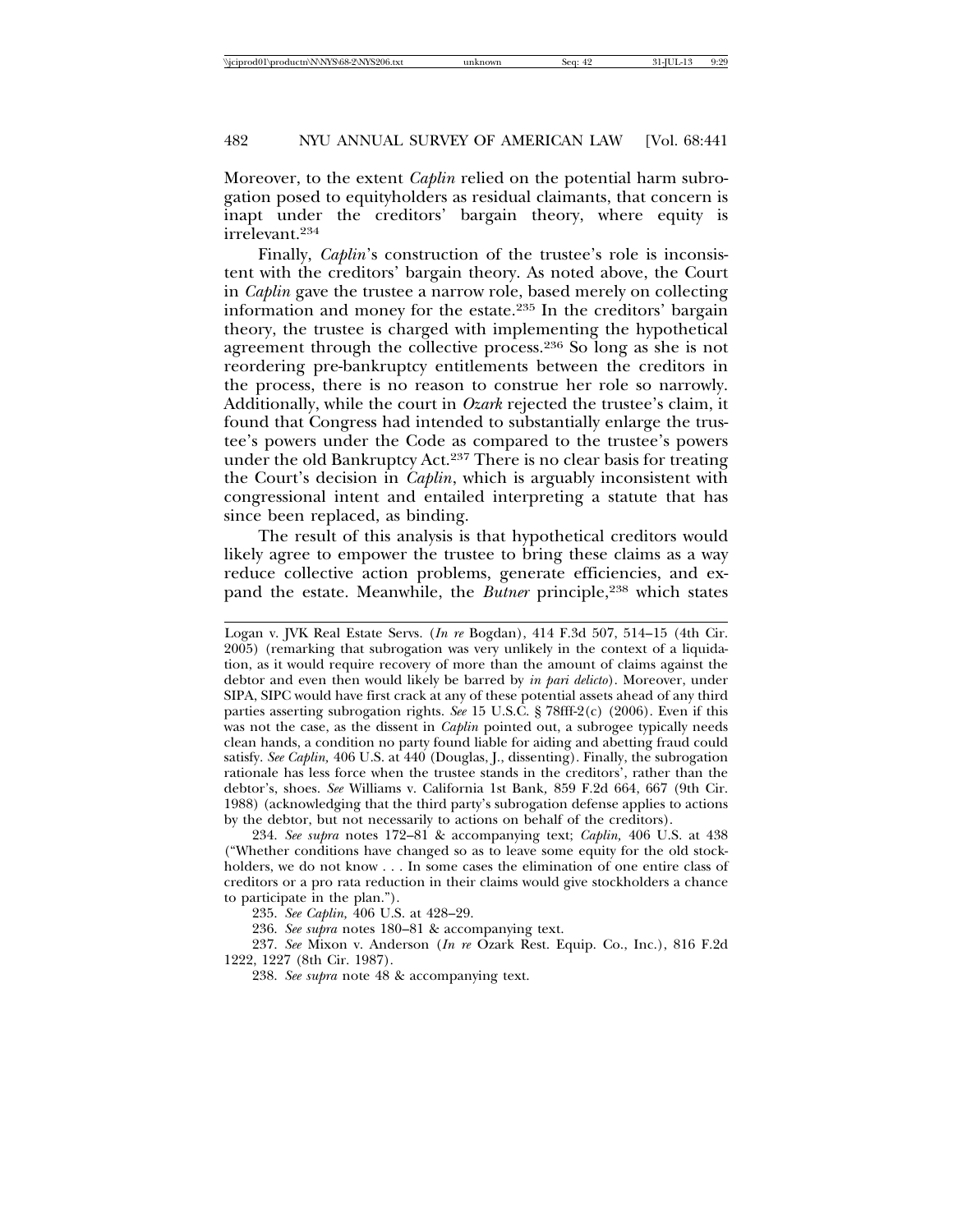that state law entitlements should be respected in a bankruptcy proceeding, remains unaffected. In addition, analyzing *Caplin*'s tripartite rationale as reasons why the hypothetical creditors would not want the suit brought shows that none of these three factors suggests that the trustee should not have standing. Given that empowering the trustee serves the purposes of the creditors' bargain theory and does not alter substantive state law, the theory confirms that the trustee should be empowered.

#### 2. Traditionalist Conceptions

Recognizing the distinctions between a corporate liquidation and an individual bankruptcy is central to understanding why the traditional explanation for bankruptcy also supports empowering the trustee. The traditionalist account stresses the fresh start policy as an important rationale for deviating from a free-for-all state collection system.239 However, in a corporate liquidation, the "fresh start" policy is irrelevant.240 By definition, a Ponzi scheme has no going-concern value: in short, there is nothing to preserve and thus no independent interest of the debtor. Yet at least one rationale for limiting the trustee's power to sue on behalf of the creditors stems from the conflict of interests between creditors and a trustee acting as the debtor-in-possession.241 In such a situation, the role of the trustee, and by extension the Code, is to further the interests of the creditors and potentially other affected constituencies but not the debtor.242

Distributional concerns are also prominent in the traditionalist account.243 In a typical corporate bankruptcy, there are secured creditors, unsecured creditors, employees, future tort claimants, customers, and past employees. All parties have some stake in the business even if that stake may not be recognized as a formal claim

<sup>239.</sup> *See* Warren, *Policymaking*, *supra* note 18, at 341–42.

<sup>240.</sup> *See id.* (drawing a distinction between business bankruptcy and consumer bankruptcy). *See also* Thomas H. Jackson, *The Fresh-Start Policy in Bankruptcy Law*, 98 HARV. L. REV. 1393, 1396 (1985) ("The fresh-start policy is thus substantively unrelated to the creditor-oriented distributional rules that give bankruptcy law its general shape and complexity.").

<sup>241.</sup> *See* Caplin v. Marine Midland Grace Trust Co., 406 U.S. 416, 433 nn. 21–22 (1972) (expressing concern that the trustee may stand on both sides of the suit).

<sup>242.</sup> *See* Warren, *Policymaking*, *supra* note 18, at 344–52 (prioritizing enhancement of value in business bankruptcies).

<sup>243.</sup> *See supra* notes 187–97 & accompanying text.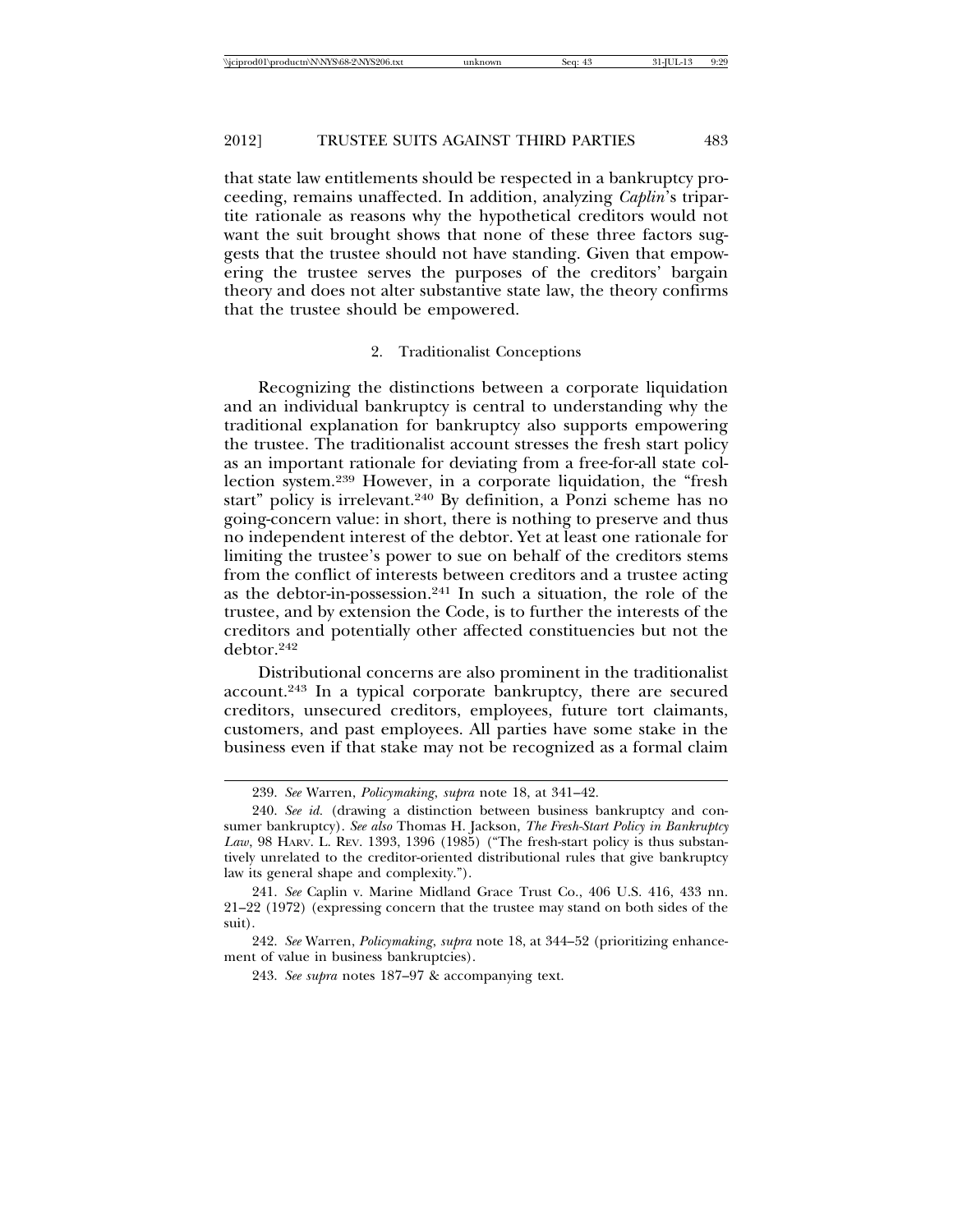under the Code.244 The Code accommodates these stakeholders by accelerating contingent and unmatured claims to force future claimants into<sup>245</sup> and through the Chapter 11 process,<sup>246</sup> which may preserve jobs by preserving going-concern value.

In a Ponzi scheme bankruptcy, none of these concerns is relevant. When the "sole actor" exception applies, there are few other constituencies to consider. Ponzi schemes have few employees and even fewer who are innocent of wrong-doing.247 More importantly, the mechanism for considering their jobs—preserving the business—is untenable. There are also few, if any, secured creditors.<sup>248</sup> With the exception of a situation in which a secured creditor is also a target for the trustee, secured claims should be unaffected by these suits. The collateral that served as a security interest is untouched and any deficiency claim bifurcated by Section 506 benefits from the expansion of the estate.249 Finally, bankruptcy serves as a mechanism to distribute losses.250 If the trustee can make out an aiding and abetting claim against a third party, then their complicity and concomitant benefit from the scheme suggest they should share some of the costs.

246. *See* Christopher W. Frost, *Bankruptcy Redistributive Policies and the Limits of the Judicial Process*, 74 N.C. L. REV. 75, 78 ("While employees, communities, and other business dependents may not have traditional claims, the failure of businesses nevertheless implicates their interests. Thus, an analysis of the reorganization process that excludes the interests of these constituencies is too narrow. On this view reorganization can only be understood as a broadly inclusive mechanism of social policy intended to distribute the social costs of business failure.").

247. *See supra* notes 27–28 & accompanying text.

248. *See supra* notes 8–10 & accompanying text.

249. *See* 11 U.S.C. § 506(a)(1) (2006) ("An allowed claim of a creditor secured by a lien on property in which the estate has an interest, or that is subject to setoff under section 553 of this title, is a secured claim to the extent of the value of such creditor's interest in the estate's interest in such property, or to the extent of the amount subject to setoff, as the case may be, and is an unsecured claim to the extent that the value of such creditor's interest or the amount so subject to setoff is less than the amount of such allowed claim.").

250. *See* Baird, *Loss Distribution*, *supra* note 185, at 816–18 (discussing the traditional account and the importance of loss distribution therein); Warren, *Bankruptcy Policy*, *supra* note 18, at 788 ("By giving the debtor business an opportunity to reorganize, the bankruptcy scheme acknowledges the losses of those who have depended on the business and redistributes some of the risk of loss from the default.").

<sup>244.</sup> *See* Warren, *Policymaking*, *supra* note 18, at 355–57 (discussing the Code's protections for parties with no legal rights in terms of distributing losses in bankruptcy); Warren, *Bankruptcy Policy*, *supra* note 18, at 808–11 (discussing the primary importance of apportioning losses in bankruptcy).

<sup>245.</sup> *See* 11 U.S.C. § 502 (2006) (including contingent and unmatured liabilities as claims).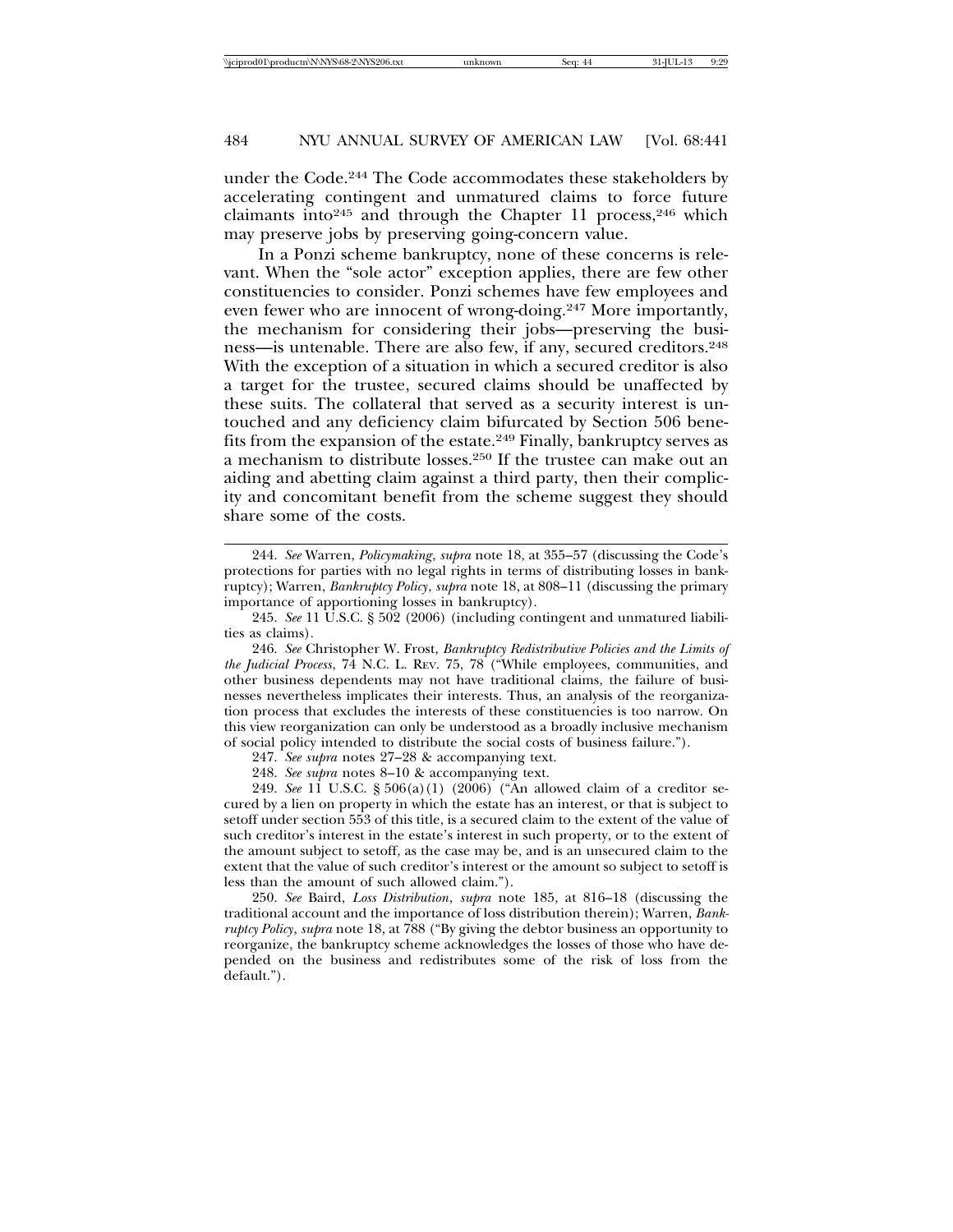The traditionalist account also recognizes that a collective proceeding can serve to calm chaos.251 Preventing a mad dash to levy the assets of a debtor does not just reduce strategic behavior but it also calms contagion and prevents fear from rippling outward into the markets.252 SIPC insurance is also designed to reduce the impact of collapse on *ex ante* investment.253 However, when a Ponzi scheme collapses and there are few initial assets in the estate, the process is unlikely to engender confidence among investors and victims. Empowering the trustee furthers the goals of the broader statutory scheme by consolidating the proceeding and providing certainty and fixed liabilities faster than would otherwise be the case.

As with an analysis of empowering the trustee under the creditors' bargain theory, the traditional theory also supports allowing suit against third parties. This conclusion stems from an appreciation of the differences between a Ponzi scheme bankruptcy and a personal bankruptcy or Chapter 11 reorganization. Constituencies to consider are narrower, the debtor itself is out of the picture entirely, and distribution amongst the creditors is unaffected. Indeed, to the extent any of the concerns specific to the traditionalist account are relevant, they suggest that empowering the trustee to vindicate the rights of third parties is also consistent with this theory of bankruptcy.

#### 3. Forum Shopping and Incentives

Although expanding the trustee's power does not alter the substantive state-based entitlement, it may still have worrisome implications. Regardless of the underlying theoretical model, changes to the bankruptcy process may be undesirable to the extent that they incentivize forum shopping and increase moral hazard.254 Indeed,

<sup>251.</sup> *See supra* notes 190–93 & accompanying text.

<sup>252.</sup> *See* Korobkin, *Rehabilitating Values*, *supra* note 18, at 764–66 (discussing the potential for contagion without an orderly bankruptcy process). *See generally* Warren, *Policymaking*, *supra* note 18 (describing the importance of bankruptcy as a self-contained system that limits spillover and provides counterparties with time to uncouple themselves from failing businesses).

<sup>253.</sup> *See* Hurt, *supra* note 3, at 969–71 (discussing the role of SIPC compensation in Ponzi schemes); Pozza, Jr., et al., *supra* note 7, at 122–23 (explaining Congress' goal of "restoring investor confidence" in enacting SIPA).

<sup>254.</sup> *See* Baird, *Loss Distribution*, *supra* note 185, at 826 (evaluating forum shopping as a cost of creating an additional avenue of enforcement); Jackson, *Avoiding Powers, supra* note 17, at 730–31 n.17 (discussing the potential for forumshopping); Jackson, *Of Liquidation*, *supra* note 17, at 400 (discussing the role of the *Butner* principle in limiting forum-shopping).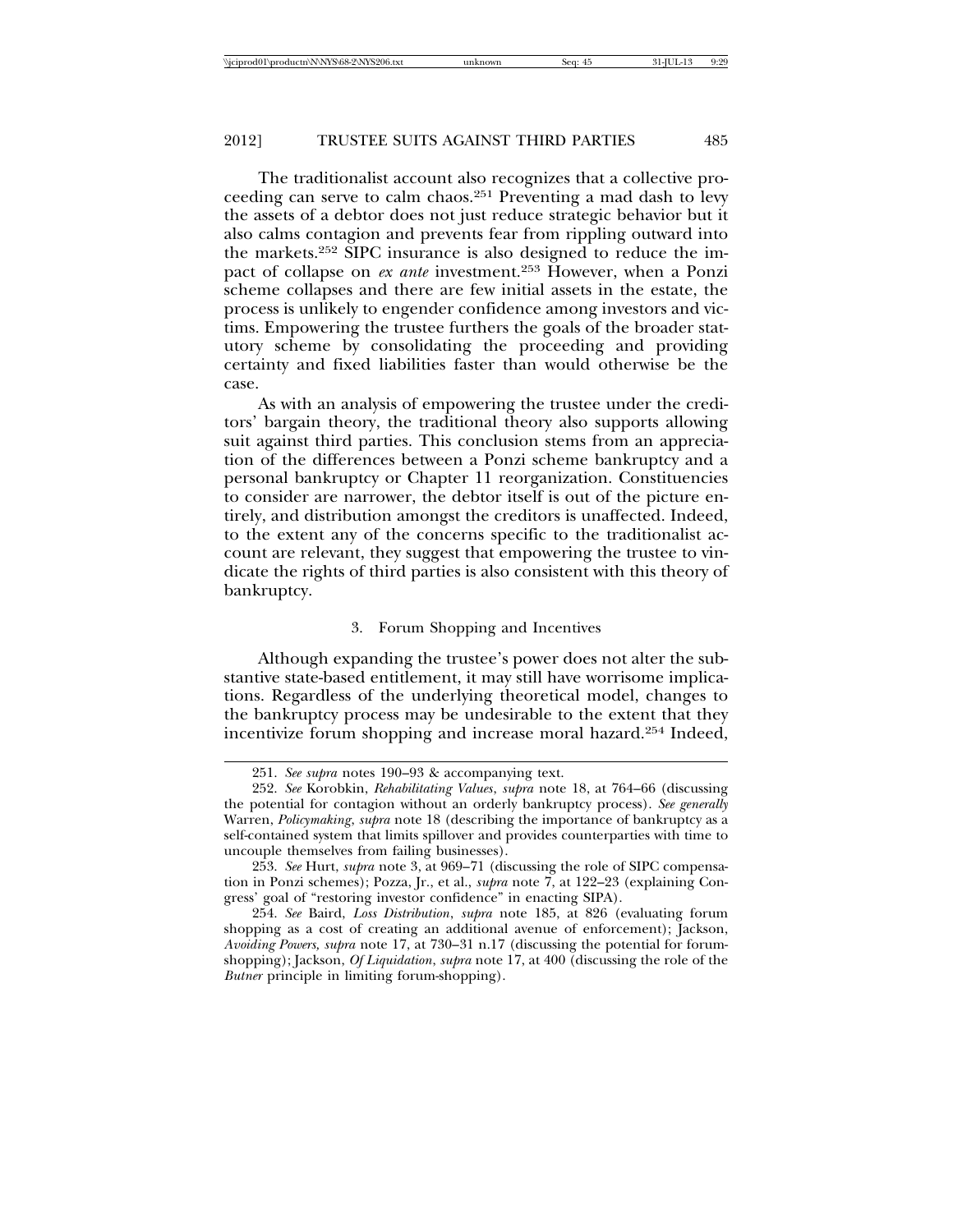critics of allowing trustees to sue third parties have suggested that forum shopping could result. However, given the peculiar facts of Ponzi schemes, neither of these concerns are valid.

Moral hazard occurs when an *ex post* remedy or result provides a disincentive to seeking contractual protection or to monitor.255 To use a timely example, when banks are "too big to fail" they may have incentives to make riskier bets, knowing that a share of the risk at the left tail of the probability distribution is cut off.256 In the case of a Ponzi scheme, the concern is that empowering the trustee will cause investors to decrease their due diligence and monitoring.

This concern is misplaced. Any decrease in investors' incentives to monitor is likely to be offset by the increased incentives for third parties to monitor. This may in fact be the most efficient model as large banks and other counterparties that are repeat players have inside information and access to more sophisticated monitoring mechanisms.257 Additionally, moral hazard may presuppose that investors have an ability to contract for protection. In the case of creditor-debtor relations, this is true. For instance, a creditor can seek seniority from other creditors or security from a debtor. What they cannot do is seek protection from a third party with which they have no direct relationship. The Ponzi schemer has a fiduciary duty to his investors but, as explained above, the claim against third parties sounds in tort.258 Thus *ex ante* contracting for protection is not an option. In fact, given the challenges to individual claims explained above, a collective remedy may actually ameliorate a third party's perverse incentives not to monitor, thereby serving the incentive purpose of tort liability in the first place.259

259. On the incentive goals of tort liability, see generally ROBERT COOTER & THOMAS ULEN, LAW AND ECONOMICS 3–4 (2d ed. 1987) (discussing incentive effects

<sup>255.</sup> *See* Adler, *supra* note 17, at 473–74 (discussing the potential for risk sharing to create perverse investment incentives similar to moral hazard); Rasmussen, *supra* note 18, at 96 (discussing the potential for moral hazard in Chapter Eleven cases).

<sup>256.</sup> *See* Governor Daniel K. Tarullo, Fed. Reserve Bd., Confronting Too Big to Fail, Speech at the Exchequer Club (Oct. 21, 2009) (transcript available at http://www.federalreserve.gov/newsevents/speech/tarullo20091021a.htm) (describing too-big-to-fail as "classic" moral hazard).

<sup>257.</sup> This could be considered similar to a form of gatekeeper liability. *See generally* Jennifer Arlen & Reinier Kraakman, *Controlling Corporate Misconduct: An Analysis of Corporate Liability Regimes*, 72 N.Y.U. L. REV. 687 (1997) (describing the effects of different liability regimes on corporate incentives to take care). Gatekeeper liability can also make up for insufficient enforcement mechanisms. *See* Reinier H. Kraakman, *Corporate Liability Strategies and the Costs of Legal Controls*, 93 YALE L.J. 857, 889 (1984).

<sup>258.</sup> *See supra* notes 46–84 & accompanying text.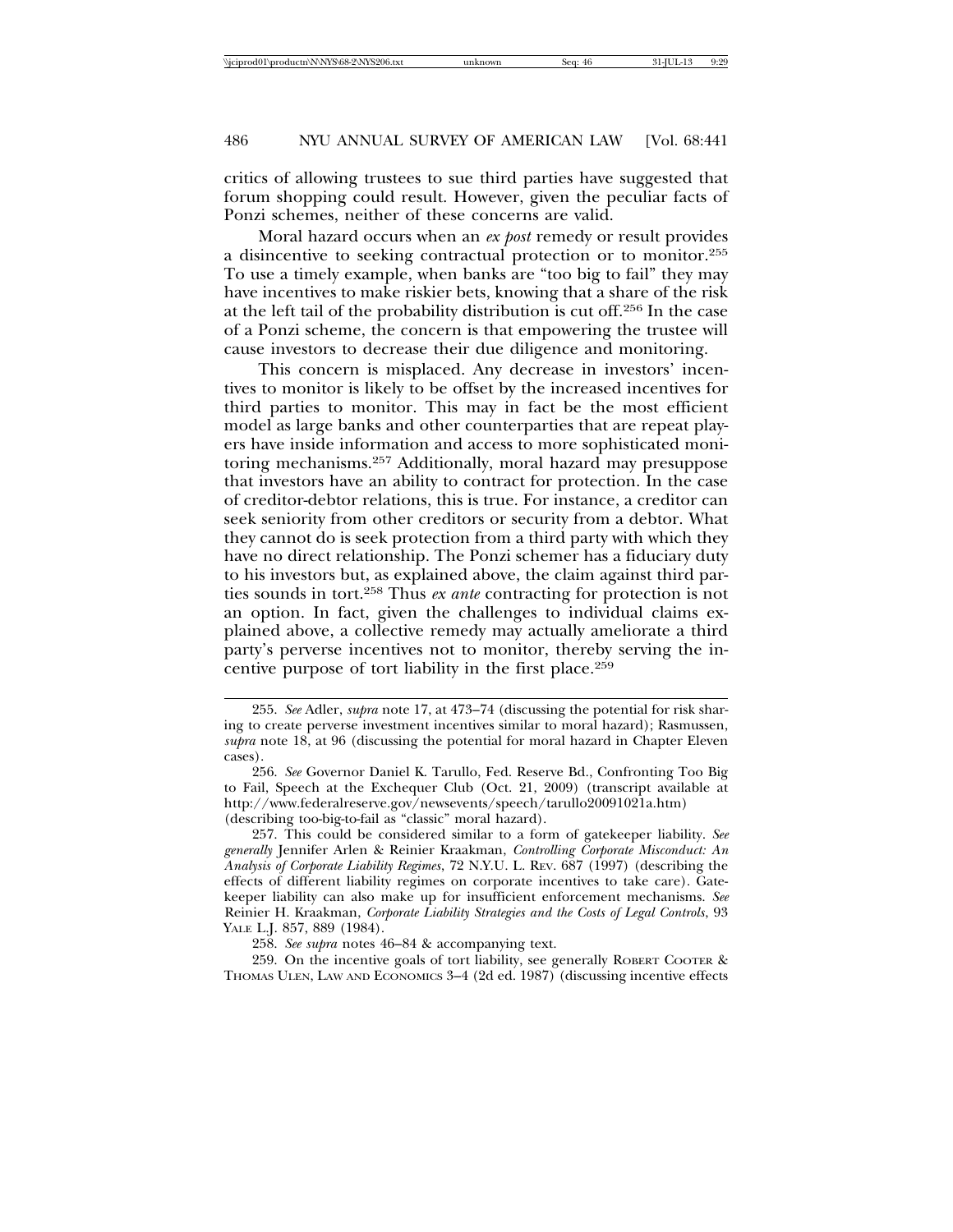An underlying premise of the *Butner* principle is that a deviation from state law may lead to undesirable forum shopping.260 When a debtor can get a better deal in bankruptcy, it disrupts the contractual relationship the parties initially agreed to and may lead to strategic behavior.<sup>261</sup> However, forum shopping is also not an issue in the context of a Ponzi scheme. A Ponzi bankruptcy is almost certainly a liquidation.262 The debtor has no choice in the matter and already has incentives to avoid bankruptcy and the attendant collapse of the scheme for as long as possible.263 For forum shopping to be a concern, there have to be several options available, but a class action in state court is barred by the Securities Litigation Uniform Standards Act (SLUSA)264 and SIPC already

260. *See supra* notes 48, 254 & accompanying text.

261. *See supra* note 254 & accompanying text.

262. The scheme only ends when the vehicle runs out of cash and the authorities put an end to the scheme. *See supra* notes 8–10 & accompanying text. Forum shopping is generally more of a concern in the context of a reorganization, which managers may use to avoid unfavorable contracts. *See* Baird, *Uneasy Case*, *supra* note 186, at 133–40; Jackson, *Of Liquidation*, *supra* note 17, at 400 (assessing reorganization and noting the potential for forum shopping); Lynn M. LoPucki & William C. Whitford, Venue Choice and Forum Shopping in the Bankruptcy Reorganization of Large, Publicly Held Companies, 1991 WIS. L. REV. 11 (1991).

263. *See supra* notes 9–16 & accompanying text.

264. *See* 15 U.S.C. § 78bb(f)(1) (2006):

No covered class action based upon the statutory or common law of any State or subdivision thereof may be maintained in any State or Federal court by any private party alleging—

(A) a misrepresentation or omission of a material fact in connection with the purchase or sale of a covered security; or

(B) that the defendant used or employed any manipulative or deceptive device or contrivance in connection with the purchase or sale of a covered security.

SLUSA has also been consistently applied to Ponzi schemes, including the Madoff case. *See* Croscill, Inc. v. Gabriel Capital, LP (*In re* Merkin), 817 F. Supp. 2d 346, 359 (S.D.N.Y. 2011) (finding SLUSA applied to claims alleging debtor aided and abetted Madoff's fraud and collecting cases). Given that SLUSA applies, the Trustee must meet the pleading requirements of the PSLRA. *See* Picard v. Kohn, No.

of tort liability); WILLIAM M. LANDES & RICHARD A. POSNER, THE ECONOMIC STRUC-TURE OF TORT LAW 312–16 (1987); STEVEN SHAVELL, ECONOMIC ANALYSIS OF ACCI-DENT LAW 297–98 (1987); Guido Calabresi, Some Thoughts on Risk Distribution and the Law of Torts, 70 YALE L.J. 499, 517–19 (1961); R. H. Coase, The Problem of Social Cost, 3 J.L. & ECON. 1, 44 (1960); John C.P. Goldberg, *Twentieth-Century Tort Theory,* 91 GEO. L.J. 513, 544–55 (2003) (discussing the modern economic deterrence theory of tort law, which places an emphasis on *ex ante* incentives); ROBERT COOTER & THOMAS ULEN, LAW AND ECONOMICS 3–4 (2d ed. 1987) (discussing incentive effects of tort liability); WILLIAM M. LANDES & RICHARD A. POSNER, THE ECONOMIC STRUCTURE OF TORT LAW 312–16 (1987).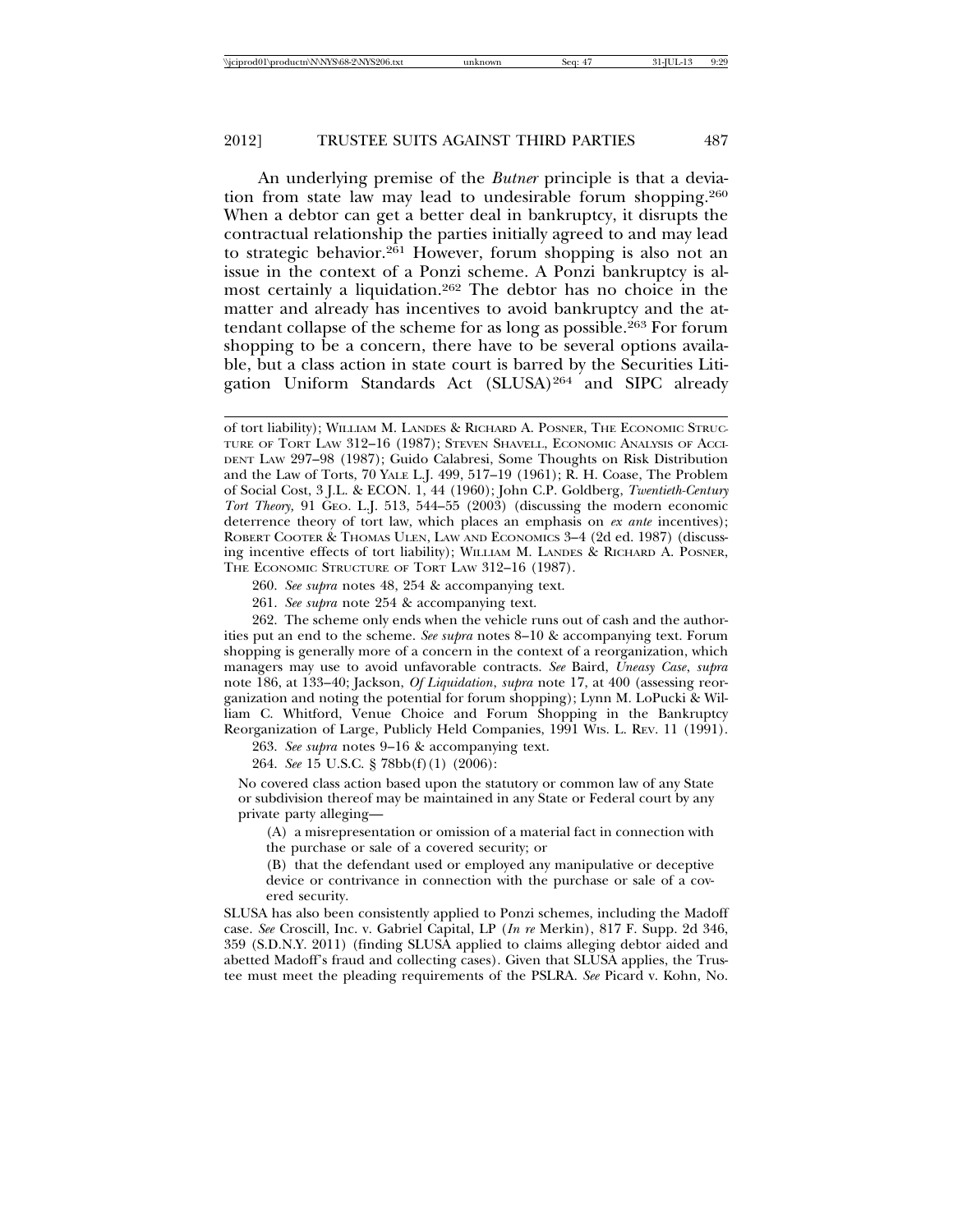requires assignment.265 To the extent plaintiffs are able to bring suit outside of bankruptcy, the potential for undesirable forum shopping may actually be greater. Outside of bankruptcy, plaintiffs would have the option of filing suit in any number of different venues. For instance, while the locus of the Madoff fraud was in New York, plaintiffs have avoided that state's Martin Act, which limits securities fraud claims,<sup>266</sup> by filing in Connecticut.<sup>267</sup>

The only other option, a class action under Federal Rule of Civil Procedure 23, would entail the same pleading standards under the Private Securities Litigation Reform Act (PSLRA).268 In addition, the substantive and procedural hurdles claimants would face in a hypothetical class action make it an unattractive option.

The recent experiences of Madoff victims who have filed class actions are illustrative. In *In re Merkin*, victims sued a feeder fund that had invested 100% of their proceeds in Madoff vehicles.269 They argued that the fund's managers had failed to conduct due diligence and had been consciously reckless to the fraud.270 However, the district court rejected the securities fraud claims and

265. *See supra* note 231 & accompanying text.

1. It shall be illegal and prohibited for any person, partnership, corporation, company, trust or association, or any agent or employee thereof, to use or employ any of the following acts or practices:

(a) Any fraud, deception, concealment, suppression, false pretense or fictitious or pretended purchase or sale;

(b) Any promise or representation as to the future which is beyond reasonable expectation or unwarranted by existing circumstances;

(c) Any representation or statement which is false, where the person who made such representation or statement: (i) knew the truth; or (ii) with reasonable effort could have known the truth; or (iii) made no reasonable effort to ascertain the truth; or (iv) did not have knowledge concerning the representation or statement made . . . .

267. *See, e.g*., Levinson v. PSCC Servs., Inc., No. 3:09-CV-00269, 2010 WL 5477250 (D. Conn. Dec. 29, 2010).

268. *See* Tellabs, Inc. v. Makor Issues & Rights, Ltd., 551 U.S. 308, 324 (2007) (explaining that class actions covered by the PSLRA must raise an inference of scienter at least as compelling as any opposing inference of non-fraudulent intent); Merrill Lynch, Pierce, Fenner & Smith Inc. v. Dabit, 547 U.S. 71 (2006) (finding SLUSA and the PSLRA apply broadly to securities fraud class actions); *see also In re* Tremont Sec. Law, State Law & Ins. Litig., 703 F. Supp. 2d 362, 370 (S.D.N.Y. 2010) (applying PSLRA standard to a class action complaint filed against Madoff's auditors).

269. 817 F. Supp. 2d 346, 361 (S.D.N.Y. 2011).

270. *Id.* at 350–52.

<sup>11-</sup>CV-1181, 2012 WL 566298, at \*6 (S.D.N.Y. Feb. 22, 2012) (finding that the PSLRA scienter requirements applied to certain of trustee's claims).

<sup>266.</sup> *See* N.Y. C.L.S. GEN. BUS. LAW, ART. 23–A, § 352-c(1)(a)-(c) (Consol. 1955):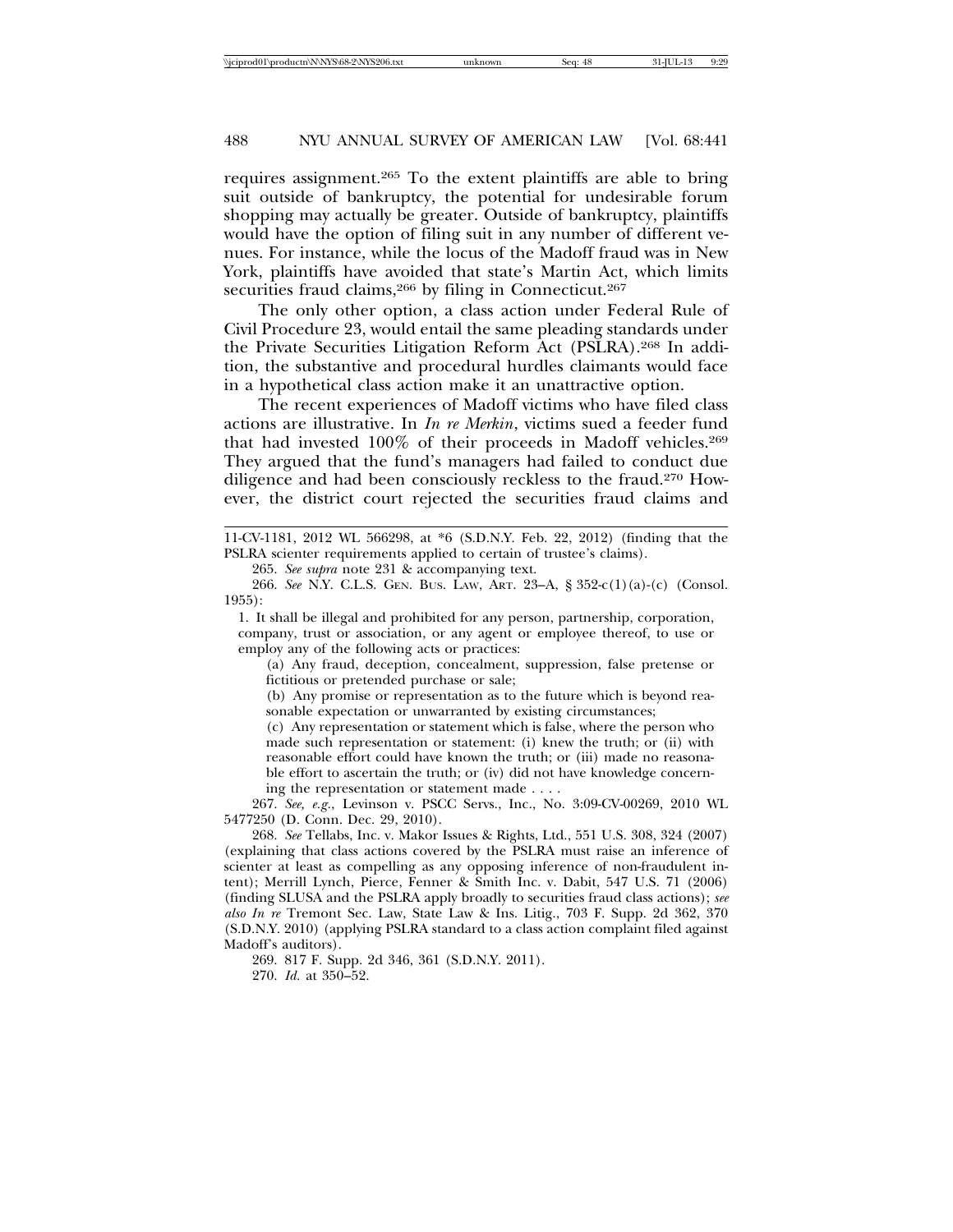found that the common law breach of fiduciary duty and aiding and abetting fraud claims were barred by SLUSA.271 In addition, most courts to consider the matter have found that the Martin Act bars Ponzi scheme-related securities fraud claims in the state of New York.272 Even when SLUSA and the Martin Act can be avoided through artful pleading, the result may be a class that is too narrow and fact-specific to provide a substantial recovery for victims as a whole. For instance, in *Levinson v. PSCC Services, Inc.*, two Madoff victims were able to circumvent SLUSA by arguing that two banks had violated their custodial agreements and the Connecticut Unfair Trade Practices Act.273 This is precisely the sort of piece-meal, inefficient litigation that necessitates a collective solution. Empowering the trustee is more efficient but it does not affect incentives to choose bankruptcy over other forums.

#### 4. Conclusion

The result of this analysis is that, in the circumstances of a Ponzi scheme, both the collective and traditional account for bankruptcy support empowering the trustee. In a corporate liquidation, where no individual has incentives to bring the claim and all benefit equally from the bankruptcy proceeding, it is both more efficient and consistent with policy for the trustee to bring such claims. Moreover, the nature of the scheme renders the fresh start and distributional concerns irrelevant. Finally, concerns about forum shopping and perverse incentives are misplaced; the proceeding is involuntary and the impetus to monitor is undisturbed.

### **CONCLUSION**

There are several ways to empower the trustee. The courts to do so have focused on an expansive interpretation of Section  $544(a)(1).^{274}$  However, as explained in Part Two, this is inconsistent with the "flavor" of that section.<sup>275</sup> Located within the part of the

<sup>271.</sup> *Id.* at 359–61.

<sup>272.</sup> *Id.* at 361 ("The vast majority of courts in this district have held that the Martin Act preempts New York state law claims brought by investors seeking to recover losses related to the Madoff scandal.").

<sup>273.</sup> Levinson v. PSCC Servs., Inc., No. 3:09-CV-00269, 2010 WL 5477250, at \*5 (D. Conn. Dec. 29, 2010).

<sup>274.</sup> *See* Hill v. Gibson Dunn & Crutcher, LLP (*In re* MS55, Inc..), No. 06-CV-01233, 2007 WL 2669150 (D.Colo. Sept. 6, 2007) (allowing Trustee's § 544 claim for aiding and abetting breach).

<sup>275.</sup> *See* Mixon v. Anderson (*In re* Ozark Rest. Equip. Co., Inc.), 816 F.2d 1222, 1229 (8th Cir. 1987).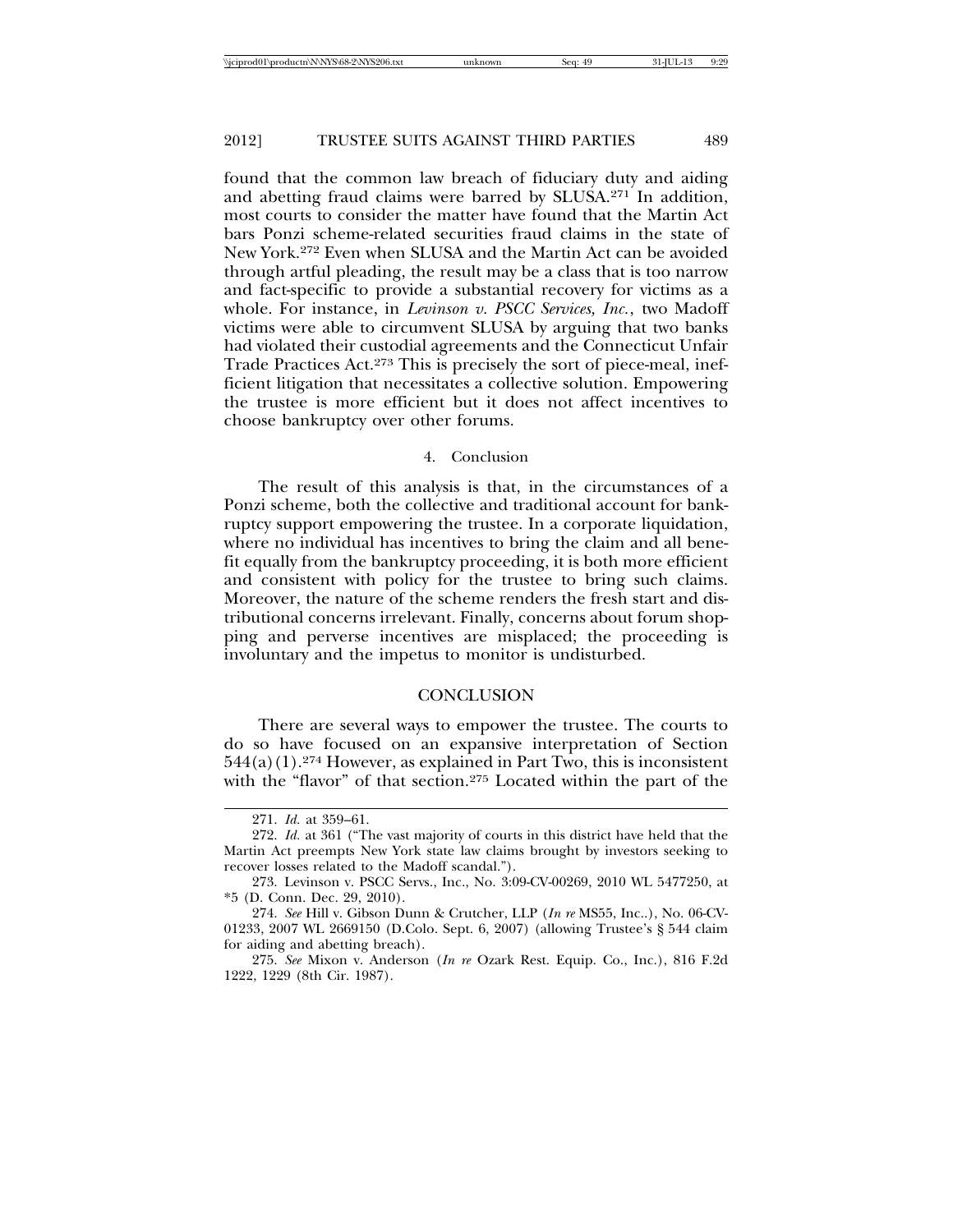Code defining the estate and the avoidance powers, Section 544 is an imperfect fit. There is no transfer to avoid, and, as explained in the analysis of Section 541, only a tenuous link to the estate itself.276 Finally, Congress' rejection of Section 544(c) suggests that Congress did not intend for the trustee to have this power as a part of the avoidance powers.277

Other trustees have sought to locate this power within Section  $105(a)$ ,<sup>278</sup> which broadly empowers the court.<sup>279</sup> However, such a construction of Section 105(a) is inconsistent with the usual approach. The courts have construed Section 105(a) to empower the trustee only where it furthers a purpose in a collateral section of the Code.280 In this case, that would necessarily be either Sections 541 or 544, neither of which supports the trustee's argument. Thus Section 105(a) is likewise an undesirable solution.

The last and most desirable option would be to amend Section 704 itself. As explained above, *Caplin* and *Ozark* rejected the trustee's claims in part through an interpretation of Section 544 and in part based on the courts' understanding of the trustee's role.281 That role is defined by Section 704.282 As currently written, there is

*See also* U.S. v. Energy Res. Co., 495 U.S. 545, 549 (1990) (quoting 11 U.S.C. 105(a) (2010)) ("The Code . . . states that bankruptcy courts may 'issue any order, process, or judgment that is necessary or appropriate to carry out the provisions' of the Code. Th[is] statutory directive [is] consistent with the traditional understanding that bankruptcy courts, as courts of equity, have broad authority to modify creditor-debtor relationships.").

280. *See* Jamo v. Katahdin Fed. Credit Union, 283 F.3d 392, 403 (1st Cir. 2002) ("But section 105(a) does not provide bankruptcy courts with a roving writ, much less a free hand. The authority bestowed thereunder may be invoked only if, and to the extent that, the equitable remedy dispensed by the court is necessary to preserve an identifiable right conferred elsewhere in the Bankruptcy Code."); United States v. Sutton, 786 F.2d 1305, 1308 (5th Cir. 1986) ("[Section 105 does not] authorize the bankruptcy courts to create substantive rights that are otherwise unavailable under applicable law, or constitute a roving commission to do equity.").

<sup>276.</sup> *See supra* notes 86–93 & accompanying text.

<sup>277.</sup> *See supra* notes 143–45 & accompanying text.

<sup>278.</sup> *See In re Ozark*, 816 F.2d at 1230.

<sup>279.</sup> *See* 11 U.S.C. § 105(a) (2006):

The court may issue any order, process, or judgment that is necessary or appropriate to carry out the provisions of this title. No provision of this title providing for the raising of an issue by a party in interest shall be construed to preclude the court from, sua sponte, taking any action or making any determination necessary or appropriate to enforce or implement court orders or rules, or to prevent an abuse of process.

<sup>281.</sup> *See supra* notes 127–47 & accompanying text.

<sup>282.</sup> *See supra* notes 88–90 & accompanying text.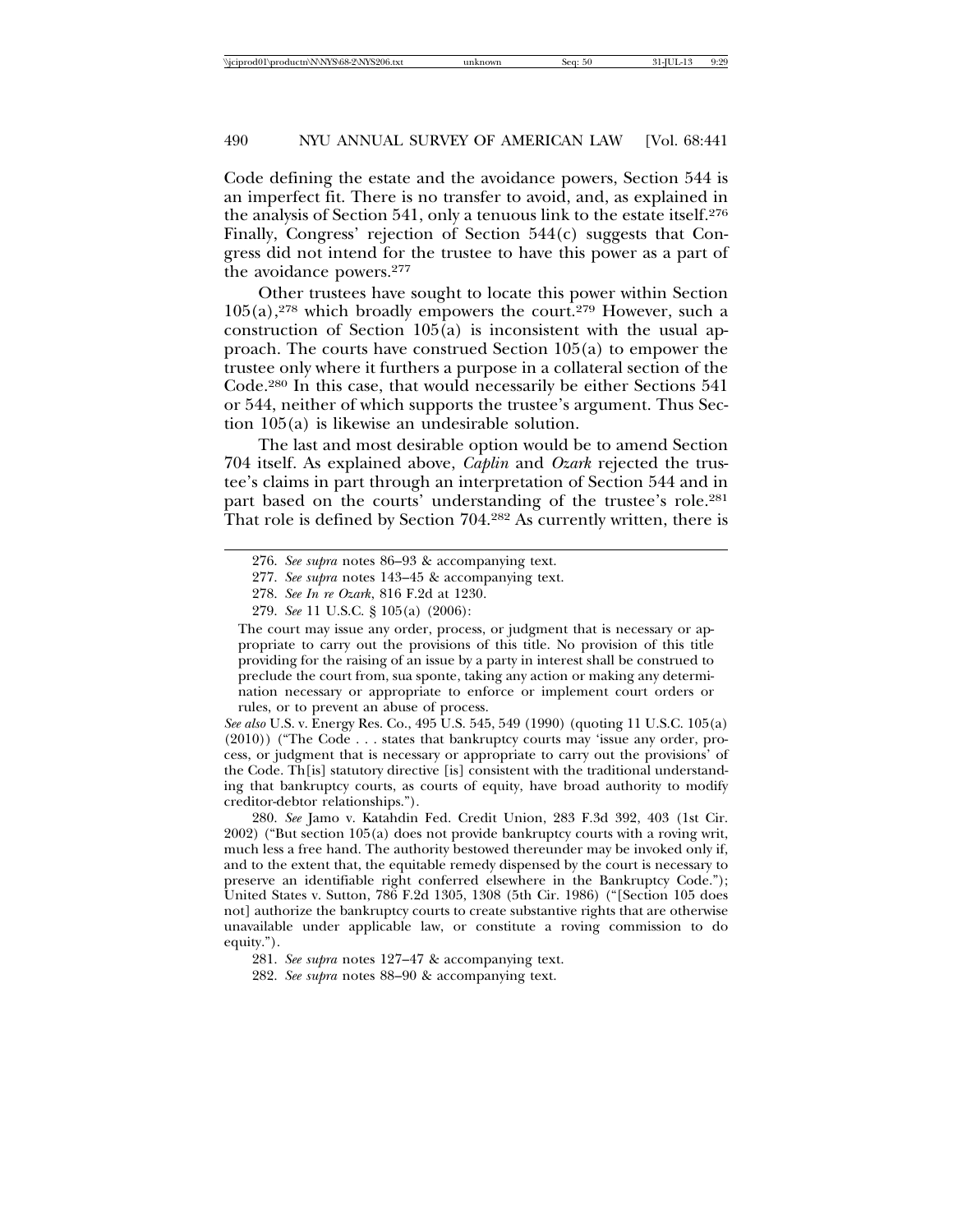no doubt that Section 704 does not empower the trustee. Her job is to "collect and reduce to money the property of the estate" and to "investigate the financial affairs of the debtor."283 As noted above, the cause of action does not belong to the debtor and *Caplin* construes the "investigate" function to be a reporting requirement.284 However, by amending Section 704 to include the same language as Section  $544(c)$ ,  $285$  Congress can harmonize the Code and the theoretical role of the trustee.

Faced with the rubble Ponzi schemes leave behind, the case law and the Code deny the trustee the power to sue third parties on behalf of the creditors even when such suits are in the best interests of all creditors and even when such suits are the most efficient way to maximize the estate. The courts and Congress should take stock of whether this outcome makes sense in light of the unique characteristics of a Ponzi scheme liquidation and the principles of why we have a bankruptcy forum in the first place. While a legislative solution would be both the cleanest and clearest solution, it may be unrealistic to hope for such reform in the near future. Left to choose between two evils, manipulation of the Code and an inequitable and theoretically unjustified result, courts and trustees should not shy away from confronting the theoretical basis for a broader role for the trustee.

<sup>283. 11</sup> U.S.C. § 704(a) (2006).

<sup>284.</sup> *See* Caplin v. Marine Midland Grace Trust Co.*,* 406 U.S. 416, 428 (1972). 285. The proposed  $\S$  544(c) would have read:

 $(c)(1)$  The trustee may enforce any cause of action that a creditor, a class of creditors, an equity security holder, or a class of equity security holders has against any person, if-

<sup>(2)</sup> If the trustee brings an action on such cause of action-

<sup>(3)</sup> A judgment in any such action brought by the trustee binds all creditors or equity security holders that could have brought an action on such cause of action. Any recovery by the trustee, less any expense incurred by the trustee in effecting such recovery, shall be for the benefit only of such creditors or equity security holders.

*See* Mixon v. Anderson (*In re* Ozark Rest. Equip. Co., Inc.), 816 F.2d 1222, 1228 n.9 (8th Cir. 1987).